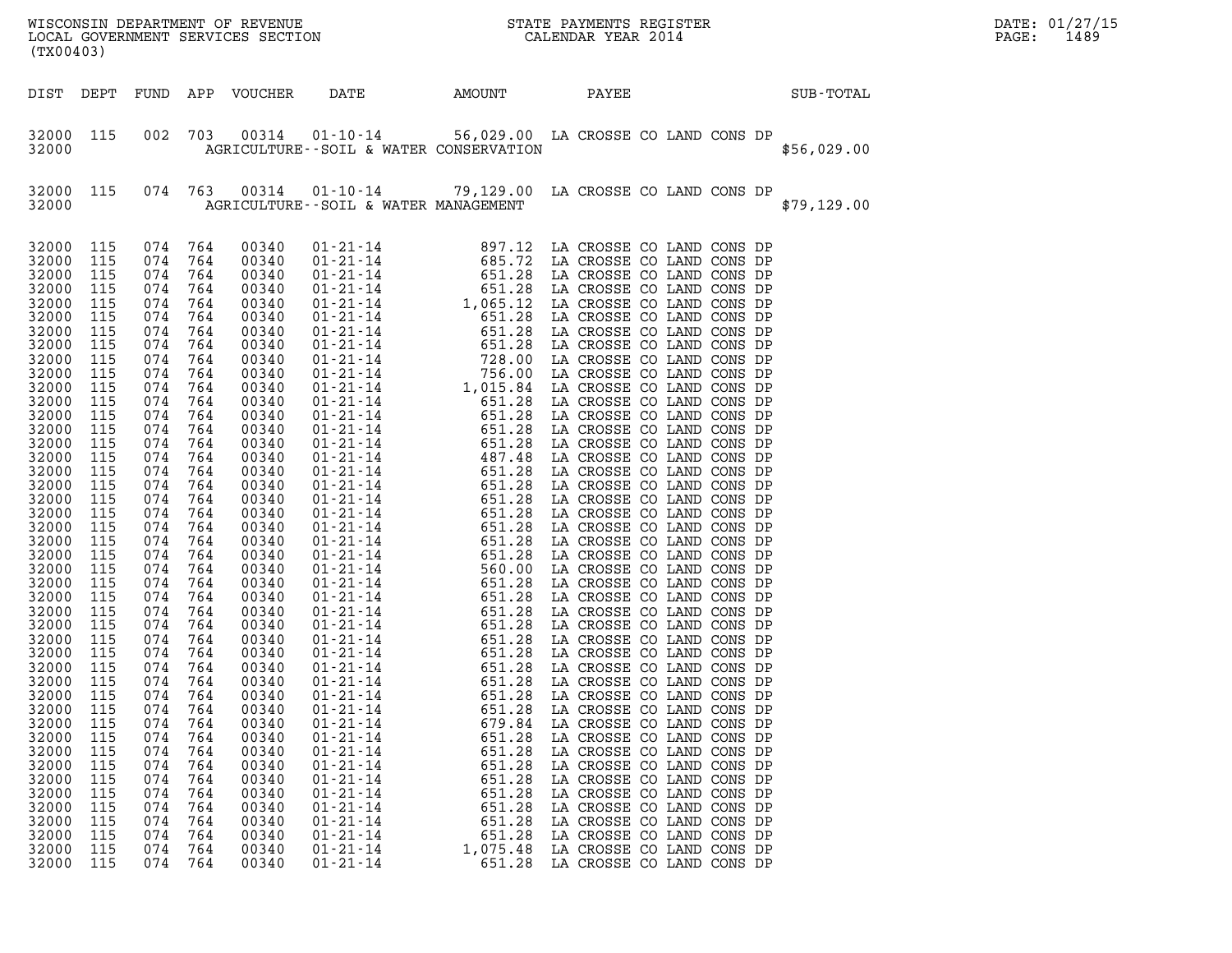| (TX00403)                                                                                                                                                                                                                                                                                                                                             |                                                                                                                                                                                                                                                                                                                                                                                                                                                                                                 |                                                                                                                                                                                                                                                                                                                                                                                                                                    |                                                                                                                                                                                                                                                             |                                                                                                                                                                                                                                                                                                                                                                                                                                                                            |              |
|-------------------------------------------------------------------------------------------------------------------------------------------------------------------------------------------------------------------------------------------------------------------------------------------------------------------------------------------------------|-------------------------------------------------------------------------------------------------------------------------------------------------------------------------------------------------------------------------------------------------------------------------------------------------------------------------------------------------------------------------------------------------------------------------------------------------------------------------------------------------|------------------------------------------------------------------------------------------------------------------------------------------------------------------------------------------------------------------------------------------------------------------------------------------------------------------------------------------------------------------------------------------------------------------------------------|-------------------------------------------------------------------------------------------------------------------------------------------------------------------------------------------------------------------------------------------------------------|----------------------------------------------------------------------------------------------------------------------------------------------------------------------------------------------------------------------------------------------------------------------------------------------------------------------------------------------------------------------------------------------------------------------------------------------------------------------------|--------------|
| DIST<br>DEPT                                                                                                                                                                                                                                                                                                                                          | FUND<br>APP<br>VOUCHER                                                                                                                                                                                                                                                                                                                                                                                                                                                                          | DATE                                                                                                                                                                                                                                                                                                                                                                                                                               | <b>AMOUNT</b>                                                                                                                                                                                                                                               | PAYEE                                                                                                                                                                                                                                                                                                                                                                                                                                                                      | SUB-TOTAL    |
| 32000<br>115<br>32000<br>115<br>32000<br>115<br>32000<br>115<br>32000<br>115<br>32000<br>115<br>32000                                                                                                                                                                                                                                                 | 074<br>00340<br>764<br>074<br>764<br>00340<br>074<br>764<br>00340<br>074<br>764<br>00340<br>074<br>764<br>00340<br>074<br>764<br>00340                                                                                                                                                                                                                                                                                                                                                          | $01 - 21 - 14$<br>$01 - 21 - 14$<br>$01 - 21 - 14$<br>$01 - 21 - 14$<br>$01 - 21 - 14$<br>$01 - 21 - 14$<br>AGRICULTURE--SOIL & WATER MANAGEMENT                                                                                                                                                                                                                                                                                   | 651.28<br>929.88<br>651.28<br>651.28<br>685.44                                                                                                                                                                                                              | LA CROSSE CO LAND CONS DP<br>LA CROSSE CO LAND CONS DP<br>LA CROSSE CO LAND CONS DP<br>LA CROSSE CO LAND CONS DP<br>LA CROSSE CO LAND CONS DP<br>685.44 LA CROSSE CO LAND CONS DP                                                                                                                                                                                                                                                                                          | \$35,000.00  |
| 32000<br>115<br>32000<br>115<br>115<br>32000<br>32000                                                                                                                                                                                                                                                                                                 | 074<br>778<br>02982<br>074<br>778<br>02982<br>074<br>778<br>03560                                                                                                                                                                                                                                                                                                                                                                                                                               | $03 - 25 - 14$<br>$03 - 25 - 14$<br>$05 - 09 - 14$<br>AGRICULTURE - - CLEAN SWEEP GRANTS                                                                                                                                                                                                                                                                                                                                           | 100,500.00                                                                                                                                                                                                                                                  | TREAS LA CROSSE CO<br>4,000.00 TREAS LA CROSSE CO<br>2,123.75 TREAS LA CROSSE CO                                                                                                                                                                                                                                                                                                                                                                                           | \$106,623.75 |
| 115<br>32000<br>32000<br>115<br>32000<br>115<br>32000<br>115<br>32000<br>115<br>32000<br>115<br>32000<br>115<br>32000<br>115<br>115<br>32000<br>32000                                                                                                                                                                                                 | 00360<br>095<br>612<br>095<br>612<br>00360<br>095<br>612<br>00360<br>095<br>612<br>00360<br>095<br>612<br>00360<br>095<br>612<br>00360<br>095<br>612<br>00360<br>095<br>612<br>00360<br>095<br>612<br>00360                                                                                                                                                                                                                                                                                     | $01 - 30 - 14$<br>$01 - 30 - 14$<br>$01 - 30 - 14$<br>AGRICULTURE--SOIL & WATER RESOURCE MGMT                                                                                                                                                                                                                                                                                                                                      |                                                                                                                                                                                                                                                             | 22,827.66 LA CROSSE CO LAND CONS DP<br>3,354.02 LA CROSSE CO LAND CONS DP<br>2,424.00 LA CROSSE CO LAND CONS DP<br>01-30-14<br>01-30-14<br>01-30-14<br>01-30-14<br>01-30-14<br>11,709.47<br>11,709.47<br>12,604.00<br>12,604.00<br>12,605 CO LAND CONS DP<br>01-30-14<br>01-30-14<br>2,070.60<br>14 CROSSE CO LAND CONS DP<br>01-30-14<br>2,070.60<br>14 CROSSE CO LAND CONS DP<br><br>2,093.00 LA CROSSE CO LAND CONS DP                                                  | \$58,072.15  |
| 32000<br>165<br>32000                                                                                                                                                                                                                                                                                                                                 | 002<br>202<br>00227                                                                                                                                                                                                                                                                                                                                                                                                                                                                             | $08 - 26 - 14$<br>SAFETY/PROF SERV-PRIVATE SEWAGESYS AIDS                                                                                                                                                                                                                                                                                                                                                                          |                                                                                                                                                                                                                                                             | 6,452.00 TREAS LA CROSSE CO                                                                                                                                                                                                                                                                                                                                                                                                                                                | \$6,452.00   |
| 32000<br>255<br>32000<br>255<br>32000<br>255<br>32000<br>255<br>32000<br>255<br>32000<br>255<br>32000<br>255<br>32000<br>255<br>32000<br>255<br>32000<br>255<br>32000<br>255<br>32000<br>255<br>255<br>32000<br>32000<br>255<br>32000<br>255<br>32000<br>255<br>32000<br>255<br>32000<br>255<br>32000<br>255<br>32000<br>255<br>32000<br>255<br>32000 | 002<br>241<br>00041<br>002<br>241<br>00041<br>002<br>241<br>00041<br>002<br>241<br>00050<br>002<br>241<br>00050<br>002<br>241<br>00050<br>002<br>241<br>00062<br>002<br>241<br>00062<br>002<br>241<br>00062<br>002<br>241<br>00068<br>002<br>241<br>00068<br>002<br>241<br>00068<br>002<br>241<br>00086<br>002<br>241<br>00086<br>002<br>241<br>00086<br>002<br>241<br>00103<br>002<br>241<br>00103<br>002<br>241<br>00103<br>002<br>00155<br>241<br>002<br>241<br>00155<br>002<br>00155<br>241 | $03 - 17 - 14$<br>$03 - 17 - 14$<br>$03 - 17 - 14$<br>$06 - 16 - 14$<br>$06 - 16 - 14$<br>$06 - 16 - 14$<br>$02 - 18 - 14$<br>$02 - 18 - 14$<br>$02 - 18 - 14$<br>$05 - 19 - 14$<br>$05 - 19 - 14$<br>$05 - 19 - 14$<br>$01 - 21 - 14$<br>$01 - 21 - 14$<br>$01 - 21 - 14$<br>$04 - 21 - 14$<br>$04 - 21 - 14$<br>$04 - 21 - 14$<br>$07 - 21 - 14$<br>$07 - 21 - 14$<br>$07 - 21 - 14$<br>PUBLIC INSTRUCT--LOCAL PROGRAMS--FED FDS | 519.75<br>$519.75$<br>$812.70$<br>$158.40$<br>$625.59$<br>$878.92$<br>$161.60$<br>$710.36$<br>$119.20$<br>$464.94$<br>$152.00$<br>$960.19$<br>$659.61$<br>$489.51$<br>489.51<br>104.80<br>725.70<br>621.81<br>176.00<br>939.12<br>476.28<br>66.40<br>728.42 | TREAS LA CROSSE CO<br>TREAS LA CROSSE CO<br>TREAS LA CROSSE CO<br>TREAS LA CROSSE CO<br>TREAS LA CROSSE CO<br>TREAS LA CROSSE CO<br>TREAS LA CROSSE CO<br>TREAS LA CROSSE CO<br>TREAS LA CROSSE CO<br>TREAS LA CROSSE CO<br>TREAS LA CROSSE CO<br>TREAS LA CROSSE CO<br>TREAS LA CROSSE CO<br>TREAS LA CROSSE CO<br>TREAS LA CROSSE CO<br>TREAS LA CROSSE CO<br>TREAS LA CROSSE CO<br>TREAS LA CROSSE CO<br>TREAS LA CROSSE CO<br>TREAS LA CROSSE CO<br>TREAS LA CROSSE CO | \$10,551.30  |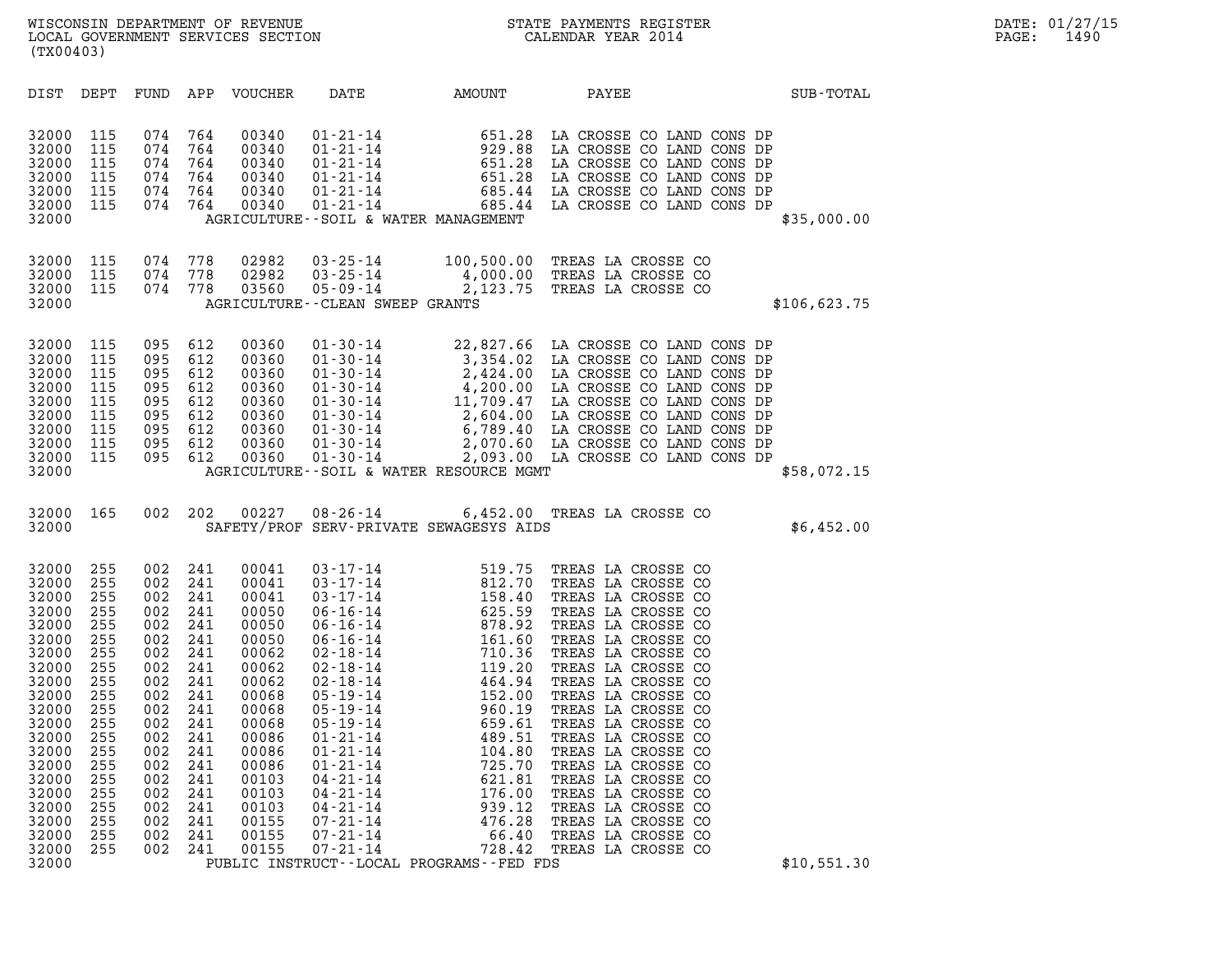| DATE: | 01/27/15 |
|-------|----------|
| PAGE: | 1491     |

| (TX00403)                                             |                                  |                                                     |         |                                           |                                                                                                                                     |                                                              |                                                                                                                                                                                   | DATE: 01/27/15<br>$\mathtt{PAGE}$ :<br>1491 |  |
|-------------------------------------------------------|----------------------------------|-----------------------------------------------------|---------|-------------------------------------------|-------------------------------------------------------------------------------------------------------------------------------------|--------------------------------------------------------------|-----------------------------------------------------------------------------------------------------------------------------------------------------------------------------------|---------------------------------------------|--|
|                                                       |                                  |                                                     |         | DIST DEPT FUND APP VOUCHER                | DATE                                                                                                                                | AMOUNT                                                       | PAYEE                                                                                                                                                                             | SUB-TOTAL                                   |  |
| 32000 370<br>32000                                    |                                  |                                                     | 012 381 | 00605                                     | NAT RESOURCES - - BOAT PATROL                                                                                                       |                                                              | 03-28-14 1,772.04 TREAS LA CROSSE CO                                                                                                                                              | \$1,772.04                                  |  |
| 32000                                                 | 32000 370                        |                                                     |         |                                           | NAT RESOURCES--WILDLIFE DAMAGE                                                                                                      |                                                              | 012 549 00137 03-20-14 2,490.19 LA CROSSE CO LAND CONS DP                                                                                                                         | \$2,490.19                                  |  |
| 32000                                                 | 32000 370                        |                                                     | 012 550 | 00605                                     |                                                                                                                                     | NAT RESOURCES--BOATING ENFORCEMENT AIDS                      | 03-28-14 6,140.13 TREAS LA CROSSE CO                                                                                                                                              | \$6,140.13                                  |  |
| 32000 370<br>32000                                    |                                  | 32000 370 012 553<br>012 553                        |         |                                           | NAT RESOURCES--WILDLIFE DAMAGE CLAIMS                                                                                               |                                                              | 00137  03-20-14  5,605.96 LA CROSSE CO LAND CONS DP<br>00137  03-20-14  533.60 LA CROSSE CO LAND CONS DP                                                                          | \$6,139.56                                  |  |
| 32000 370<br>32000                                    |                                  |                                                     | 012 569 |                                           | NAT RESOURCES - - SNOWMOBILE TRAIL AIDS                                                                                             |                                                              | 00515  09-16-14  8,625.82  TREAS LA CROSSE CNTY                                                                                                                                   | \$8,625.82                                  |  |
| 32000 370<br>32000 370<br>32000<br>32000 370<br>32000 | 370                              | 012 575<br>012 575<br>012 575<br>012 575            |         | 00792                                     | 10-03-14<br>NAT RESOURCES - - SNOWMOBILE TRAIL AIDS                                                                                 |                                                              | 00228 08-18-14 17,112.50 TREAS LA CROSSE CNTY<br>00461 09-10-14 17,112.50 TREAS LA CROSSE CNTY<br>00515 09-16-14 11,309.05 TREAS LA CROSSE CNTY<br>10,050.00 TREAS LA CROSSE CNTY | \$55,584.05                                 |  |
| 32000 370<br>32000                                    |                                  |                                                     | 012 584 | 00069                                     | NAT RESOURCES -- PMT IN LIEU OF TAXES                                                                                               |                                                              | 09-30-14 23,060.00 TREAS LA CROSSE CO                                                                                                                                             | \$23,060.00                                 |  |
| 32000                                                 | 32000 395                        |                                                     |         | 011 168 14032                             | 05-05-14<br>TRANSPORTATION--ELDERLY & DISABLED                                                                                      |                                                              | 249,209.00 COUNTY OF LA CROSSE                                                                                                                                                    | \$249, 209.00                               |  |
| 32000 395<br>32000<br>32000 395<br>32000<br>32000     | 395<br>- 395                     | 011 177<br>011 177<br>011 177<br>011 177            |         | 16032<br>24032<br>26032<br>42032          | $06 - 04 - 14$<br>07-07-14<br>09-30-14<br>$12 - 30 - 14$<br>TRANSPORTATION - - TRANSIT AID                                          |                                                              | 8,621.00 COUNTY OF LA CROSSE<br>8,621.00 COUNTY OF LA CROSSE<br>8,621.00 COUNTY OF LA CROSSE<br>5,173.00 COUNTY OF LA CROSSE                                                      | \$31,036.00                                 |  |
| 32000<br>32000<br>32000<br>32000<br>32000<br>32000    | -395<br>395<br>395<br>395<br>395 | 011 182<br>011 182<br>011 182<br>011 182<br>011 182 |         | 02682<br>26794<br>26795<br>31119<br>35099 | $02 - 04 - 14$<br>$10 - 09 - 14$<br>$10 - 09 - 14$<br>$11 - 17 - 14$<br>$12 - 29 - 14$<br>TRANSPORTATION - - TRANSIT AIDS - FEDERAL | 1,498.00<br>28,457.00<br>37,492.00<br>22,725.00<br>17,980.00 | TREAS LA CROSSE CO<br>TREAS LA CROSSE CO<br>TREAS LA CROSSE CO<br>TREAS LA CROSSE CO<br>TREAS LA CROSSE CO                                                                        | \$108, 152.00                               |  |
| 32000<br>32000                                        | - 395<br>395                     | 011 185<br>011 185                                  |         | 02553<br>05865                            | $02 - 03 - 14$<br>$03 - 10 - 14$                                                                                                    | 762.95                                                       | LA CROSSE CTY SHERIFFS OF<br>766.97 LA CROSSE CTY SHERIFFS OF                                                                                                                     |                                             |  |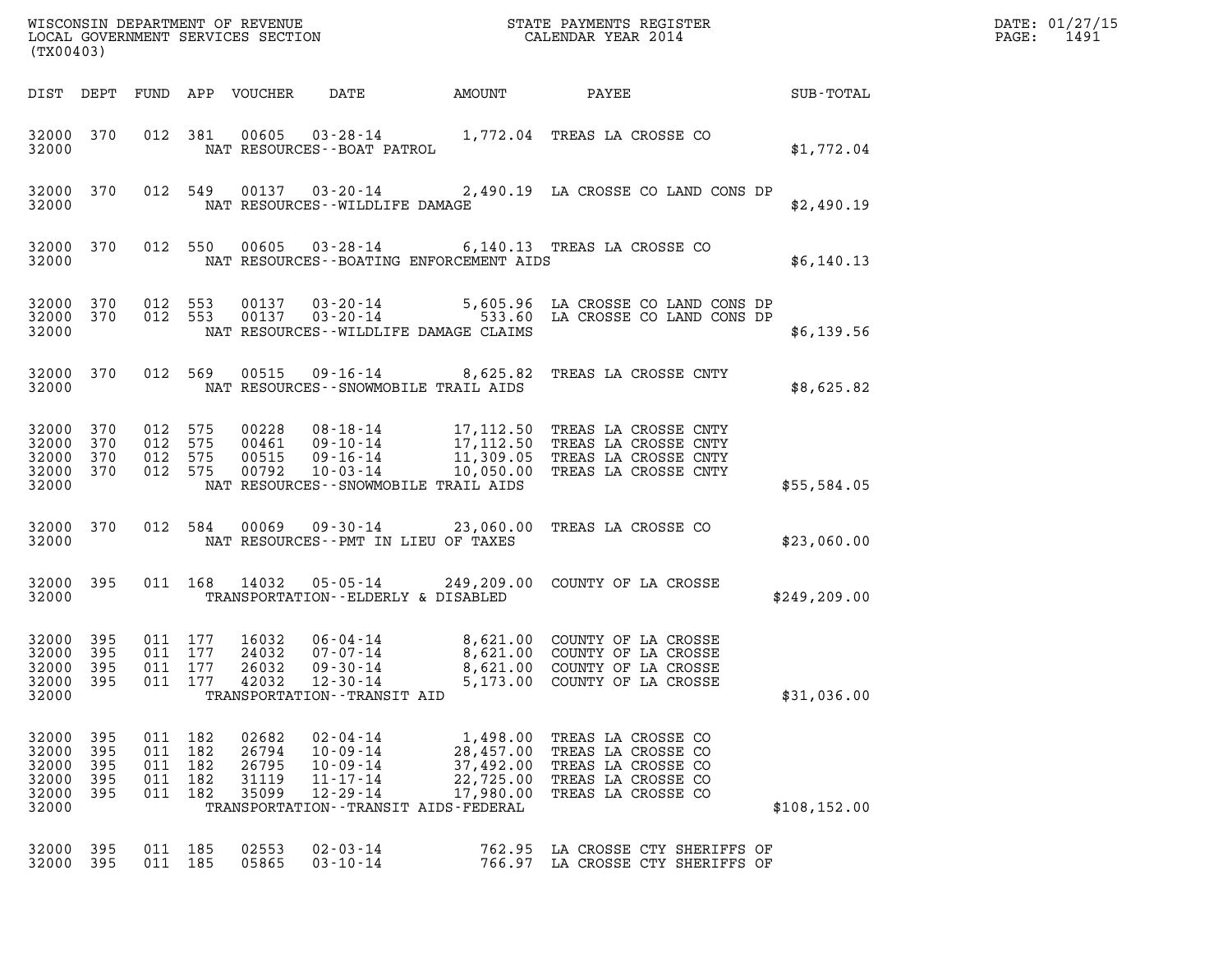| (TX00403)                                                                                                                                                                        |                                                                                                                                   |                                                                                                                                   |                                                                                                                                   |                                                                                                                                                                         |                                                                                                                                                                                              |                                                                                                                                                                                                                                                                                     |                                                                                                                                                                                          |                |
|----------------------------------------------------------------------------------------------------------------------------------------------------------------------------------|-----------------------------------------------------------------------------------------------------------------------------------|-----------------------------------------------------------------------------------------------------------------------------------|-----------------------------------------------------------------------------------------------------------------------------------|-------------------------------------------------------------------------------------------------------------------------------------------------------------------------|----------------------------------------------------------------------------------------------------------------------------------------------------------------------------------------------|-------------------------------------------------------------------------------------------------------------------------------------------------------------------------------------------------------------------------------------------------------------------------------------|------------------------------------------------------------------------------------------------------------------------------------------------------------------------------------------|----------------|
| DIST                                                                                                                                                                             | DEPT                                                                                                                              | FUND APP                                                                                                                          |                                                                                                                                   | VOUCHER                                                                                                                                                                 | DATE                                                                                                                                                                                         | AMOUNT                                                                                                                                                                                                                                                                              | PAYEE                                                                                                                                                                                    | SUB-TOTAL      |
| 32000<br>32000<br>32000<br>32000<br>32000<br>32000<br>32000<br>32000<br>32000<br>32000<br>32000<br>32000<br>32000<br>32000<br>32000<br>32000<br>32000<br>32000<br>32000<br>32000 | 395<br>395<br>395<br>395<br>395<br>395<br>395<br>395<br>395<br>395<br>395<br>395<br>395<br>395<br>395<br>395<br>395<br>395<br>395 | 011<br>011<br>011<br>011<br>011<br>011<br>011<br>011<br>011<br>011<br>011<br>011<br>011<br>011<br>011<br>011<br>011<br>011<br>011 | 185<br>185<br>185<br>185<br>185<br>185<br>185<br>185<br>185<br>185<br>185<br>185<br>185<br>185<br>185<br>185<br>185<br>185<br>185 | 09320<br>12495<br>12495<br>16824<br>16824<br>17760<br>17760<br>25634<br>26665<br>26665<br>26665<br>27406<br>30758<br>30758<br>31186<br>31186<br>31186<br>31839<br>35004 |                                                                                                                                                                                              | TRANSPORTATION - - HIGHWAY SAFETY - FEDERAL                                                                                                                                                                                                                                         |                                                                                                                                                                                          | \$42, 250.88   |
| 32000<br>32000<br>32000<br>32000                                                                                                                                                 | 395<br>395<br>395                                                                                                                 | 011<br>011<br>011                                                                                                                 | 190<br>190<br>190                                                                                                                 | 02032<br>18032<br>28032                                                                                                                                                 | $01 - 06 - 14$<br>07-07-14<br>$10 - 06 - 14$                                                                                                                                                 | TRANSPORTATION--GENERAL TRANSP AIDS-GTA                                                                                                                                                                                                                                             | 386,271.73 COUNTY OF LA CROSSE<br>772,543.46 COUNTY OF LA CROSSE<br>386,271.73 COUNTY OF LA CROSSE                                                                                       | \$1,545,086.92 |
| 32000<br>32000<br>32000<br>32000<br>32000<br>32000                                                                                                                               | 395<br>395<br>395<br>395<br>395                                                                                                   | 011<br>011<br>011<br>011<br>011                                                                                                   | 278<br>278<br>278<br>278<br>278                                                                                                   | 19262<br>35464<br>35464<br>35464<br>98973                                                                                                                               | $12 - 30 - 14$<br>01 - 07 - 14                                                                                                                                                               | TRANSPORTATION - - LRIP/TRIP/MSIP GRANTS                                                                                                                                                                                                                                            | 07-23-14 3,565.31 TREAS LA CROSSE CO<br>12-30-14 241,507.20 TREAS LA CROSSE CO<br>12-30-14 100,451.15 TREAS LA CROSSE CO<br>100,000.00 TREAS LA CROSSE CO<br>3,330.49 TREAS LA CROSSE CO | \$448,854.15   |
| 32000<br>32000                                                                                                                                                                   | 410                                                                                                                               | 002                                                                                                                               | 116                                                                                                                               | 11261                                                                                                                                                                   | $11 - 05 - 14$<br>CORRECTIONS - - LOCAL AID                                                                                                                                                  | 212,409.12                                                                                                                                                                                                                                                                          | TREAS LA CROSSE CO                                                                                                                                                                       | \$212,409.12   |
| 32000<br>32000<br>32000<br>32000<br>32000<br>32000<br>32000<br>32000<br>32000<br>32000<br>32000<br>32000<br>32000                                                                | 435<br>435<br>435<br>435<br>435<br>435<br>435<br>435<br>435<br>435<br>435<br>435<br>435                                           | 005<br>005<br>005<br>005<br>005<br>005<br>005<br>005<br>005<br>005<br>005<br>005<br>005                                           | 000<br>000<br>000<br>000<br>000<br>000<br>000<br>000<br>000<br>000<br>000<br>000<br>000                                           | 90412<br>90415<br>90416<br>90417<br>90418<br>90419<br>90420<br>90421<br>90500<br>90501<br>90502<br>90506<br>90508                                                       | $01 - 01 - 14$<br>04-01-14<br>$04 - 02 - 14$<br>$05 - 01 - 14$<br>$06 - 01 - 14$<br>$06 - 30 - 14$<br>$07 - 01 - 14$<br>$07 - 14 - 14$<br>$08 - 01 - 14$<br>$09 - 01 - 14$<br>$10 - 01 - 14$ | 615,879.00 LA CROSSE CO<br>01-01-14 615,879.00 LA CROSSE CO<br>02-01-14 777,661.00 LA CROSSE CO<br>03-01-14 982,474.00 LA CROSSE CO<br>1, 113, 095.00<br>5,800.00<br>660,130.00<br>629,482.00<br>121,439.00<br>2,551,104.00<br>899,587.00<br>952,727.00<br>919,607.00<br>669,943.00 | LA CROSSE CO<br>LA CROSSE CO<br>LA CROSSE CO<br>LA CROSSE CO<br>LA CROSSE CO<br>LA CROSSE CO<br>LA CROSSE CO<br>LA CROSSE CO<br>LA CROSSE CO<br>LA CROSSE CO                             |                |
|                                                                                                                                                                                  |                                                                                                                                   |                                                                                                                                   |                                                                                                                                   |                                                                                                                                                                         |                                                                                                                                                                                              |                                                                                                                                                                                                                                                                                     |                                                                                                                                                                                          |                |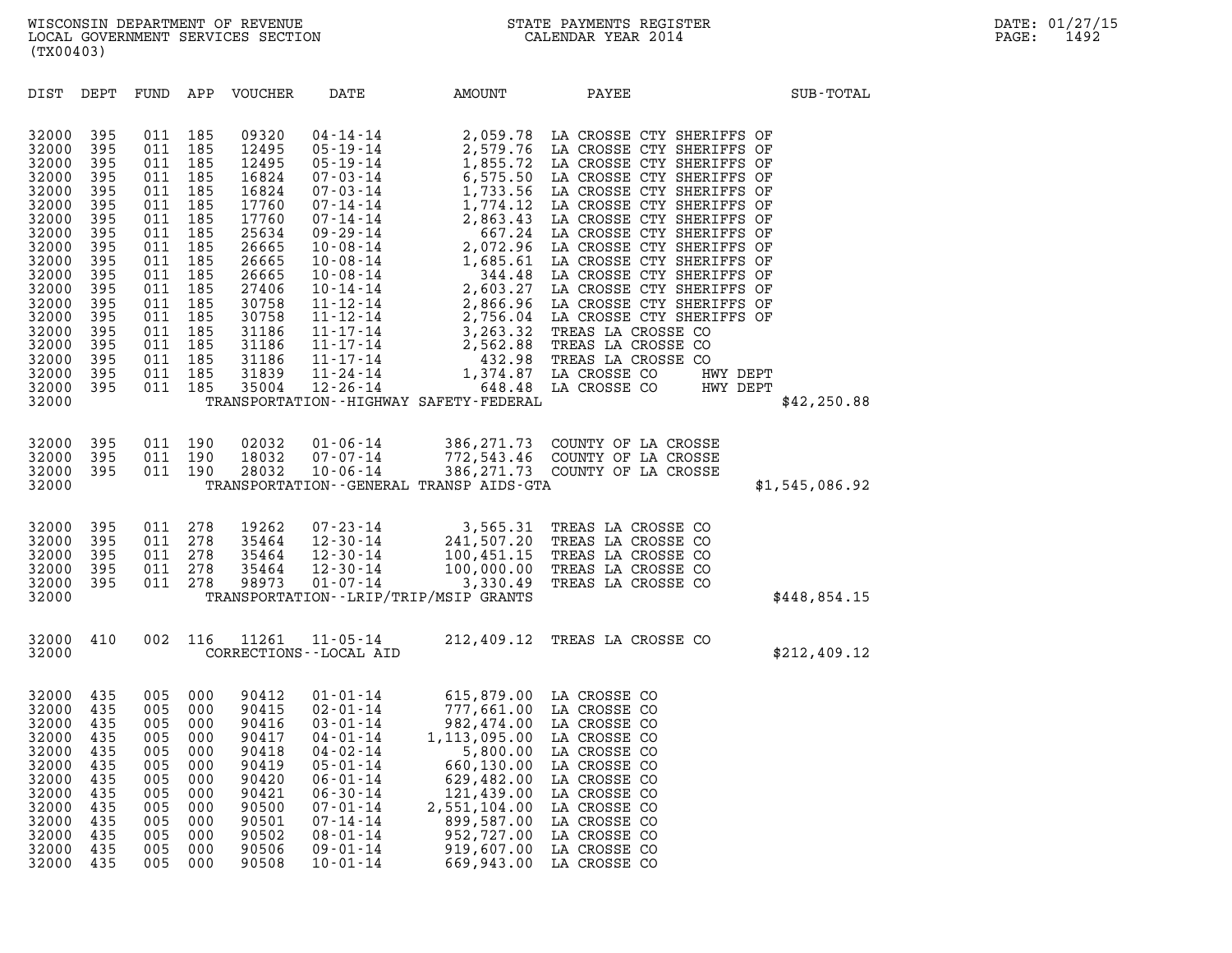| DATE:             | 01/27/15 |
|-------------------|----------|
| $\mathtt{PAGE}$ : | 1493     |

| (TX00403)                                                                                                                                                                                                                                                                                                                                                                                          | WISCONSIN DEPARTMENT OF REVENUE<br>LOCAL GOVERNMENT SERVICES SECTION                                                                                                                                                                                                                                                                                                                                                                                                                                                                                                                                                                                                                                                                                                                                                                                                                                                                          | STATE PAYMENTS REGISTER<br>CALENDAR YEAR 2014                                                                                                                                                                                                                                                                                                                                                                                                                                                                                                                                                                                                               |                                                                                                       | DATE: 01/27/15<br>1493<br>$\mathtt{PAGE}$ : |
|----------------------------------------------------------------------------------------------------------------------------------------------------------------------------------------------------------------------------------------------------------------------------------------------------------------------------------------------------------------------------------------------------|-----------------------------------------------------------------------------------------------------------------------------------------------------------------------------------------------------------------------------------------------------------------------------------------------------------------------------------------------------------------------------------------------------------------------------------------------------------------------------------------------------------------------------------------------------------------------------------------------------------------------------------------------------------------------------------------------------------------------------------------------------------------------------------------------------------------------------------------------------------------------------------------------------------------------------------------------|-------------------------------------------------------------------------------------------------------------------------------------------------------------------------------------------------------------------------------------------------------------------------------------------------------------------------------------------------------------------------------------------------------------------------------------------------------------------------------------------------------------------------------------------------------------------------------------------------------------------------------------------------------------|-------------------------------------------------------------------------------------------------------|---------------------------------------------|
| DIST DEPT                                                                                                                                                                                                                                                                                                                                                                                          | DATE<br>FUND APP VOUCHER                                                                                                                                                                                                                                                                                                                                                                                                                                                                                                                                                                                                                                                                                                                                                                                                                                                                                                                      | AMOUNT<br>PAYEE                                                                                                                                                                                                                                                                                                                                                                                                                                                                                                                                                                                                                                             | SUB-TOTAL                                                                                             |                                             |
| 32000 435<br>32000 435<br>32000                                                                                                                                                                                                                                                                                                                                                                    | 000<br>90509<br>$11 - 01 - 14$<br>005<br>90510<br>005 000<br>$12 - 01 - 14$<br>HEALTH SERVICES - - STATE/FED AIDS                                                                                                                                                                                                                                                                                                                                                                                                                                                                                                                                                                                                                                                                                                                                                                                                                             | 769,877.00 LA CROSSE CO<br>574,195.00 LA CROSSE CO                                                                                                                                                                                                                                                                                                                                                                                                                                                                                                                                                                                                          | \$12, 243, 000.00                                                                                     |                                             |
| 32000<br>437<br>32000<br>437<br>32000<br>437<br>32000<br>437<br>32000<br>437<br>005<br>32000<br>437<br>32000<br>437<br>005<br>32000<br>437<br>32000<br>437<br>005<br>32000<br>437<br>32000<br>437<br>32000<br>437<br>32000<br>437<br>005<br>32000<br>437<br>32000<br>437<br>32000<br>437<br>32000<br>437<br>005<br>32000<br>437<br>32000<br>437<br>32000<br>437<br>32000 437<br>32000 437<br>32000 | 005<br>000<br>$01 - 06 - 14$<br>00000<br>005<br>000<br>00000<br>$01 - 30 - 14$<br>005<br>00000<br>$02 - 05 - 14$<br>000<br>$03 - 05 - 14$<br>005<br>000<br>00000<br>00000<br>$04 - 07 - 14$<br>000<br>005<br>000<br>00000<br>$04 - 10 - 14$<br>$04 - 30 - 14$<br>00000<br>000<br>005<br>000<br>00000<br>$05 - 05 - 14$<br>$06 - 05 - 14$<br>00000<br>000<br>005<br>000<br>00000<br>$06 - 11 - 14$<br>$07 - 07 - 14$<br>005<br>00000<br>000<br>$07 - 08 - 14$<br>005<br>000<br>00000<br>$07 - 30 - 14$<br>00000<br>000<br>005<br>000<br>00000<br>$08 - 05 - 14$<br>$08 - 29 - 14$<br>005<br>00000<br>000<br>$09 - 05 - 14$<br>005<br>000<br>00000<br>00000<br>$10 - 06 - 14$<br>000<br>005<br>000<br>00000<br>$10 - 30 - 14$<br>005<br>00000<br>$11 - 03 - 14$<br>000<br>$11 - 04 - 14$<br>005<br>000<br>00000<br>005<br>00000<br>$11 - 05 - 14$<br>000<br>005<br>$12 - 05 - 14$<br>000<br>00000<br>CHILDREN & FAMILIES - - STATE/FEDERAL AIDS | 45,288.60 LA CROSSE<br>184,531.71 LA CROSSE CHILD SUPPORT<br>142,842.73<br>LA CROSSE<br>542,603.97 LA CROSSE<br>109, 227.77 LA CROSSE<br>25, 850.55 LA CROSSE<br>206, 363.86 LA CROSSE<br>76, 471.70 LA CROSSE<br>62, 729.94 LA CROSSE<br>2, 457.00 LA CROSSE<br>70, 616.33 LA CROSSE<br>46, 329.63 LA CROSSE<br>169.32.63 LA CROSSE<br>759.111.77 LA CROSSE<br>259, 111.77<br>69,669.06<br>LA CROSSE<br>1,325,591.46<br>LA CROSSE<br>69,726.58 LA CROSSE<br>80,020.79 LA CROSSE CHILD SUPPORT<br>151,728.39 LA CROSSE CHILD SUPPORT<br>5,710.00 LA CROSSE CHILD SUPPORT<br>66,872.90 LA CROSSE CHILD SUPPORT<br>85,731.03 LA CROSSE<br>72,829.57 LA CROSSE | LA CROSSE CHILD SUPPORT<br>LA CROSSE CHILD SUPPORT<br>LA CROSSE CHILD SUPPORT<br>\$3,702,305.34       |                                             |
| 32000 455<br>32000<br>455<br>32000 455<br>32000                                                                                                                                                                                                                                                                                                                                                    | 202<br>01073<br>$02 - 06 - 14$<br>002<br>$11 - 17 - 14$<br>002<br>202<br>02550<br>$07 - 11 - 14$<br>002<br>202<br>04072<br>JUSTICE--LAW ENFORCEMENT TRAINING REIMB                                                                                                                                                                                                                                                                                                                                                                                                                                                                                                                                                                                                                                                                                                                                                                            | 1,147.61<br>579.96<br>2,733.19                                                                                                                                                                                                                                                                                                                                                                                                                                                                                                                                                                                                                              | TREAS LA CROSSE CO<br>TREAS LA CROSSE CO<br>TREAS LA CROSSE CNTY<br>\$4,460.76                        |                                             |
| 32000 455<br>32000                                                                                                                                                                                                                                                                                                                                                                                 | 002 221 13<br>$07 - 30 - 14$<br>JUSTICE -- LAW ENFORCEMENT SERVICES AID                                                                                                                                                                                                                                                                                                                                                                                                                                                                                                                                                                                                                                                                                                                                                                                                                                                                       | 280.00                                                                                                                                                                                                                                                                                                                                                                                                                                                                                                                                                                                                                                                      | TREAS LA CROSSE CNTY<br>\$280.00                                                                      |                                             |
| 32000<br>455<br>32000<br>455<br>32000                                                                                                                                                                                                                                                                                                                                                              | 225<br>01424<br>$02 - 18 - 14$<br>002<br>002<br>225<br>03293<br>$12 - 22 - 14$<br>JUSTICE - - LAW ENFORCEMENT - - DRUG CRIMES                                                                                                                                                                                                                                                                                                                                                                                                                                                                                                                                                                                                                                                                                                                                                                                                                 | 16,035.00<br>16,035.00                                                                                                                                                                                                                                                                                                                                                                                                                                                                                                                                                                                                                                      | TREAS LA CROSSE CNTY<br>TREAS LA CROSSE CNTY<br>\$32,070.00                                           |                                             |
| 32000<br>455<br>32000<br>455<br>32000<br>455<br>32000<br>455<br>32000                                                                                                                                                                                                                                                                                                                              | $02 - 06 - 14$<br>002<br>231<br>01073<br>002<br>231<br>01492<br>$02 - 20 - 14$<br>231<br>01493<br>$02 - 20 - 14$<br>002<br>002<br>231<br>02550<br>$11 - 17 - 14$<br>JUSTICE - - LAW ENFORCEMENT TRAINING                                                                                                                                                                                                                                                                                                                                                                                                                                                                                                                                                                                                                                                                                                                                      | 3,833.92<br>1,440.00<br>14,400.00<br>2,392.86                                                                                                                                                                                                                                                                                                                                                                                                                                                                                                                                                                                                               | TREAS LA CROSSE CO<br>TREAS LA CROSSE CO<br>TREAS LA CROSSE CNTY<br>TREAS LA CROSSE CO<br>\$22,066.78 |                                             |

32000 455 002 251 00614 08-20-14 10,806.67 TREAS LA CROSSE CNTY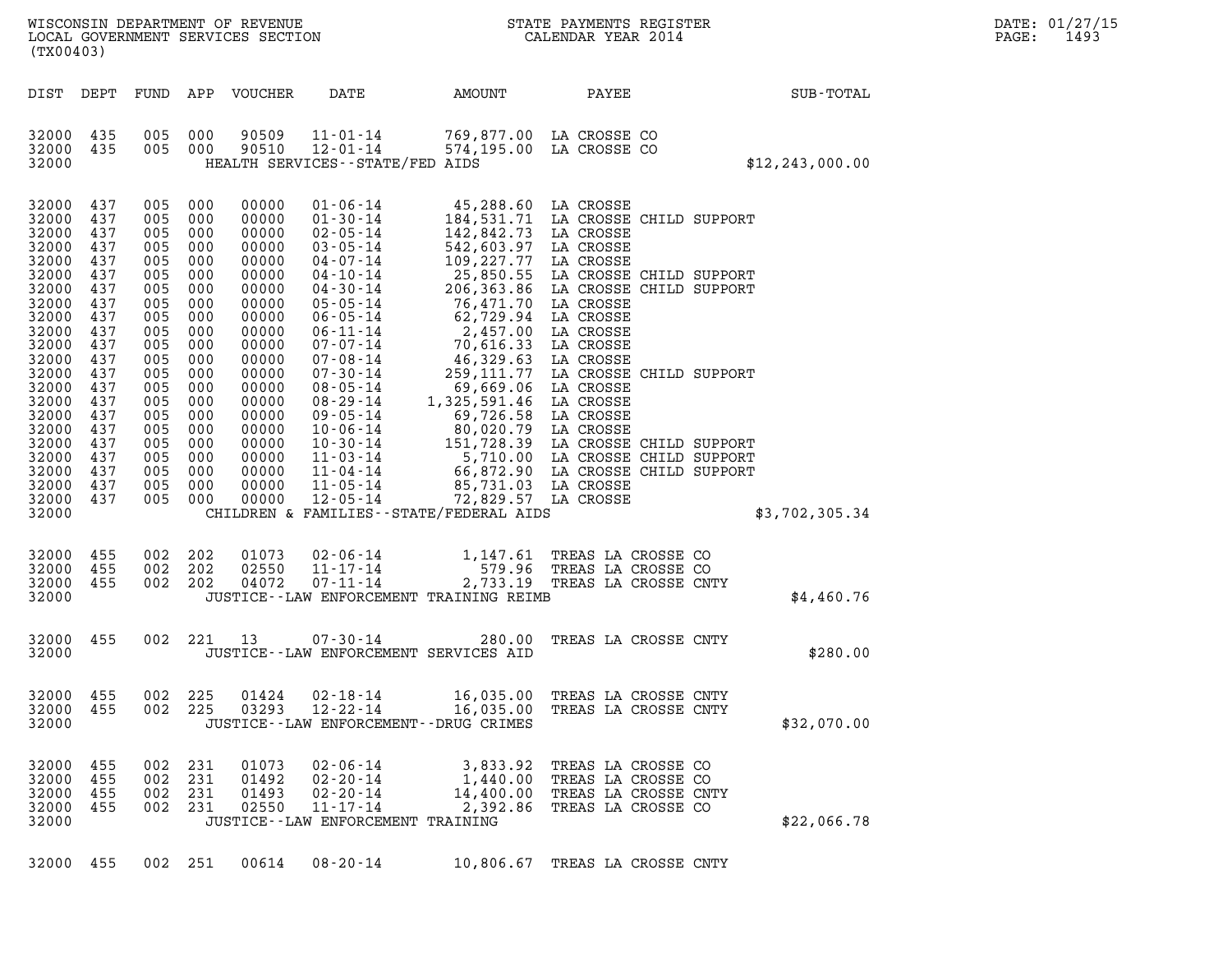| (TX00403)                                                                                                                                             |                                                                                                                            |                                                                                                                                                                                                                                                 |                                                                                                                 |                                                                                                                                                                                                                                    |              |
|-------------------------------------------------------------------------------------------------------------------------------------------------------|----------------------------------------------------------------------------------------------------------------------------|-------------------------------------------------------------------------------------------------------------------------------------------------------------------------------------------------------------------------------------------------|-----------------------------------------------------------------------------------------------------------------|------------------------------------------------------------------------------------------------------------------------------------------------------------------------------------------------------------------------------------|--------------|
| DIST<br>DEPT                                                                                                                                          | FUND<br>APP                                                                                                                | <b>VOUCHER</b><br>DATE                                                                                                                                                                                                                          | AMOUNT                                                                                                          | PAYEE                                                                                                                                                                                                                              | SUB-TOTAL    |
| 455<br>32000<br>32000<br>455<br>32000<br>455<br>32000<br>455<br>32000<br>455<br>32000<br>455<br>32000<br>455<br>32000<br>455<br>32000<br>455<br>32000 | 251<br>002<br>002<br>251<br>002<br>251<br>002<br>251<br>002<br>251<br>002<br>251<br>002<br>251<br>251<br>002<br>002<br>251 | 00668<br>$08 - 22 - 14$<br>00895<br>$01 - 23 - 14$<br>02063<br>$03 - 18 - 14$<br>02063<br>$03 - 18 - 14$<br>02356<br>$11 - 10 - 14$<br>02356<br>$11 - 10 - 14$<br>03026<br>$05 - 21 - 14$<br>03031<br>$05 - 22 - 14$<br>03282<br>$06 - 10 - 14$ | 9,900.00<br>500.00<br>1,125.00<br>6,525.00<br>1,100.00<br>4,975.00<br>JUSTICE - - TRUANCY PROGRAM - GRANT FUNDS | TREAS LA CROSSE CO<br>TREAS LA CROSSE CO<br>TREAS LA CROSSE CO<br>TREAS LA CROSSE CO<br>TREAS LA CROSSE CO<br>TREAS LA CROSSE CO<br>18,000.00 TREAS LA CROSSE CO<br>12,366.33 TREAS LA CROSSE CNTY<br>13,275.00 TREAS LA CROSSE CO | \$78,573.00  |
| 455<br>32000<br>455<br>32000<br>32000                                                                                                                 | 002<br>532<br>002<br>532                                                                                                   | $07 - 22 - 14$<br>009<br>$03 - 10 - 14$                                                                                                                                                                                                         | JUSTICE - - VICTIM/WITNESS ASSISTANCE SERV                                                                      | 54,704.07 TREAS LA CROSSE CO<br>53,131.44 TREAS LA CROSSE CO                                                                                                                                                                       | \$107,835.51 |
| 32000<br>465<br>32000                                                                                                                                 | 002<br>305                                                                                                                 | 01370<br>$04 - 22 - 14$                                                                                                                                                                                                                         | MILITARY AFFAIRS-EMER MGMT-DISASTER RECO                                                                        | 3,835.81 TREAS LA CROSSE CO                                                                                                                                                                                                        | \$3,835.81   |
| 32000<br>465<br>32000                                                                                                                                 | 002<br>308                                                                                                                 | 01281<br>$06 - 25 - 14$                                                                                                                                                                                                                         | MILITARY AFFAIRS-EMER MGMT-RESPONSE EQMT                                                                        | 5,760.00 TREAS LA CROSSE CO                                                                                                                                                                                                        | \$5,760.00   |
| 32000<br>465<br>32000                                                                                                                                 | 002<br>337                                                                                                                 | 00087<br>$08 - 19 - 14$                                                                                                                                                                                                                         | MILITARY AFFAIRS-EMERGENCY MGMT PLANNING                                                                        | 14,172.00 TREAS LA CROSSE CO                                                                                                                                                                                                       | \$14, 172.00 |
| 32000<br>465<br>32000<br>465<br>32000<br>465<br>32000<br>465<br>32000<br>465<br>32000<br>465<br>32000<br>465<br>32000<br>465<br>32000                 | 002<br>342<br>002<br>342<br>002<br>342<br>002<br>342<br>002<br>342<br>002<br>342<br>342<br>002<br>002<br>342               | 00005<br>$07 - 08 - 14$<br>00309<br>$10 - 21 - 14$<br>00432<br>$11 - 25 - 14$<br>00987<br>$01 - 15 - 14$<br>01212<br>$06 - 12 - 14$<br>01370<br>$04 - 22 - 14$<br>01370<br>$04 - 22 - 14$<br>01422<br>$05 - 06 - 14$                            | 32,641.22<br>7,900.00<br>306.87<br>23,014.89<br>411.07<br>MILITARY AFFAIRS-EMERGENCY MGMT-FED FUND              | 34,273.83 TREAS LA CROSSE CO<br>5,950.00 TREAS LA CROSSE CO<br>7,218.00 TREAS LA CROSSE CO<br>TREAS LA CROSSE CO<br>TREAS LA CROSSE CO<br>TREAS LA CROSSE CO<br>TREAS LA CROSSE CO<br>TREAS LA CROSSE CO                           | \$111,715.88 |
| 465<br>32000<br>465<br>32000<br>465<br>32000<br>32000                                                                                                 | 002<br>350<br>002<br>350<br>002<br>350                                                                                     | 00979<br>$04 - 09 - 14$<br>01298<br>$07 - 03 - 14$<br>01352<br>$07 - 15 - 14$                                                                                                                                                                   | 5,901.10<br>36,815.50<br>414.76<br>MILITARY AFFAIRS -- HOMELAND SEC GRANT                                       | TREAS LA CROSSE CNTY<br>TREAS LA CROSSE CNTY<br>TREAS LA CROSSE CO                                                                                                                                                                 | \$43,131.36  |
| 465<br>32000<br>32000                                                                                                                                 | 072 364                                                                                                                    | 00934<br>$01 - 10 - 14$                                                                                                                                                                                                                         | MILITARY AFFAIRS-EMER MGMT-PLANNING AID                                                                         | 13,248.00 TREAS LA CROSSE CO                                                                                                                                                                                                       | \$13, 248.00 |
| 485<br>32000<br>32000                                                                                                                                 | 002<br>127                                                                                                                 | 06270<br>$06 - 19 - 14$<br>VETERANS AFFAIRS GRANTS                                                                                                                                                                                              |                                                                                                                 | 1,300.00 TREAS LA CROSSE CO                                                                                                                                                                                                        | \$1,300.00   |
| 32000<br>485                                                                                                                                          | 082 267                                                                                                                    | 06270<br>06-19-14                                                                                                                                                                                                                               |                                                                                                                 | 5,850.00 TREAS LA CROSSE CO                                                                                                                                                                                                        |              |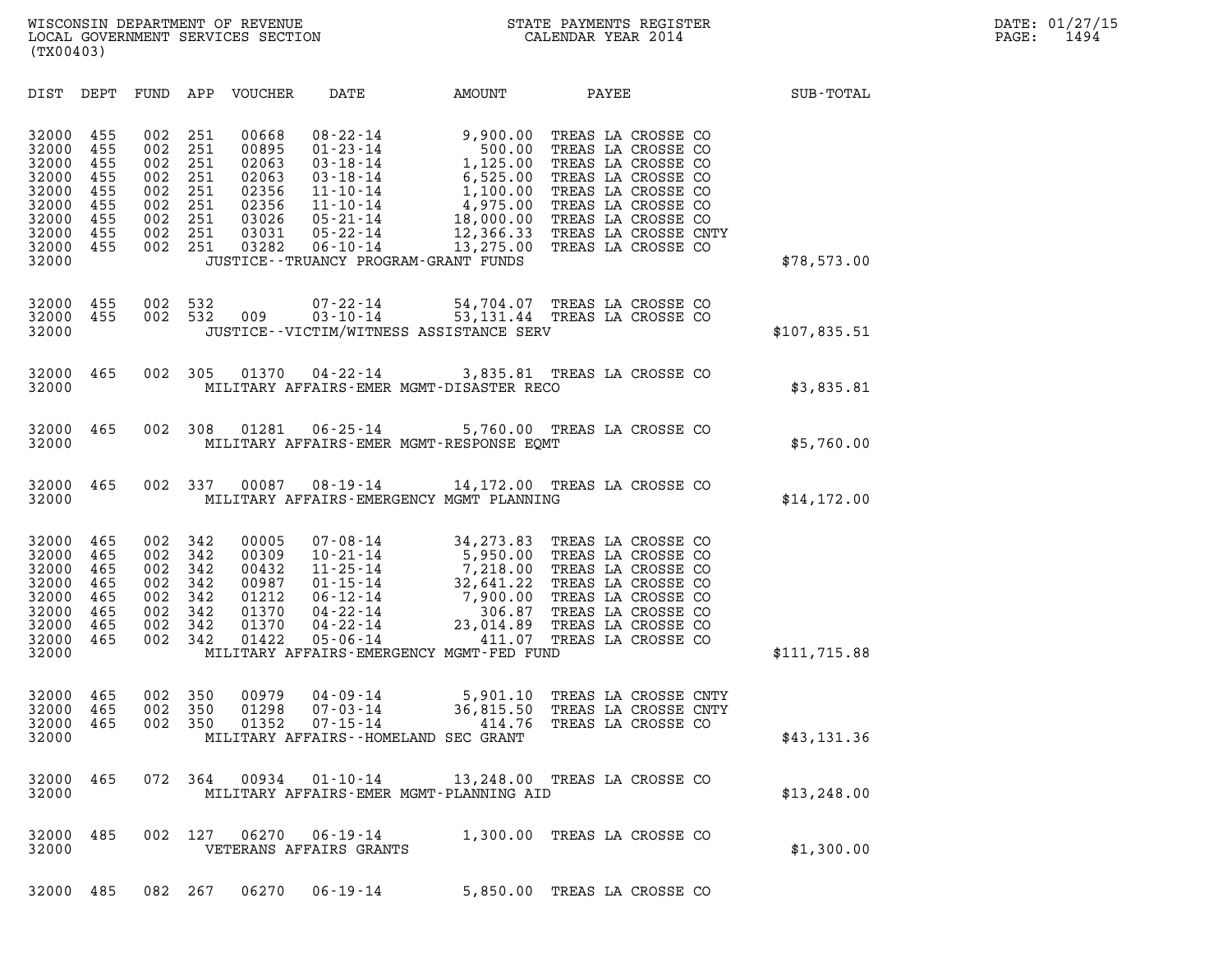| $\texttt{DATE}$ : | 01/27/15 |
|-------------------|----------|
| PAGE:             | 1495     |

| (TX00403)                                                                                                                                                                        |                                                                                                                                    |                                                                                                                                                                            |                                                                                                                            |                                                                                                                                                                         |                                                                                                                                                                                            |                                                                                                                                                                                                                                                                                                                                                                                                                                                                                              |                                                                                                                                                                                                                                                                                                                                                                                                                                                                      |              | DATE: 01/27/15<br>PAGE:<br>1495 |
|----------------------------------------------------------------------------------------------------------------------------------------------------------------------------------|------------------------------------------------------------------------------------------------------------------------------------|----------------------------------------------------------------------------------------------------------------------------------------------------------------------------|----------------------------------------------------------------------------------------------------------------------------|-------------------------------------------------------------------------------------------------------------------------------------------------------------------------|--------------------------------------------------------------------------------------------------------------------------------------------------------------------------------------------|----------------------------------------------------------------------------------------------------------------------------------------------------------------------------------------------------------------------------------------------------------------------------------------------------------------------------------------------------------------------------------------------------------------------------------------------------------------------------------------------|----------------------------------------------------------------------------------------------------------------------------------------------------------------------------------------------------------------------------------------------------------------------------------------------------------------------------------------------------------------------------------------------------------------------------------------------------------------------|--------------|---------------------------------|
|                                                                                                                                                                                  |                                                                                                                                    |                                                                                                                                                                            |                                                                                                                            | DIST DEPT FUND APP VOUCHER                                                                                                                                              | DATE                                                                                                                                                                                       | AMOUNT                                                                                                                                                                                                                                                                                                                                                                                                                                                                                       | PAYEE SUB-TOTAL                                                                                                                                                                                                                                                                                                                                                                                                                                                      |              |                                 |
| 32000                                                                                                                                                                            |                                                                                                                                    |                                                                                                                                                                            |                                                                                                                            |                                                                                                                                                                         | VETERANS AFFAIRS--GRANTS TO COUNTIES                                                                                                                                                       |                                                                                                                                                                                                                                                                                                                                                                                                                                                                                              |                                                                                                                                                                                                                                                                                                                                                                                                                                                                      | \$5,850.00   |                                 |
| 32000 485<br>32000                                                                                                                                                               |                                                                                                                                    |                                                                                                                                                                            | 083 370                                                                                                                    | 06270                                                                                                                                                                   | VETERANS AFFAIRS -- GRANTS TO COUNTIES                                                                                                                                                     |                                                                                                                                                                                                                                                                                                                                                                                                                                                                                              | 06-19-14 5,850.00 TREAS LA CROSSE CO                                                                                                                                                                                                                                                                                                                                                                                                                                 | \$5,850.00   |                                 |
| 32000<br>32000<br>32000<br>32000<br>32000<br>32000<br>32000<br>32000<br>32000<br>32000<br>32000<br>32000<br>32000<br>32000<br>32000<br>32000<br>32000<br>32000<br>32000          | 505<br>505<br>505<br>505<br>505<br>505<br>505<br>505<br>505<br>505<br>505<br>505<br>505<br>505<br>505<br>505<br>505<br>505         | 002 155<br>002 155<br>002 155<br>002 155<br>002<br>002<br>002<br>002<br>002<br>002 155<br>002<br>002 155<br>002 155<br>002 155<br>002 155<br>002 155<br>002 155<br>002 155 | 155<br>155<br>155<br>155<br>155<br>155                                                                                     | 60013<br>60091<br>60091<br>60170<br>60223<br>60223<br>60412<br>60476<br>60476<br>60547<br>60547<br>60626<br>60626<br>60626<br>60698<br>60698<br>60811<br>60811          | DOA-HOUSING ASSISTANCE-FEDERAL FUNDS                                                                                                                                                       |                                                                                                                                                                                                                                                                                                                                                                                                                                                                                              |                                                                                                                                                                                                                                                                                                                                                                                                                                                                      | \$57,000.82  |                                 |
| 32000<br>32000<br>32000<br>32000<br>32000<br>32000<br>32000<br>32000<br>32000<br>32000<br>32000<br>32000<br>32000<br>32000<br>32000<br>32000<br>32000<br>32000<br>32000<br>32000 | 505<br>505<br>505<br>505<br>505<br>505<br>505<br>505<br>505<br>505<br>-505<br>505<br>505<br>505<br>505<br>505<br>505<br>505<br>505 | 002 743<br>002<br>002<br>002<br>002<br>002<br>002<br>002<br>002<br>002<br>002<br>002<br>002<br>002<br>002<br>002<br>002<br>002<br>002                                      | 743<br>743<br>743<br>743<br>743<br>743<br>743<br>743<br>743<br>743<br>743<br>743<br>743<br>743<br>743<br>743<br>743<br>743 | 00602<br>00970<br>01107<br>01425<br>02162<br>02648<br>02651<br>02996<br>03391<br>03874<br>04060<br>07703<br>08179<br>08525<br>08939<br>09161<br>09642<br>09885<br>10164 | 12-16-14<br>$04 - 17 - 14$<br>$04 - 28 - 14$<br>$05 - 22 - 14$<br>$05 - 30 - 14$<br>$06 - 10 - 14$<br>$07 - 02 - 14$<br>$07 - 15 - 14$<br>$07 - 17 - 14$<br>DOA--HOUSING ASSISTANCE GRANTS | $08 - 14 - 14$ 27, 188.00<br>$\begin{array}{cccc} 08\text{-}14\text{-}14 & 27,188\text{.}00 \\ 08\text{-}25\text{-}14 & 39,668\text{.}00 \\ 09\text{-}02\text{-}14 & 17,050\text{.}0 \\ 10\text{-}16\text{-}14 & 19,646\text{.}00 \\ 10\text{-}28\text{-}14 & 68,275\text{.}00 \\ 10\text{-}22\text{-}14 & 39,941\text{.}00 \\ 11\text{-}13\text{-}14 & 47,869\text{.}$<br>52,788.00<br>21,303.00<br>10,000.00<br>43,144.00<br>35,675.00<br>31,074.00<br>29,350.00<br>13,943.00<br>13,954.00 | TREAS LA CROSSE CNTY<br>TREAS LA CROSSE CNTY<br>TREAS LA CROSSE CNTY<br>TREAS LA CROSSE CNTY<br>TREAS LA CROSSE CNTY<br>TREAS LA CROSSE CNTY<br>TREAS LA CROSSE CNTY<br>TREAS LA CROSSE CNTY<br>TREAS LA CROSSE CNTY<br>TREAS LA CROSSE CNTY<br>TREAS LA CROSSE CNTY<br>TREAS LA CROSSE CNTY<br>TREAS LA CROSSE CNTY<br>TREAS LA CROSSE CNTY<br>TREAS LA CROSSE CNTY<br>TREAS LA CROSSE CNTY<br>TREAS LA CROSSE CNTY<br>TREAS LA CROSSE CNTY<br>TREAS LA CROSSE CNTY | \$718,596.00 |                                 |
| 32000<br>32000<br>32000                                                                                                                                                          | 505<br>505<br>505                                                                                                                  | 035<br>035<br>035                                                                                                                                                          | 371<br>371<br>371                                                                                                          | 60013<br>60013<br>60091                                                                                                                                                 | $07 - 24 - 14$<br>$07 - 24 - 14$<br>$08 - 26 - 14$                                                                                                                                         | 3,553.95<br>4,905.40<br>3,118.49                                                                                                                                                                                                                                                                                                                                                                                                                                                             | TREAS LA CROSSE CO<br>TREAS LA CROSSE CO<br>TREAS LA CROSSE CO                                                                                                                                                                                                                                                                                                                                                                                                       |              |                                 |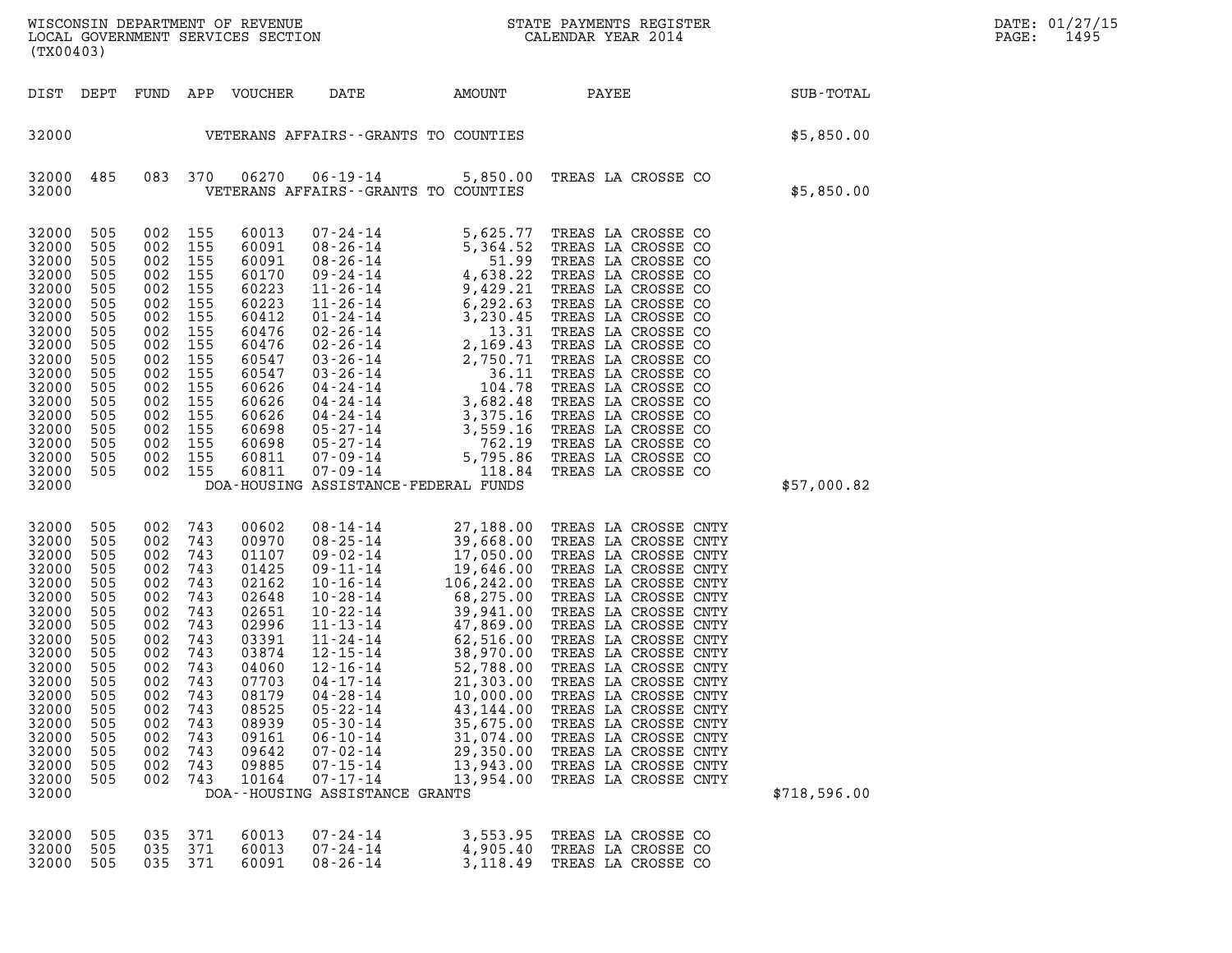| (TX00403)                                                                                                                                                                                                                                                                                                                                                                                                                  |                                                                                                                                                                                                                                                                                                                                                                                                                                                                                                                                                                                                                                  |                                                                                                                                                                                                                                                                                                                                                                                                                                                                                                                                                                                                                                    |                 |
|----------------------------------------------------------------------------------------------------------------------------------------------------------------------------------------------------------------------------------------------------------------------------------------------------------------------------------------------------------------------------------------------------------------------------|----------------------------------------------------------------------------------------------------------------------------------------------------------------------------------------------------------------------------------------------------------------------------------------------------------------------------------------------------------------------------------------------------------------------------------------------------------------------------------------------------------------------------------------------------------------------------------------------------------------------------------|------------------------------------------------------------------------------------------------------------------------------------------------------------------------------------------------------------------------------------------------------------------------------------------------------------------------------------------------------------------------------------------------------------------------------------------------------------------------------------------------------------------------------------------------------------------------------------------------------------------------------------|-----------------|
| DIST<br>DEPT<br>FUND                                                                                                                                                                                                                                                                                                                                                                                                       | APP<br><b>VOUCHER</b><br>DATE                                                                                                                                                                                                                                                                                                                                                                                                                                                                                                                                                                                                    | PAYEE<br>AMOUNT                                                                                                                                                                                                                                                                                                                                                                                                                                                                                                                                                                                                                    | SUB-TOTAL       |
| 32000<br>505<br>035<br>505<br>32000<br>035<br>32000<br>505<br>035<br>035<br>32000<br>505<br>035<br>32000<br>505<br>035<br>32000<br>505<br>32000<br>505<br>035<br>035<br>32000<br>505<br>035<br>32000<br>505<br>505<br>035<br>32000<br>32000<br>505<br>035<br>035<br>32000<br>505<br>035<br>32000<br>505<br>32000<br>505<br>035<br>035<br>32000<br>505<br>035<br>32000<br>505<br>035<br>32000<br>505<br>32000<br>505<br>035 | 371<br>60170<br>$09 - 24 - 14$<br>371<br>60412<br>$01 - 24 - 14$<br>371<br>60412<br>$01 - 24 - 14$<br>371<br>60412<br>$01 - 24 - 14$<br>371<br>60476<br>$02 - 26 - 14$<br>371<br>60476<br>$02 - 26 - 14$<br>371<br>60476<br>$02 - 26 - 14$<br>371<br>60547<br>$03 - 26 - 14$<br>371<br>60547<br>$03 - 26 - 14$<br>371<br>$03 - 26 - 14$<br>60547<br>371<br>60626<br>$04 - 24 - 14$<br>371<br>$04 - 24 - 14$<br>60626<br>371<br>60698<br>$05 - 27 - 14$<br>371<br>60698<br>$05 - 27 - 14$<br>371<br>60698<br>$05 - 27 - 14$<br>371<br>60811<br>$07 - 09 - 14$<br>371<br>$07 - 09 - 14$<br>60811<br>371<br>60811<br>$07 - 09 - 14$ | 3,323.42<br>TREAS LA CROSSE CO<br>2,735.55<br>TREAS LA CROSSE CO<br>3,230.48<br>TREAS LA CROSSE CO<br>3,230.45<br>TREAS LA CROSSE CO<br>2,404.96<br>TREAS LA CROSSE CO<br>2,169.46<br>TREAS LA CROSSE CO<br>2,169.43<br>TREAS LA CROSSE CO<br>2,716.56<br>TREAS LA CROSSE CO<br>2,716.55<br>TREAS LA CROSSE CO<br>3, 173. 77<br>TREAS LA CROSSE CO<br>3,375.18<br>TREAS LA CROSSE CO<br>3,375.16<br>TREAS LA CROSSE CO<br>TREAS LA CROSSE CO<br>2,845.64<br>1,907.80<br>TREAS LA CROSSE CO<br>1,907.80<br>TREAS LA CROSSE CO<br>2,998.52<br>TREAS LA CROSSE CO<br>TREAS LA CROSSE CO<br>3,183.00<br>3,535.11<br>TREAS LA CROSSE CO |                 |
| 32000                                                                                                                                                                                                                                                                                                                                                                                                                      | DOA--PUBLIC BENEFITS FUND                                                                                                                                                                                                                                                                                                                                                                                                                                                                                                                                                                                                        |                                                                                                                                                                                                                                                                                                                                                                                                                                                                                                                                                                                                                                    | \$62,576.68     |
| 505<br>089<br>32000<br>32000                                                                                                                                                                                                                                                                                                                                                                                               | 166<br>$01 - 28 - 14$<br>05116<br>DOA--LAND INFORMATION FUND                                                                                                                                                                                                                                                                                                                                                                                                                                                                                                                                                                     | 1,000.00<br>TREAS LA CROSSE CO                                                                                                                                                                                                                                                                                                                                                                                                                                                                                                                                                                                                     | \$1,000.00      |
| 32000<br>507<br>002<br>32000                                                                                                                                                                                                                                                                                                                                                                                               | 130<br><b>PL001</b><br>$07 - 23 - 14$<br>PUBLIC LANDS-FLOOD CONTROL-FEDERAL FUNDS                                                                                                                                                                                                                                                                                                                                                                                                                                                                                                                                                | 5,474.04 TREAS LA CROSSE CO                                                                                                                                                                                                                                                                                                                                                                                                                                                                                                                                                                                                        | \$5,474.04      |
| 32000<br>835<br>002<br>002<br>32000<br>835<br>32000                                                                                                                                                                                                                                                                                                                                                                        | 105<br>43739<br>$07 - 28 - 14$<br>105<br>80843<br>$11 - 17 - 14$<br>REVENUE - - STATE SHARED REVENUES                                                                                                                                                                                                                                                                                                                                                                                                                                                                                                                            | 602,624.25<br>TREAS LA CROSSE CO<br>3,426,392.64 TREAS LA CROSSE CO                                                                                                                                                                                                                                                                                                                                                                                                                                                                                                                                                                | \$4,029,016.89  |
| 002<br>835<br>32000<br>32000                                                                                                                                                                                                                                                                                                                                                                                               | 109<br>01032<br>$07 - 28 - 14$<br>REVENUE--EXEMPT COMPUTER AID                                                                                                                                                                                                                                                                                                                                                                                                                                                                                                                                                                   | 174,942.00<br>TREAS LA CROSSE CO                                                                                                                                                                                                                                                                                                                                                                                                                                                                                                                                                                                                   | \$174,942.00    |
| 32000<br>835<br>002<br>32000<br>002<br>835<br>32000                                                                                                                                                                                                                                                                                                                                                                        | 302<br>$07 - 28 - 14$<br>10048<br>302<br>$07 - 28 - 14$<br>11048<br>REVENUE-FIRST DOLLAR/SCHOOL LEVY CREDITS                                                                                                                                                                                                                                                                                                                                                                                                                                                                                                                     | 8,127,273.01<br>TREAS LA CROSSE CO<br>1,595,802.69 TREAS LA CROSSE CO                                                                                                                                                                                                                                                                                                                                                                                                                                                                                                                                                              | \$9,723,075.70  |
| 835<br>32000<br>021<br>32000                                                                                                                                                                                                                                                                                                                                                                                               | 363<br>37329<br>$03 - 24 - 14$<br>REVENUE - - LOTTERY CREDIT -                                                                                                                                                                                                                                                                                                                                                                                                                                                                                                                                                                   | 2,059,206.39<br>TREAS LA CROSSE CO                                                                                                                                                                                                                                                                                                                                                                                                                                                                                                                                                                                                 | \$2,059,206.39  |
| 32000                                                                                                                                                                                                                                                                                                                                                                                                                      | DISTRICT TOTAL APPROPRIATIONS                                                                                                                                                                                                                                                                                                                                                                                                                                                                                                                                                                                                    |                                                                                                                                                                                                                                                                                                                                                                                                                                                                                                                                                                                                                                    | \$36,319,010.02 |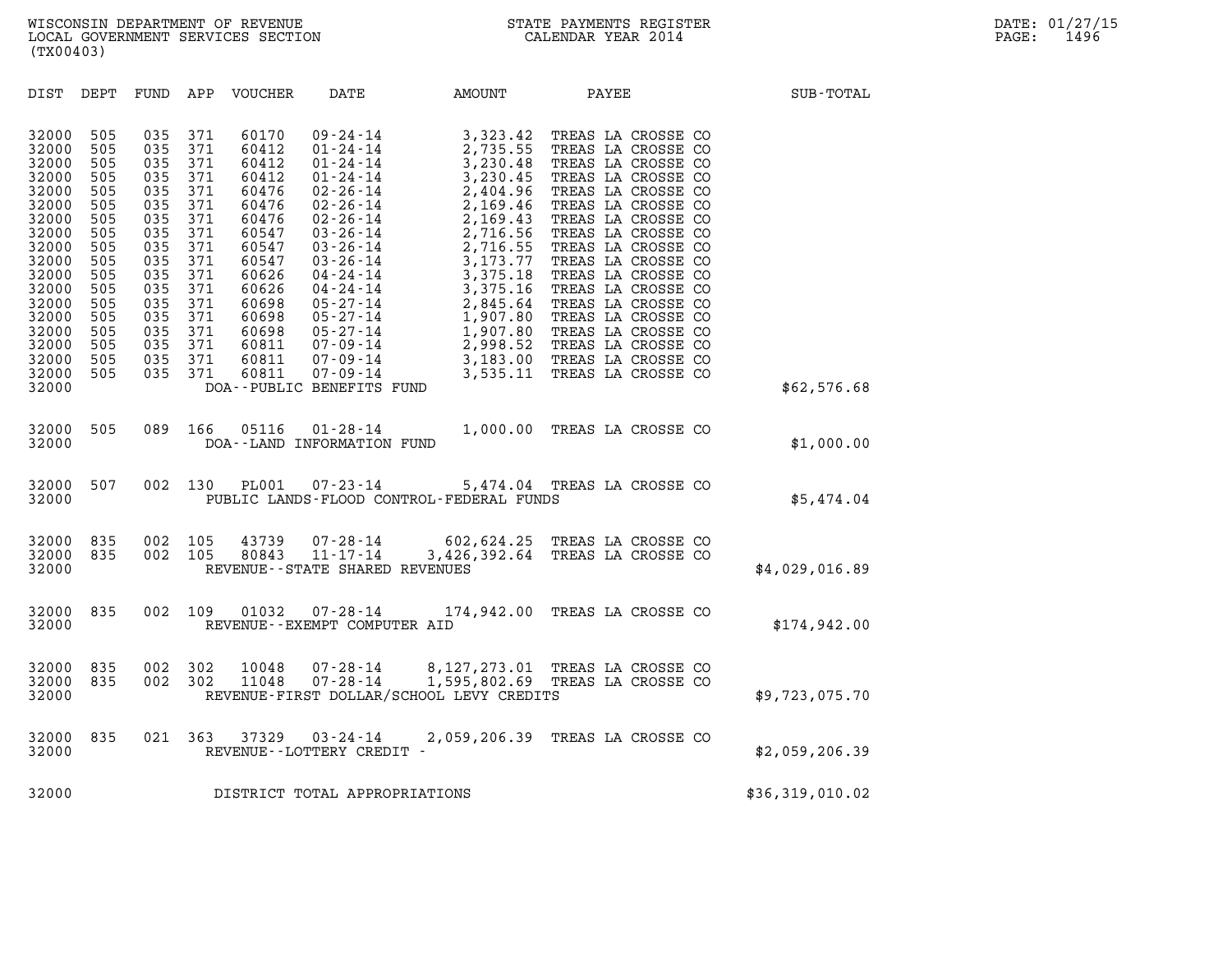| (TX00403)                                             |           |                               |         |  |                                                     |                                             |                                                                                                                                                                                                                                                                                                                                   | DATE: 01/27/15<br>1497<br>$\mathtt{PAGE:}$ |  |
|-------------------------------------------------------|-----------|-------------------------------|---------|--|-----------------------------------------------------|---------------------------------------------|-----------------------------------------------------------------------------------------------------------------------------------------------------------------------------------------------------------------------------------------------------------------------------------------------------------------------------------|--------------------------------------------|--|
|                                                       |           |                               |         |  |                                                     |                                             |                                                                                                                                                                                                                                                                                                                                   |                                            |  |
| 32002                                                 | 32002 165 |                               |         |  |                                                     | SAFETY/PROF SERV--FIRE INSURANCE DUES       | 002 225 00794 06-30-14 1,761.02 TREAS TN BANGOR                                                                                                                                                                                                                                                                                   | \$1,761.02                                 |  |
| 32002                                                 |           |                               |         |  |                                                     | NAT RESOURCES-SEVERANCE/YIELD/WITHDRAWAL    | 32002 370 000 001 01DNR 06-19-14 467.90 TREAS TOWN BANGOR                                                                                                                                                                                                                                                                         | \$467.90                                   |  |
| 32002                                                 |           |                               |         |  |                                                     | NAT RESOURCES--AIDS IN LIEU OF TAXES        | 32002 370 002 503 16587 01-30-14 309.57 TREAS TN BANGOR<br>TOWN SHARE 47.15<br>TOWN SHARE 47.15                                                                                                                                                                                                                                   | \$309.57                                   |  |
| 32002 370<br>32002                                    |           |                               |         |  |                                                     | NAT RESOURCES - - FOREST CROP/MFL/CO FOREST | 012 571 37710 06-16-14 600.95 TREAS TN BANGOR                                                                                                                                                                                                                                                                                     | \$600.95                                   |  |
| 32002                                                 |           |                               |         |  |                                                     | NAT RESOURCES--AIDS IN LIEU OF TAXES        | 32002 370 012 579 19456 04-16-14 1,416.10 TREAS TN BANGOR 32002 370 012 579 19456 04-16-14 25.94 TREAS TN BANGOR                                                                                                                                                                                                                  | \$1,442.04                                 |  |
|                                                       |           |                               |         |  | 32002 NAT RESOURCES--RU RECYCLING GRANT             |                                             | 32002 370 074 670 41684 05-23-14 1,444.42 TREAS TN BANGOR                                                                                                                                                                                                                                                                         | \$1,444.42                                 |  |
|                                                       |           |                               |         |  |                                                     | 32002 NAT RESOURCES--RU CONSOLIDATED GRANT  | 32002 370 074 673 41684 05-23-14 160.16 TREAS TN BANGOR                                                                                                                                                                                                                                                                           | \$160.16                                   |  |
| 32002 395<br>32002<br>32002 395<br>32002 395<br>32002 | 395       | 011 191<br>011 191<br>011 191 | 011 191 |  |                                                     | TRANSPORTATION--GENERAL TRANSP AIDS-GTA     | $\begin{array}{cccc} 04792 & 01\cdot 06\cdot 14 & 12\, ,664\, .95 & \text{TOWN OF BANGOR} \\ 10792 & 04\cdot 07\cdot 14 & 12\, ,664\, .95 & \text{TOWN OF BANGOR} \\ 20792 & 07\cdot 07\cdot 14 & 12\, ,664\, .95 & \text{TOWN OF BANGOR} \\ 30792 & 10\cdot 06\cdot 14 & 12\, ,664\, .96 & \text{TOWN OF BANGOR} \\ \end{array}$ | \$50,659.81                                |  |
| 32002 835<br>32002 835<br>32002                       |           | 002 105<br>002 105            |         |  | 80825 11-17-14<br>REVENUE - - STATE SHARED REVENUES |                                             | 43721 07-28-14 4,909.87 TREAS TN BANGOR<br>29,572.98 TREAS TN BANGOR                                                                                                                                                                                                                                                              | \$34,482.85                                |  |
| 32002 835<br>32002                                    |           |                               |         |  | REVENUE--EXEMPT COMPUTER AID                        |                                             | 002 109 02719 07-28-14 192.00 TREAS TN BANGOR                                                                                                                                                                                                                                                                                     | \$192.00                                   |  |
| 32002 835<br>32002                                    |           |                               |         |  |                                                     | DOA-PAYMENT FOR MUNICIPAL SERVICES AID      | 002 501 00002 02-03-14 130.56 TREAS TN BANGOR                                                                                                                                                                                                                                                                                     | \$130.56                                   |  |
| 32002                                                 |           |                               |         |  | DISTRICT TOTAL APPROPRIATIONS                       |                                             |                                                                                                                                                                                                                                                                                                                                   | \$91,651.28                                |  |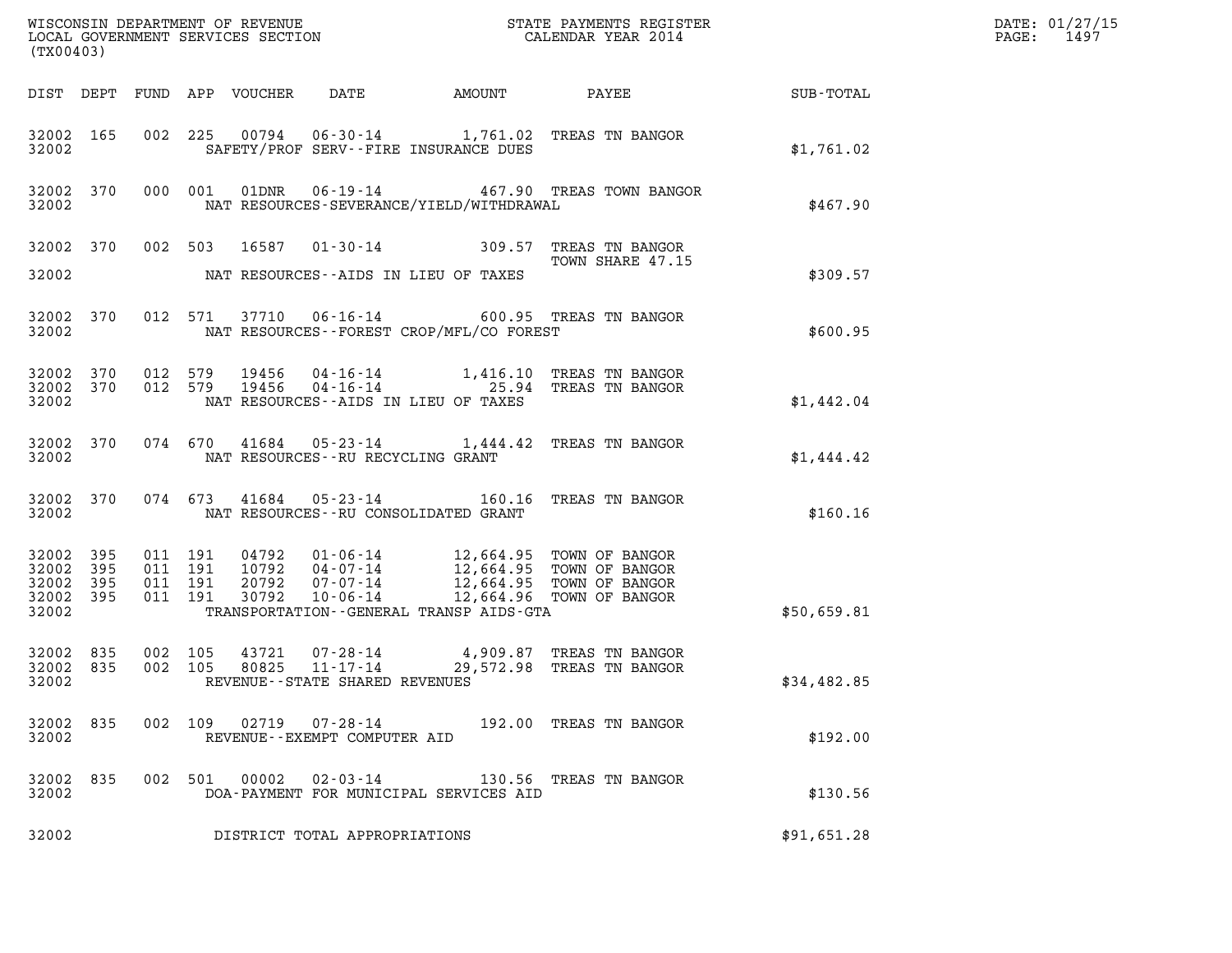| (TX00403)                                             |           |                                          |         |                |                                      |                                                                                                                                                                                                                         |                                                           |             | DATE: 01/27/15<br>$\mathtt{PAGE}$ :<br>1498 |
|-------------------------------------------------------|-----------|------------------------------------------|---------|----------------|--------------------------------------|-------------------------------------------------------------------------------------------------------------------------------------------------------------------------------------------------------------------------|-----------------------------------------------------------|-------------|---------------------------------------------|
|                                                       |           |                                          |         |                |                                      |                                                                                                                                                                                                                         | DIST DEPT FUND APP VOUCHER DATE AMOUNT PAYEE TO SUB-TOTAL |             |                                             |
| 32004 165<br>32004                                    |           |                                          |         |                |                                      | 002 225 00795 06-30-14 4,133.00 TREAS TN BARRE<br>SAFETY/PROF SERV--FIRE INSURANCE DUES                                                                                                                                 |                                                           | \$4,133.00  |                                             |
| 32004                                                 | 32004 370 |                                          | 000 001 |                |                                      | NAT RESOURCES-SEVERANCE/YIELD/WITHDRAWAL                                                                                                                                                                                | 03DNR  11-04-14  45.28 TREAS TOWN BARRE                   | \$45.28     |                                             |
| 32004 370<br>32004                                    |           |                                          | 012 571 |                |                                      | 37711  06-16-14  273.18  TREAS TN BARRE<br>NAT RESOURCES--FOREST CROP/MFL/CO FOREST                                                                                                                                     |                                                           | \$273.18    |                                             |
| 32004                                                 | 32004 370 |                                          |         |                |                                      | 012 579 19457 04-16-14 985.60 TREAS TN BARRE<br>NAT RESOURCES--AIDS IN LIEU OF TAXES                                                                                                                                    |                                                           | \$985.60    |                                             |
| 32004                                                 | 32004 370 |                                          |         |                | NAT RESOURCES - - RU RECYCLING GRANT | 074 670 41685 05-23-14 1,448.38 TREAS TN BARRE                                                                                                                                                                          |                                                           | \$1,448.38  |                                             |
| 32004 395<br>32004<br>32004 395<br>32004 395<br>32004 | - 395     | 011 191<br>011 191<br>011 191<br>011 191 |         |                |                                      | 04793  01-06-14  8,600.31  TOWN OF BARRE<br>10793  04-07-14  8,600.31  TOWN OF BARRE<br>20793  07-07-14  8,600.31  TOWN OF BARRE<br>30793  10-06-14  8,600.32  TOWN OF BARRE<br>TRANSPORTATION--GENERAL TRANSP AIDS-GTA |                                                           | \$34,401.25 |                                             |
| 32004 835<br>32004 835<br>32004                       |           | 002 105<br>002 105                       |         | 43722<br>80826 | REVENUE - - STATE SHARED REVENUES    | 07-28-14 6,155.52 TREAS TN BARRE<br>11-17-14 34,880.80 TREAS TN BARRE                                                                                                                                                   |                                                           | \$41,036.32 |                                             |
| 32004 835<br>32004                                    |           |                                          |         |                | REVENUE--EXEMPT COMPUTER AID         | 002 109 02720 07-28-14 22.00 TREAS TN BARRE                                                                                                                                                                             |                                                           | \$22.00     |                                             |
| 32004 835<br>32004                                    |           |                                          |         |                | REVENUE--LOTTERY CREDIT -            | 021 363 36172 03-24-14 4, 247.13 TREAS TN BARRE                                                                                                                                                                         |                                                           | \$4,247.13  |                                             |
| 32004                                                 |           |                                          |         |                | DISTRICT TOTAL APPROPRIATIONS        |                                                                                                                                                                                                                         |                                                           | \$86,592.14 |                                             |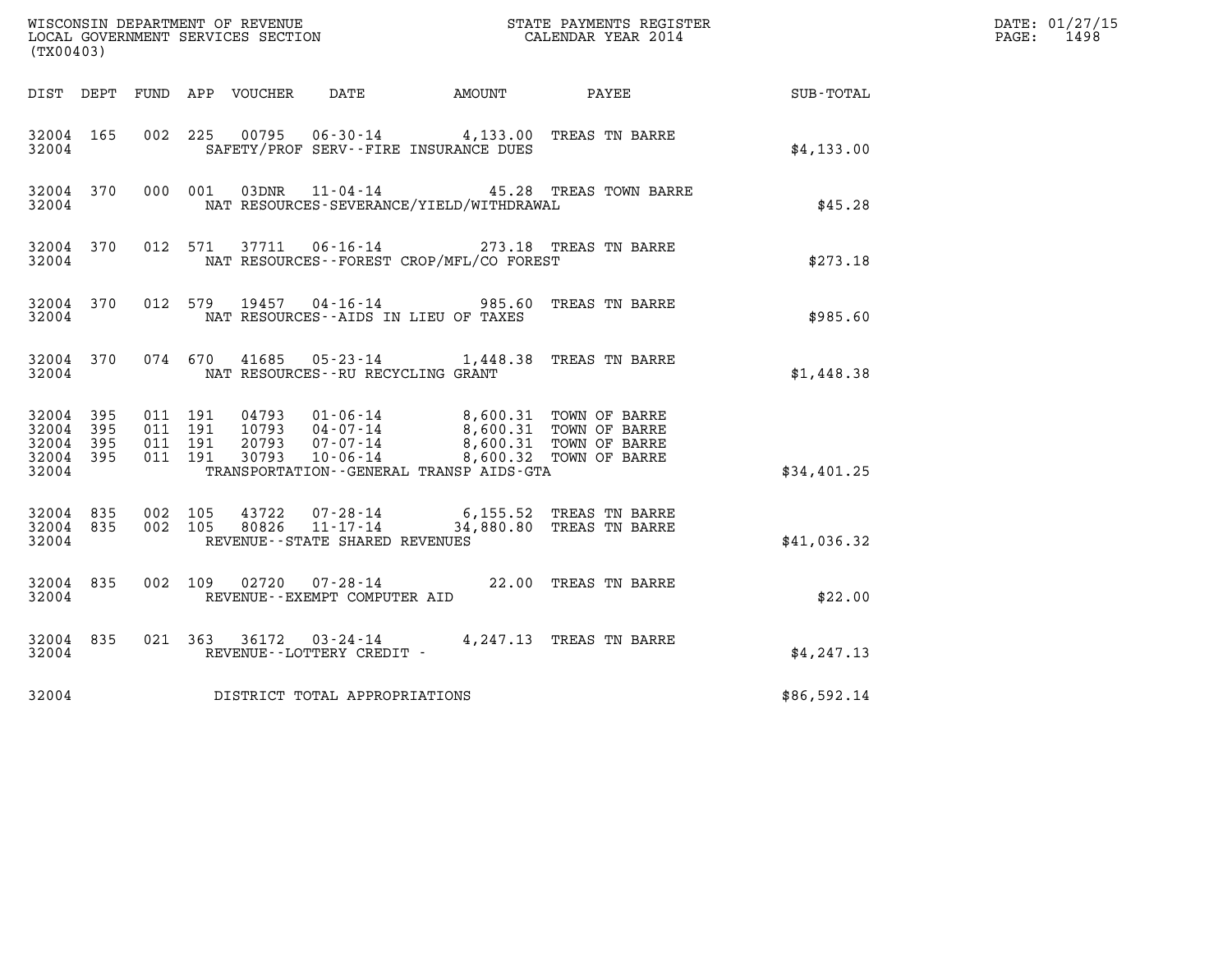| (TX00403)                   |                                 |         |                                          |                                   |                                                                                                                                                                                                                         | $\tt WISCONSIM DEPARTMENT OF REVENUE$ $\tt WISCONSIMENT$ SERVICES SECTION $\tt WISCONERNMENT$ SERVICES SECTION $\tt CALENDAR$ YEAR 2014 |                                                    | DATE: 01/27/15<br>PAGE: 1499 |
|-----------------------------|---------------------------------|---------|------------------------------------------|-----------------------------------|-------------------------------------------------------------------------------------------------------------------------------------------------------------------------------------------------------------------------|-----------------------------------------------------------------------------------------------------------------------------------------|----------------------------------------------------|------------------------------|
|                             |                                 |         |                                          |                                   |                                                                                                                                                                                                                         |                                                                                                                                         | DIST DEPT FUND APP VOUCHER DATE AMOUNT PAYEE TOTAL |                              |
| 32006                       | 32006 165                       |         |                                          |                                   | 002 225 00796 06-30-14 2,713.40 TREAS TN BURNS<br>SAFETY/PROF SERV--FIRE INSURANCE DUES                                                                                                                                 |                                                                                                                                         | \$2,713.40                                         |                              |
| 32006                       |                                 |         |                                          |                                   | NAT RESOURCES-SEVERANCE/YIELD/WITHDRAWAL                                                                                                                                                                                | 32006 370 000 001 01DNR 06-19-14 259.40 TREAS TOWN BURNS                                                                                | \$259.40                                           |                              |
| 32006                       |                                 |         |                                          |                                   | NAT RESOURCES--FOREST CROP/MFL/CO FOREST                                                                                                                                                                                | 32006 370 012 571 37712 06-16-14 868.08 TREAS TN BURNS                                                                                  | \$868.08                                           |                              |
| 32006 370<br>32006          | 32006 370 012 579               |         | 012 579                                  |                                   | 19458  04-16-14   52 TREAS TN BURNS<br>19458  04-16-14   5.21 TREAS TN BURNS<br>NAT RESOURCES--AIDS IN LIEU OF TAXES                                                                                                    |                                                                                                                                         | \$5.73                                             |                              |
| 32006                       |                                 |         |                                          | NAT RESOURCES--RU RECYCLING GRANT | 32006 370 074 670 41686 05-23-14 740.83 TREAS TN BURNS                                                                                                                                                                  |                                                                                                                                         | \$740.83                                           |                              |
|                             | 32006 2007                      |         |                                          |                                   | 32006 370 074 673 41686 05-23-14 247.40 TREAS TN BURNS<br>NAT RESOURCES--RU CONSOLIDATED GRANT                                                                                                                          |                                                                                                                                         | \$247.40                                           |                              |
| 32006 395<br>32006<br>32006 | - 395<br>32006 395<br>32006 395 |         | 011 191<br>011 191<br>011 191<br>011 191 |                                   | 04794  01-06-14  18,571.38 TOWN OF BURNS<br>10794  04-07-14  18,571.38 TOWN OF BURNS<br>20794  07-07-14  18,571.38 TOWN OF BURNS<br>30794  10-06-14  18,571.39 TOWN OF BURNS<br>TRANSPORTATION--GENERAL TRANSP AIDS-GTA |                                                                                                                                         | \$74, 285.53                                       |                              |
| 32006 835<br>32006          | 32006 835                       | 002 105 | 002 105                                  | REVENUE--STATE SHARED REVENUES    | 43723  07-28-14  8,335.60 TREAS TN BURNS<br>80827  11-17-14  47,234.10 TREAS TN BURNS                                                                                                                                   |                                                                                                                                         | \$55,569.70                                        |                              |
|                             | 32006 835<br>32006 2007         |         |                                          | REVENUE--EXEMPT COMPUTER AID      | 002 109 02721 07-28-14 2.00 TREAS TN BURNS                                                                                                                                                                              |                                                                                                                                         | \$2.00                                             |                              |
| 32006                       |                                 |         |                                          | REVENUE--LOTTERY CREDIT -         | 32006 835 021 363 36173 03-24-14 1,686.60 TREAS TN BURNS                                                                                                                                                                |                                                                                                                                         | \$1,686.60                                         |                              |
| 32006                       |                                 |         |                                          | DISTRICT TOTAL APPROPRIATIONS     |                                                                                                                                                                                                                         |                                                                                                                                         | \$136,378.67                                       |                              |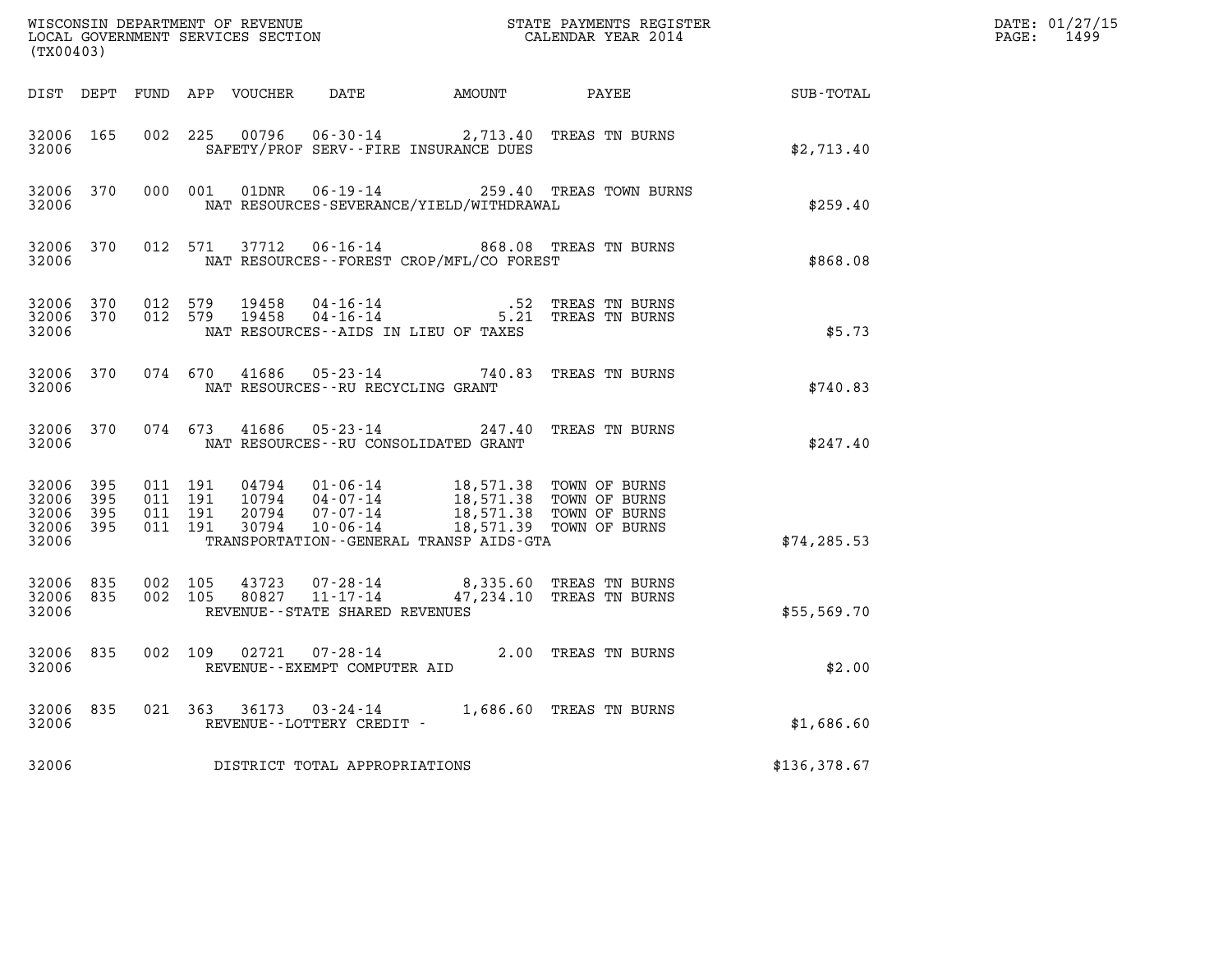| (TX00403)                                 |                            |                                          |         |                                  |                                                                       |                                              |                                                                                                                                        |              | DATE: 01/27/15<br>$\mathtt{PAGE:}$<br>1500 |
|-------------------------------------------|----------------------------|------------------------------------------|---------|----------------------------------|-----------------------------------------------------------------------|----------------------------------------------|----------------------------------------------------------------------------------------------------------------------------------------|--------------|--------------------------------------------|
|                                           |                            |                                          |         |                                  |                                                                       | DIST DEPT FUND APP VOUCHER DATE AMOUNT PAYEE |                                                                                                                                        | SUB-TOTAL    |                                            |
| 32008 165<br>32008                        |                            |                                          |         |                                  |                                                                       | SAFETY/PROF SERV--FIRE INSURANCE DUES        | 002 225 00797 06-30-14 11,284.88 TREAS TN CAMPBELL                                                                                     | \$11, 284.88 |                                            |
| 32008 370<br>32008                        |                            |                                          |         |                                  | NAT RESOURCES--RU RECYCLING GRANT                                     |                                              | 074 670 41687 05-23-14 9,592.25 TREAS TN CAMPBELL                                                                                      | \$9,592.25   |                                            |
| 32008 370<br>32008                        |                            | 074 673                                  |         |                                  |                                                                       | NAT RESOURCES - - RU CONSOLIDATED GRANT      | 41687 05-23-14 1,127.87 TREAS TN CAMPBELL                                                                                              | \$1,127.87   |                                            |
| 32008<br>32008<br>32008<br>32008<br>32008 | 395<br>395<br>395<br>- 395 | 011 191<br>011 191<br>011 191<br>011 191 |         | 04795<br>10795<br>20795<br>30795 | 07-07-14<br>10-06-14                                                  | TRANSPORTATION--GENERAL TRANSP AIDS-GTA      | 01-06-14 19,389.26 TOWN OF CAMPBELL<br>04-07-14 19,389.26 TOWN OF CAMPBELL<br>19,389.26 TOWN OF CAMPBELL<br>19,389.29 TOWN OF CAMPBELL | \$77,557.07  |                                            |
| 32008 455<br>32008                        |                            |                                          |         |                                  | JUSTICE - - LAW ENFORCEMENT TRAINING                                  |                                              | 002 231 01281 02-18-14 600.00 TREAS TN CAMPBELL                                                                                        | \$800.00     |                                            |
| 32008<br>32008 835<br>32008               | 835                        | 002 105<br>002 105                       |         |                                  | 43724 07-28-14<br>80828 11-17-14<br>REVENUE - - STATE SHARED REVENUES |                                              | 46,398.68 TREAS TN CAMPBELL<br>262,925.66 TREAS TN CAMPBELL                                                                            | \$309,324.34 |                                            |
| 32008 835<br>32008                        |                            |                                          | 002 109 |                                  | REVENUE--EXEMPT COMPUTER AID                                          |                                              | 1,300.00 TREAS TN CAMPBELL                                                                                                             | \$1,300.00   |                                            |
| 32008 835<br>32008                        |                            | 002 501                                  |         | 00002                            | $02 - 03 - 14$                                                        | DOA-PAYMENT FOR MUNICIPAL SERVICES AID       | 122.98 TREAS TN CAMPBELL                                                                                                               | \$122.98     |                                            |
| 32008 835<br>32008                        |                            |                                          |         |                                  | REVENUE--LOTTERY CREDIT -                                             |                                              | 021 363 36174 03-24-14 5,677.44 TREAS TN CAMPBELL                                                                                      | \$5,677.44   |                                            |
| 32008                                     |                            |                                          |         |                                  | DISTRICT TOTAL APPROPRIATIONS                                         |                                              |                                                                                                                                        | \$416,786.83 |                                            |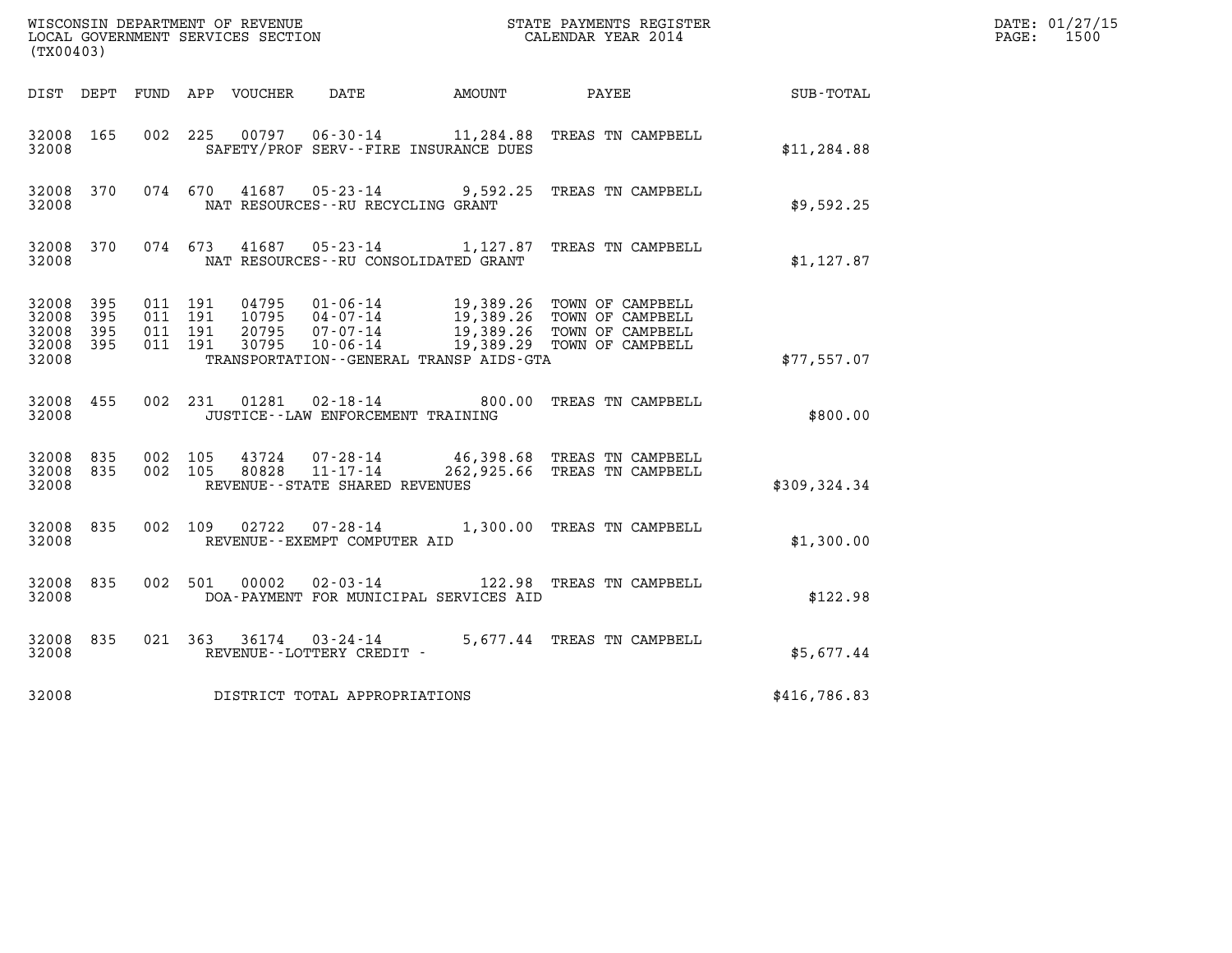| WISCONSIN DEPARTMENT OF REVENUE<br>LOCAL GOVERNMENT SERVICES SECTION<br>$(mv \wedge \wedge \wedge \wedge)$ | STATE PAYMENTS REGISTER<br>CALENDAR YEAR 2014 | DATE: 01/27/15<br>1501<br>PAGE: |
|------------------------------------------------------------------------------------------------------------|-----------------------------------------------|---------------------------------|

| (TX00403)                                 |                          |                          |                          |                                  |                                                                       |                                                                    |                                                                                                          |                  |
|-------------------------------------------|--------------------------|--------------------------|--------------------------|----------------------------------|-----------------------------------------------------------------------|--------------------------------------------------------------------|----------------------------------------------------------------------------------------------------------|------------------|
| DIST                                      | DEPT                     | FUND                     | APP                      | VOUCHER                          | DATE                                                                  | AMOUNT                                                             | PAYEE                                                                                                    | <b>SUB-TOTAL</b> |
| 32010<br>32010                            | 165                      | 002                      | 225                      | 00798                            | $06 - 30 - 14$                                                        | 5,911.99<br>SAFETY/PROF SERV--FIRE INSURANCE DUES                  | TREAS TN FARMINGTON                                                                                      | \$5,911.99       |
| 32010<br>32010<br>32010                   | 370<br>370               | 000<br>000               | 001<br>001               | 01DNR<br>02DNR                   | $06 - 19 - 14$<br>$09 - 11 - 14$                                      | NAT RESOURCES-SEVERANCE/YIELD/WITHDRAWAL                           | 1,002.38 TREAS TOWN FARMINGTON<br>1,149.62 TREAS TOWN FARMINGTON                                         | \$2,152.00       |
| 32010<br>32010                            | 370                      | 002                      | 503                      | 16588                            | $01 - 30 - 14$                                                        | 48.62<br>NAT RESOURCES - AIDS IN LIEU OF TAXES                     | TREAS TN FARMINGTON<br>TOWN SHARE 5.87                                                                   | \$48.62          |
| 32010<br>32010                            | 370                      | 012                      | 571                      | 37713                            | $06 - 16 - 14$                                                        | NAT RESOURCES--FOREST CROP/MFL/CO FOREST                           | 1,261.74 TREAS TN FARMINGTON                                                                             | \$1,261.74       |
| 32010<br>32010                            | 370                      | 012                      | 579                      | 19459                            | $04 - 16 - 14$                                                        | 16.20<br>NAT RESOURCES--AIDS IN LIEU OF TAXES                      | TREAS TN FARMINGTON                                                                                      | \$16.20          |
| 32010<br>32010                            | 370                      |                          | 074 670                  | 41688                            | $05 - 23 - 14$<br>NAT RESOURCES - - RU RECYCLING GRANT                | 4,144.74                                                           | TREAS TN FARMINGTON                                                                                      | \$4,144.74       |
| 32010<br>32010<br>32010<br>32010<br>32010 | 395<br>395<br>395<br>395 | 011<br>011<br>011<br>011 | 191<br>191<br>191<br>191 | 04796<br>10796<br>20796<br>30796 | $01 - 06 - 14$<br>04-07-14<br>$07 - 07 - 14$<br>$10 - 06 - 14$        | 21,101.19<br>21, 101.22<br>TRANSPORTATION--GENERAL TRANSP AIDS-GTA | 21,101.19 TOWN OF FARMINGTON<br>TOWN OF FARMINGTON<br>21,101.19 TOWN OF FARMINGTON<br>TOWN OF FARMINGTON | \$84,404.79      |
| 32010<br>32010<br>32010                   | 835<br>835               | 002<br>002               | 105<br>105               | 43725<br>80829                   | $07 - 28 - 14$<br>$11 - 17 - 14$<br>REVENUE - - STATE SHARED REVENUES | 54,464.24                                                          | 9,611.34 TREAS TN FARMINGTON<br>TREAS TN FARMINGTON                                                      | \$64,075.58      |
| 32010<br>32010                            | 835                      | 002                      | 109                      | 02723                            | $07 - 28 - 14$<br>REVENUE--EXEMPT COMPUTER AID                        | 45.00                                                              | TREAS TN FARMINGTON                                                                                      | \$45.00          |
| 32010<br>32010                            | 835                      | 021                      | 363                      | 36175                            | $03 - 24 - 14$<br>REVENUE--LOTTERY CREDIT -                           |                                                                    | 607.63 TREAS TN FARMINGTON                                                                               | \$607.63         |
| 32010                                     |                          |                          |                          |                                  | DISTRICT TOTAL APPROPRIATIONS                                         |                                                                    |                                                                                                          | \$162,668.29     |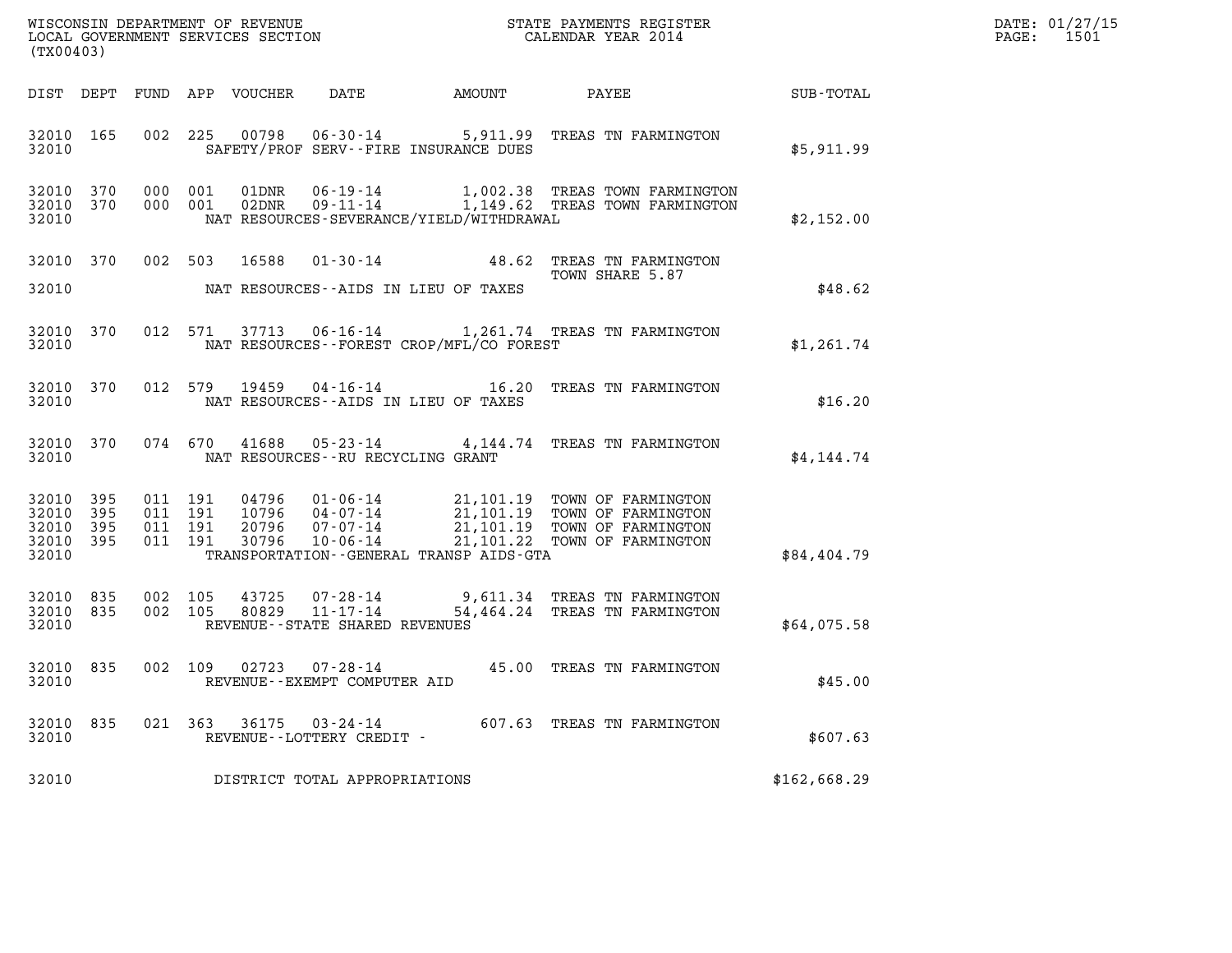| (TX00403)                                                                                                                                                                                                                                                                                                                                                  | DATE: 01/27/15<br>$\mathtt{PAGE:}$<br>1502 |
|------------------------------------------------------------------------------------------------------------------------------------------------------------------------------------------------------------------------------------------------------------------------------------------------------------------------------------------------------------|--------------------------------------------|
| AMOUNT PAYEE SUB-TOTAL<br>DIST DEPT FUND APP VOUCHER<br>DATE                                                                                                                                                                                                                                                                                               |                                            |
| 00799   06-30-14   6,522.95   TREAS TN GREENFIELD<br>32012 165<br>002 225<br>32012<br>SAFETY/PROF SERV--FIRE INSURANCE DUES                                                                                                                                                                                                                                | \$6,522.95                                 |
| $06 - 19 - 14$<br>000 001<br>32012 370<br>01DNR<br>728.70 TREAS TOWN GREENFIELD<br>32012<br>NAT RESOURCES-SEVERANCE/YIELD/WITHDRAWAL                                                                                                                                                                                                                       | \$728.70                                   |
| 37714  06-16-14  660.79  TREAS TN GREENFIELD<br>32012 370<br>012 571<br>NAT RESOURCES - - FOREST CROP/MFL/CO FOREST<br>32012                                                                                                                                                                                                                               | \$660.79                                   |
| 32012 370<br>074  670  41689  05-23-14  1,525.78  TREAS TN GREENFIELD<br>32012<br>NAT RESOURCES -- RU RECYCLING GRANT                                                                                                                                                                                                                                      | \$1,525.78                                 |
| 32012 395<br>011 191<br>04797  01-06-14  16,083.90 TOWN OF GREENFIELD<br>10797  04-07-14  16,083.90 TOWN OF GREENFIELD<br>20797  07-07-14  16,083.90 TOWN OF GREENFIELD<br>30797  10-06-14  16,083.93 TOWN OF GREENFIELD<br>32012<br>395<br>011 191<br>395<br>011 191<br>32012<br>32012 395<br>011 191<br>TRANSPORTATION--GENERAL TRANSP AIDS-GTA<br>32012 | \$64,335.63                                |
| 002 105<br>43726  07-28-14  8,265.66  TREAS TN GREENFIELD<br>32012 835<br>80830  11-17-14  46,878.66  TREAS TN GREENFIELD<br>002 105<br>32012 835<br>REVENUE - - STATE SHARED REVENUES<br>32012                                                                                                                                                            | \$55,144.32                                |
| 02724  07-28-14  57.00 TREAS TN GREENFIELD<br>32012 835<br>002 109<br>32012<br>REVENUE--EXEMPT COMPUTER AID                                                                                                                                                                                                                                                | \$57.00                                    |
| 021 363 36176 03-24-14 11,935.11 TREAS TN GREENFIELD<br>32012 835<br>32012<br>REVENUE--LOTTERY CREDIT -                                                                                                                                                                                                                                                    | \$11,935.11                                |
| DISTRICT TOTAL APPROPRIATIONS<br>32012                                                                                                                                                                                                                                                                                                                     | \$140,910.28                               |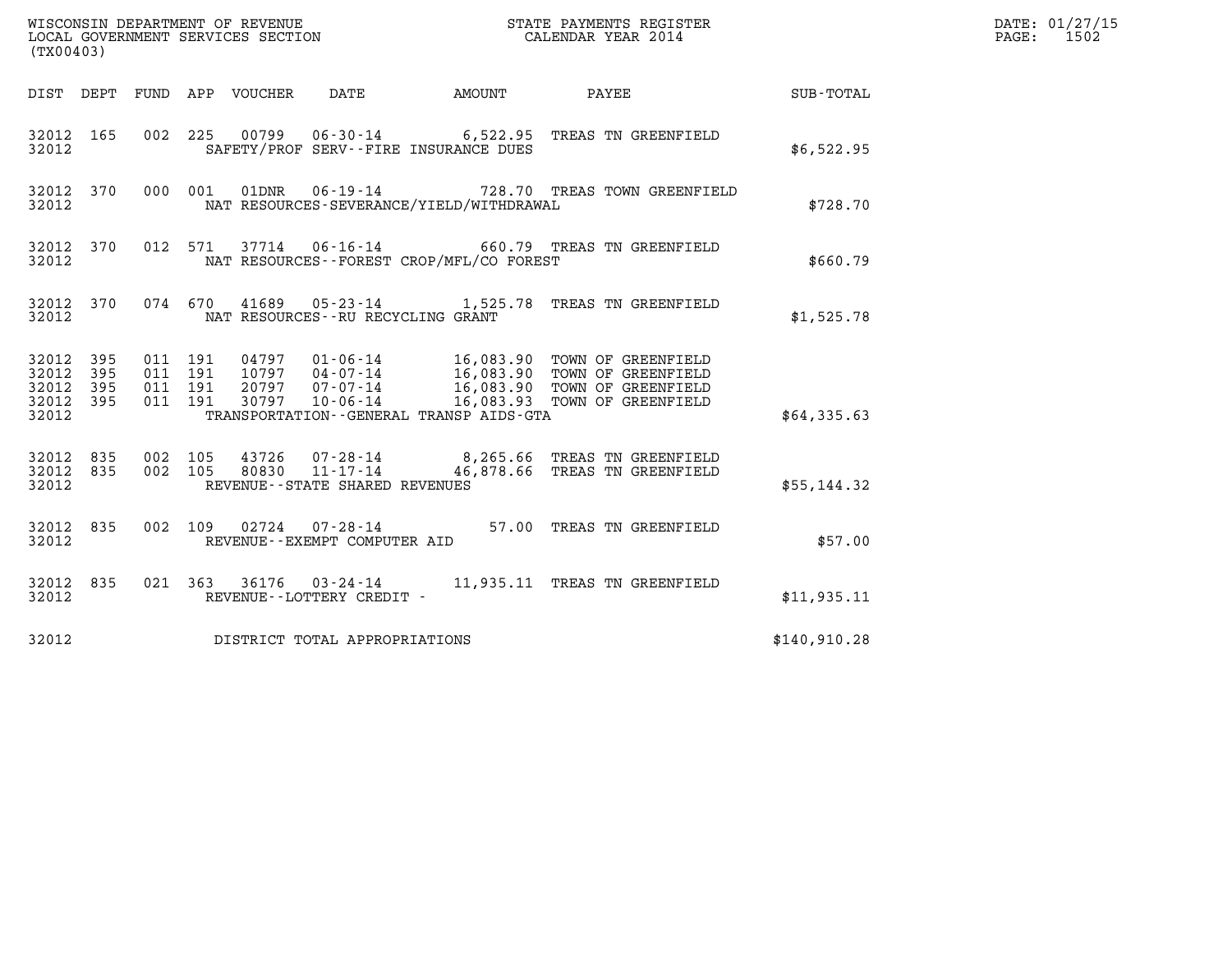| (TX00403)                                             |           |                                          |                                  |                                                  |                                              | ${\tt WISCOONSIM} \begin{tabular}{lcccc} DEPARTMENT OF REVIEW & \multicolumn{2}{c}{\bullet} & \multicolumn{2}{c}{\bullet} & \multicolumn{2}{c}{\bullet} & \multicolumn{2}{c}{\bullet} & \multicolumn{2}{c}{\tt STATE} \end{tabular} \begin{tabular}{lcccc} DICAL GOVERNMENT S ERVICES SECTION & \multicolumn{2}{c}{\bullet} & \multicolumn{2}{c}{\bullet} & \multicolumn{2}{c}{\tt STATE} \end{tabular} \begin{tabular}{lcccc} DICAL ENDAR YEAR & 2014 & \multicolumn{2}{c}{\bullet} & \multicolumn{2}{c}{\bullet} & \multicolumn{2$ |                  | DATE: 01/27/15<br>PAGE: 1503 |
|-------------------------------------------------------|-----------|------------------------------------------|----------------------------------|--------------------------------------------------|----------------------------------------------|--------------------------------------------------------------------------------------------------------------------------------------------------------------------------------------------------------------------------------------------------------------------------------------------------------------------------------------------------------------------------------------------------------------------------------------------------------------------------------------------------------------------------------------|------------------|------------------------------|
|                                                       |           |                                          |                                  |                                                  | DIST DEPT FUND APP VOUCHER DATE AMOUNT PAYEE |                                                                                                                                                                                                                                                                                                                                                                                                                                                                                                                                      | <b>SUB-TOTAL</b> |                              |
| 32014 165<br>32014                                    |           |                                          |                                  |                                                  | SAFETY/PROF SERV--FIRE INSURANCE DUES        | 002 225 00800 06-30-14 8,787.12 TREAS TN HAMILTON                                                                                                                                                                                                                                                                                                                                                                                                                                                                                    | \$8,787.12       |                              |
| 32014                                                 | 32014 370 |                                          |                                  |                                                  | NAT RESOURCES-SEVERANCE/YIELD/WITHDRAWAL     | 000 001 01DNR  06-19-14   1,693.73 TREAS TOWN HAMILTON                                                                                                                                                                                                                                                                                                                                                                                                                                                                               | \$1,693.73       |                              |
| 32014                                                 |           |                                          |                                  |                                                  | NAT RESOURCES--FOREST CROP/MFL/CO FOREST     | 32014 370 012 571 37715 06-16-14 674.66 TREAS TN HAMILTON                                                                                                                                                                                                                                                                                                                                                                                                                                                                            | \$674.66         |                              |
| 32014 370<br>32014<br>32014 370<br>32014 370<br>32014 | 370       | 012 579<br>012 579<br>012 579<br>012 579 | 19460<br>19460<br>19460<br>19460 |                                                  | NAT RESOURCES--AIDS IN LIEU OF TAXES         | 04-16-14 211.20 TREAS TN HAMILTON<br>04-16-14 1.35 TREAS TN HAMILTON<br>04-16-14 13.47 TREAS TN HAMILTON<br>04-16-14 181.68 TREAS TN HAMILTON                                                                                                                                                                                                                                                                                                                                                                                        | \$407.70         |                              |
| 32014                                                 |           |                                          |                                  |                                                  | NAT RESOURCES -- RU RECYCLING GRANT          | 32014 370 074 670 41690 05-23-14 2,708.37 TREAS TN HAMILTON                                                                                                                                                                                                                                                                                                                                                                                                                                                                          | \$2,708.37       |                              |
| 32014 395<br>32014<br>32014 395<br>32014 395<br>32014 | 395       | 011 191<br>011 191<br>011 191<br>011 191 |                                  |                                                  | TRANSPORTATION - - GENERAL TRANSP AIDS - GTA | 04798  01-06-14  25,493.97  TOWN OF HAMILTON<br>10798  04-07-14  25,493.97  TOWN OF HAMILTON<br>20798  07-07-14  25,493.97  TOWN OF HAMILTON<br>30798  10-06-14  25,493.98  TOWN OF HAMILTON                                                                                                                                                                                                                                                                                                                                         | \$101, 975.89    |                              |
| 32014 835<br>32014 835<br>32014                       |           | 002 105<br>002 105                       | 80831                            | $11 - 17 - 14$<br>REVENUE--STATE SHARED REVENUES |                                              | 43727 07-28-14 4,250.72 TREAS TN HAMILTON<br>24,079.60 TREAS TN HAMILTON                                                                                                                                                                                                                                                                                                                                                                                                                                                             | \$28,330.32      |                              |
| 32014 835<br>32014                                    |           |                                          |                                  | REVENUE--EXEMPT COMPUTER AID                     |                                              | 002 109 02725 07-28-14 118.00 TREAS TN HAMILTON                                                                                                                                                                                                                                                                                                                                                                                                                                                                                      | \$118.00         |                              |
| 32014                                                 |           |                                          |                                  | DISTRICT TOTAL APPROPRIATIONS                    |                                              |                                                                                                                                                                                                                                                                                                                                                                                                                                                                                                                                      | \$144,695.79     |                              |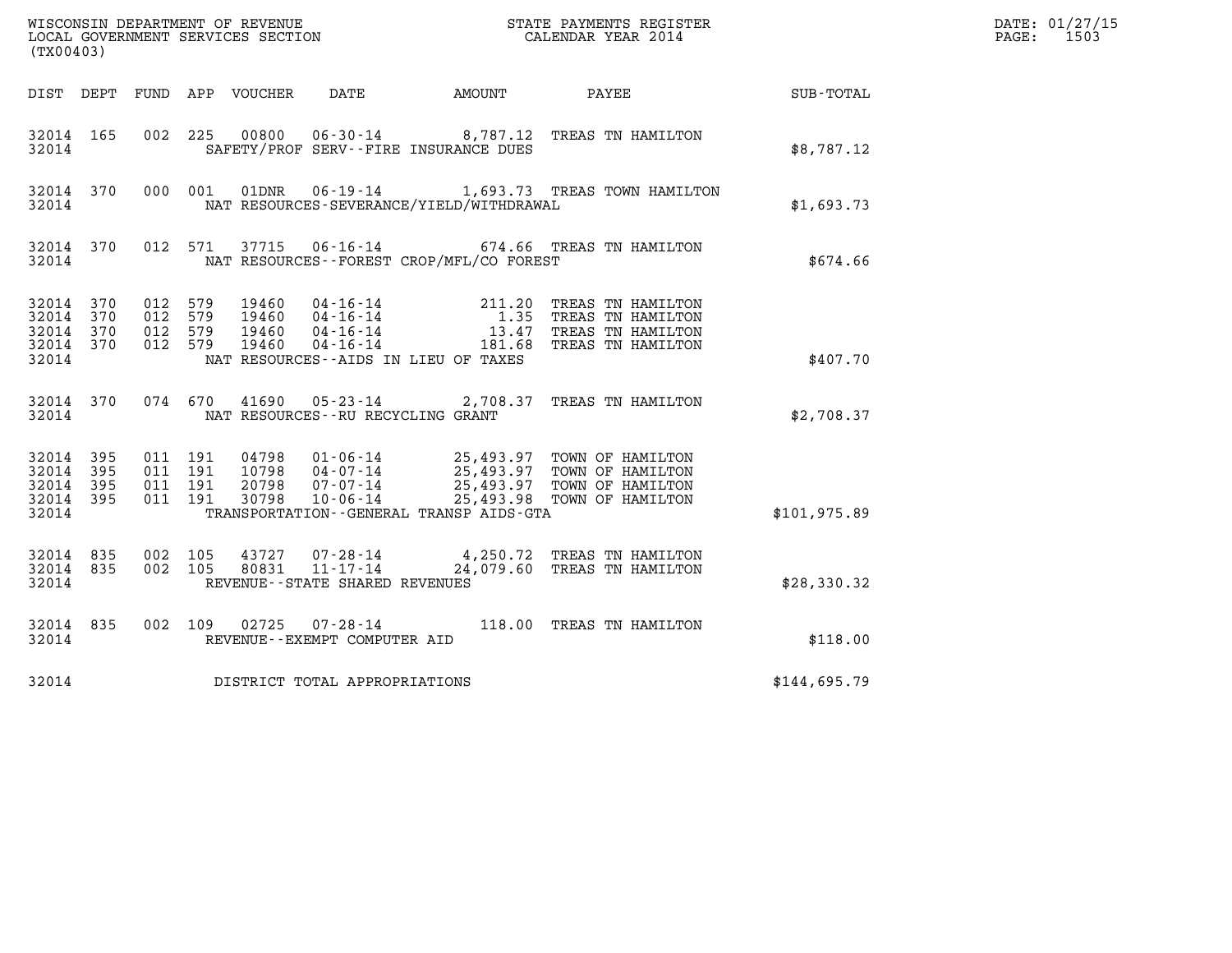| (TX00403)                                 |                          |                                          |                                  |                                                                               |              |                                                                                                                                    |              | DATE: 01/27/15<br>$\mathtt{PAGE}$ :<br>1504 |
|-------------------------------------------|--------------------------|------------------------------------------|----------------------------------|-------------------------------------------------------------------------------|--------------|------------------------------------------------------------------------------------------------------------------------------------|--------------|---------------------------------------------|
|                                           |                          |                                          | DIST DEPT FUND APP VOUCHER       | DATE                                                                          | AMOUNT PAYEE |                                                                                                                                    | SUB-TOTAL    |                                             |
| 32016 165<br>32016                        |                          |                                          |                                  | SAFETY/PROF SERV--FIRE INSURANCE DUES                                         |              | 002 225 00801 06-30-14 13,441.23 TREAS TN HOLLAND                                                                                  | \$13,441.23  |                                             |
| 32016 370<br>32016                        |                          |                                          | 002 503<br>16589                 | NAT RESOURCES--AIDS IN LIEU OF TAXES                                          |              | 01-30-14 1,971.87 TREAS TN HOLLAND<br>TOWN SHARE 156.91                                                                            | \$1,971.87   |                                             |
| 32016 370<br>32016                        |                          |                                          | 012 571                          | NAT RESOURCES--FOREST CROP/MFL/CO FOREST                                      |              | 37716  06-16-14  270.10  TREAS TN HOLLAND                                                                                          | \$270.10     |                                             |
| 32016<br>32016<br>32016<br>32016          | 370<br>370<br>370        | 012 579<br>012 579<br>012 579            | 19461<br>19461<br>19461          | 04-16-14<br>$04 - 16 - 14$<br>NAT RESOURCES -- AIDS IN LIEU OF TAXES          |              | 04-16-14 1,847.89 TREAS TN HOLLAND<br>15.72 TREAS TN HOLLAND<br>864.76 TREAS TN HOLLAND                                            | \$2,728.37   |                                             |
| 32016 370<br>32016                        |                          |                                          | 41691<br>074 670                 | NAT RESOURCES--RU RECYCLING GRANT                                             |              | 05-23-14 2,756.51 TREAS TN HOLLAND                                                                                                 | \$2,756.51   |                                             |
| 32016 370<br>32016                        |                          |                                          | 41691<br>074 673                 | 05-23-14<br>NAT RESOURCES -- RU CONSOLIDATED GRANT                            |              | 999.74 TREAS TN HOLLAND                                                                                                            | \$999.74     |                                             |
| 32016<br>32016<br>32016<br>32016<br>32016 | 395<br>395<br>395<br>395 | 011 191<br>011 191<br>011 191<br>011 191 | 04799<br>10799<br>20799<br>30799 | 07-07-14<br>$10 - 06 - 14$<br>TRANSPORTATION--GENERAL TRANSP AIDS-GTA         |              | 01-06-14 25,658.04 TOWN OF HOLLAND<br>04-07-14 25,658.04 TOWN OF HOLLAND<br>25,658.04 TOWN OF HOLLAND<br>25,658.04 TOWN OF HOLLAND | \$102,632.16 |                                             |
| 32016 505<br>32016                        |                          |                                          | 002 174                          | DOA--TRANSMISSION LINE FEE DISTRIBUTION                                       |              | 59550  04-30-14  73,095.00 TREAS TN HOLLAND                                                                                        | \$73,095.00  |                                             |
| 32016 835<br>32016 835<br>32016           |                          |                                          | 002 105                          | 43728 07-28-14<br>002 105 80832 11-17-14<br>REVENUE - - STATE SHARED REVENUES |              | 9,117.00 TREAS TN HOLLAND<br>51,836.70 TREAS TN HOLLAND                                                                            | \$60,953.70  |                                             |
| 32016 835<br>32016                        |                          |                                          |                                  | 002 109 02726 07-28-14<br>REVENUE--EXEMPT COMPUTER AID                        |              | 106.00 TREAS TN HOLLAND                                                                                                            | \$106.00     |                                             |
| 32016 835<br>32016                        |                          |                                          |                                  | 021 363 36177 03-24-14<br>REVENUE--LOTTERY CREDIT -                           |              | 4,114.68 TREAS TN HOLLAND                                                                                                          | \$4,114.68   |                                             |
| 32016                                     |                          |                                          |                                  | DISTRICT TOTAL APPROPRIATIONS                                                 |              |                                                                                                                                    | \$263,069.36 |                                             |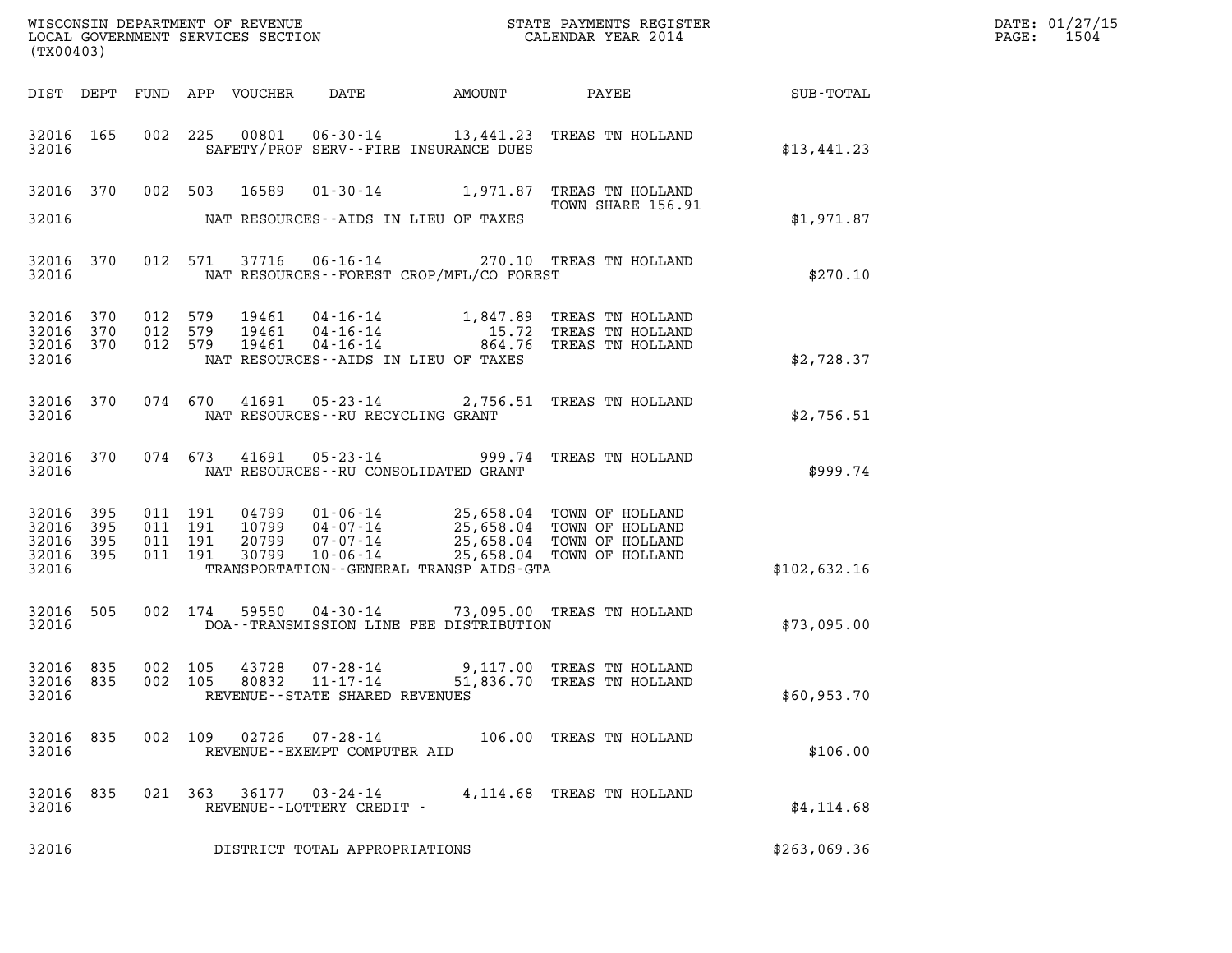| DATE: | 01/27/15 |
|-------|----------|
| PAGE: | 1505     |

| (TX00403)                                         |            |                    |       |                                             |                                              |                                                                                                                                                                                                                                                                                                                                                      |                                                              | DATE: 01/27/15<br>1505<br>$\mathtt{PAGE:}$ |
|---------------------------------------------------|------------|--------------------|-------|---------------------------------------------|----------------------------------------------|------------------------------------------------------------------------------------------------------------------------------------------------------------------------------------------------------------------------------------------------------------------------------------------------------------------------------------------------------|--------------------------------------------------------------|--------------------------------------------|
|                                                   |            |                    |       |                                             |                                              |                                                                                                                                                                                                                                                                                                                                                      | DIST DEPT FUND APP VOUCHER DATE AMOUNT PAYEE PAYEE SUB-TOTAL |                                            |
| 32018 165<br>32018                                |            |                    |       |                                             | SAFETY/PROF SERV--FIRE INSURANCE DUES        | 002 225 00802 06-30-14 5,390.87 TREAS TN MEDARY                                                                                                                                                                                                                                                                                                      | \$5,390.87                                                   |                                            |
| 32018 370<br>32018 370<br>32018                   |            |                    |       |                                             | NAT RESOURCES--AIDS IN LIEU OF TAXES         | 002 503 16590 01-30-14 5,733.85 TREAS TN MEDARY<br>002 503 16590 01-30-14 1,824.26 TREAS TN MEDARY<br>TOWN SHARE 304.78                                                                                                                                                                                                                              | \$7,558.11                                                   |                                            |
| 32018                                             |            |                    |       |                                             | NAT RESOURCES--FOREST CROP/MFL/CO FOREST     | 32018 370 012 571 37717 06-16-14 202.40 TREAS TN MEDARY                                                                                                                                                                                                                                                                                              | \$202.40                                                     |                                            |
| 32018                                             |            |                    |       |                                             | NAT RESOURCES--AIDS IN LIEU OF TAXES         | 32018 370 012 579 19462 04-16-14 31.23 TREAS TN MEDARY                                                                                                                                                                                                                                                                                               | \$31.23                                                      |                                            |
| 32018                                             |            |                    |       |                                             | NAT RESOURCES--RU RECYCLING GRANT            | 32018 370 074 670 41692 05-23-14 1,919.02 TREAS TN MEDARY                                                                                                                                                                                                                                                                                            | \$1,919.02                                                   |                                            |
| 32018                                             |            |                    |       |                                             | NAT RESOURCES -- RU CONSOLIDATED GRANT       | 32018 370 074 673 41692 05-23-14 385.42 TREAS TN MEDARY                                                                                                                                                                                                                                                                                              | \$385.42                                                     |                                            |
| 32018 395<br>32018<br>32018<br>32018 395<br>32018 | 395<br>395 |                    |       |                                             | TRANSPORTATION - - GENERAL TRANSP AIDS - GTA | $\begin{array}{cccccc} 011 & 191 & 04800 & 01\cdot 06\cdot 14 & 9,150.73 & \text{TOWN OF MEDARY} \\ 011 & 191 & 10800 & 04\cdot 07\cdot 14 & 9,150.73 & \text{TOWN OF MEDARY} \\ 011 & 191 & 20800 & 07\cdot 07\cdot 14 & 9,150.73 & \text{TOWN OF MEDARY} \\ 011 & 191 & 30800 & 10\cdot 06\cdot 14 & 9,150.74 & \text{TOWN OF MEDARY} \end{array}$ | \$36,602.93                                                  |                                            |
| 32018 835<br>32018 835<br>32018                   |            | 002 105<br>002 105 |       | REVENUE--STATE SHARED REVENUES              |                                              | $\begin{array}{cccc} 43729 & 07\text{-}28\text{-}14 & 3,960.40 & \text{TREAS TN MEDARY} \\ 80833 & 11\text{-}17\text{-}14 & 22,438.92 & \text{TREAS TN MEDARY} \end{array}$                                                                                                                                                                          | \$26,399.32                                                  |                                            |
| 32018                                             |            |                    |       | REVENUE - - EXEMPT COMPUTER AID             |                                              | 32018 835 002 109 02727 07-28-14 40.00 TREAS TN MEDARY                                                                                                                                                                                                                                                                                               | \$40.00                                                      |                                            |
| 32018<br>32018                                    | 835        | 021 363            | 36178 | $03 - 24 - 14$<br>REVENUE--LOTTERY CREDIT - |                                              | 1,717.80 TREAS TN MEDARY                                                                                                                                                                                                                                                                                                                             | \$1,717.80                                                   |                                            |
| 32018                                             |            |                    |       | DISTRICT TOTAL APPROPRIATIONS               |                                              |                                                                                                                                                                                                                                                                                                                                                      | \$80,247.10                                                  |                                            |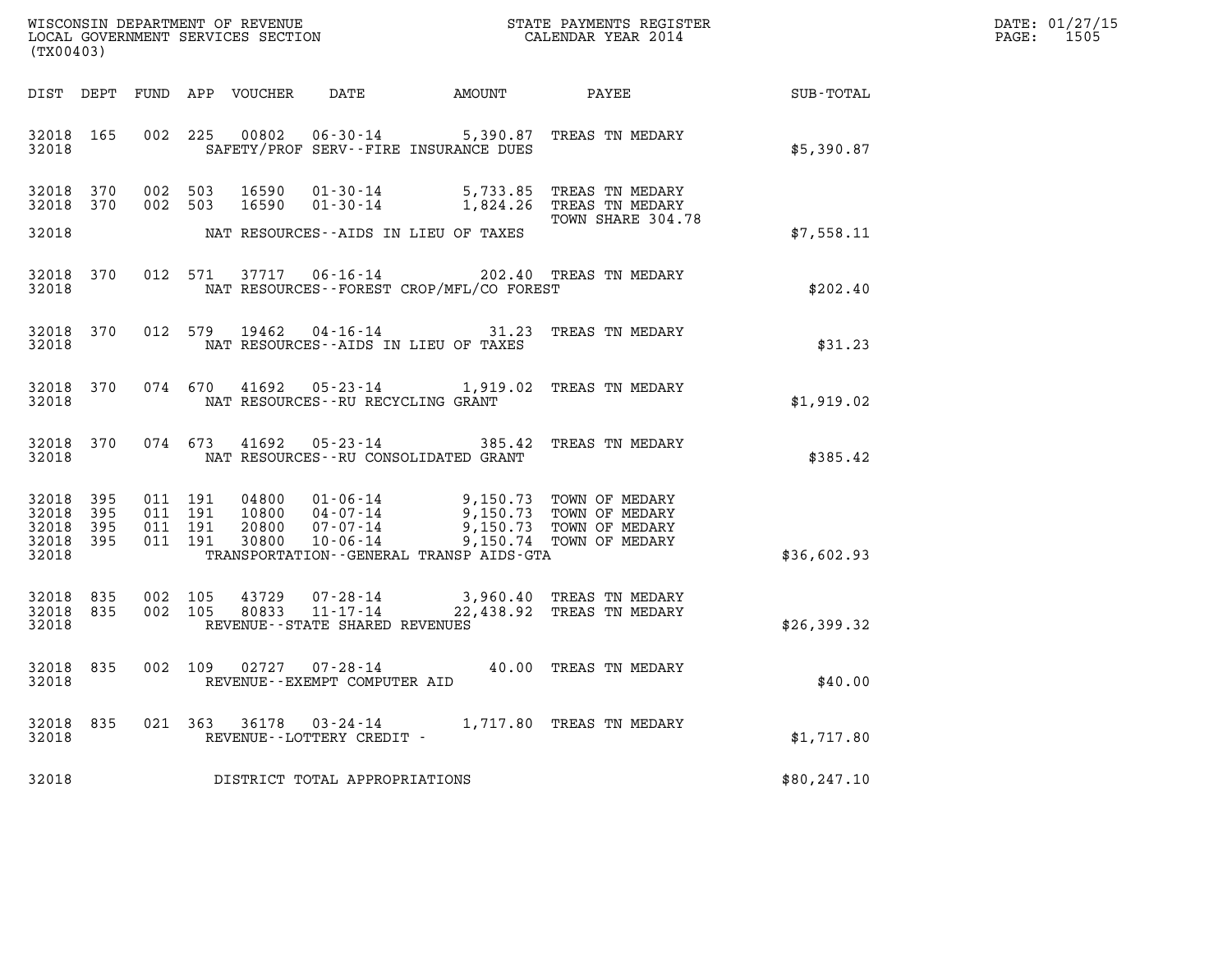| (TX00403)                                     |                        |                               |         |                |                                            |                                          |                                                                                                                                                                                  |              | DATE: 01/27/15<br>PAGE: 1506 |
|-----------------------------------------------|------------------------|-------------------------------|---------|----------------|--------------------------------------------|------------------------------------------|----------------------------------------------------------------------------------------------------------------------------------------------------------------------------------|--------------|------------------------------|
|                                               |                        |                               |         |                | DIST DEPT FUND APP VOUCHER DATE            |                                          | AMOUNT PAYEE SUB-TOTAL                                                                                                                                                           |              |                              |
| 32020 165<br>32020                            |                        |                               |         |                |                                            | SAFETY/PROF SERV--FIRE INSURANCE DUES    | 002 225 00803 06-30-14 19,137.58 TREAS TN ONALASKA                                                                                                                               | \$19,137.58  |                              |
| 32020                                         |                        |                               |         |                |                                            | NAT RESOURCES--AIDS IN LIEU OF TAXES     | 32020 370 002 503 16591 01-30-14 1,209.38 TREAS TN ONALASKA<br>TOWN SHARE 106.36<br>TOWN SHARE 106.36                                                                            | \$1,209.38   |                              |
| 32020                                         | 32020 370              |                               |         |                |                                            | NAT RESOURCES--FOREST CROP/MFL/CO FOREST | 012 571 37718 06-16-14 367.45 TREAS TN ONALASKA                                                                                                                                  | \$367.45     |                              |
| 32020                                         | 32020 370<br>32020 370 |                               |         |                |                                            | NAT RESOURCES--AIDS IN LIEU OF TAXES     | 012 579 19463 04-16-14 48.42 TREAS TN ONALASKA<br>012 579 19463 04-16-14 230.40 TREAS TN ONALASKA                                                                                | \$278.82     |                              |
| 32020                                         | 32020 370              |                               |         |                | NAT RESOURCES -- RU RECYCLING GRANT        |                                          | 074 670 41693 05-23-14 29,599.32 TREAS TN ONALASKA                                                                                                                               | \$29,599.32  |                              |
| 32020                                         | 32020 370              |                               |         |                |                                            | NAT RESOURCES--RU CONSOLIDATED GRANT     | 074 673 41693 05-23-14 1,476.82 TREAS TN ONALASKA                                                                                                                                | \$1,476.82   |                              |
| 32020 395<br>32020<br>32020<br>32020<br>32020 | 395<br>395<br>395      | 011 191<br>011 191<br>011 191 | 011 191 |                |                                            | TRANSPORTATION--GENERAL TRANSP AIDS-GTA  | 04801 01-06-14 25,954.42 TOWN OF ONALASKA<br>10801 04-07-14 25,954.42 TOWN OF ONALASKA<br>20801 07-07-14 25,954.42 TOWN OF ONALASKA<br>30801 10-06-14 25,954.42 TOWN OF ONALASKA | \$103,817.68 |                              |
| 32020 395<br>32020                            |                        |                               |         |                |                                            | TRANSPORTATION - - LRIP/TRIP/MSIP GRANTS | 011 278 98724 01-03-14 35,635.32 TREAS TN ONALASKA                                                                                                                               | \$35,635.32  |                              |
| 32020 505<br>32020                            |                        |                               |         |                |                                            | DOA--TRANSMISSION LINE FEE DISTRIBUTION  | 002 174 59550 04-30-14 1,683.00 TREAS TN ONALASKA                                                                                                                                | \$1,683.00   |                              |
| 32020 835<br>32020 835<br>32020               |                        | 002 105<br>002 105            |         | 43730<br>80834 | 11-17-14<br>REVENUE--STATE SHARED REVENUES |                                          | 07-28-14 23,679.56 TREAS TN ONALASKA<br>134,409.77 TREAS TN ONALASKA                                                                                                             | \$158,089.33 |                              |
| 32020 835<br>32020                            |                        |                               | 002 109 | 02728          | 07-28-14<br>REVENUE--EXEMPT COMPUTER AID   |                                          | 397.00 TREAS TN ONALASKA                                                                                                                                                         | \$397.00     |                              |
| 32020                                         |                        |                               |         |                | DISTRICT TOTAL APPROPRIATIONS              |                                          |                                                                                                                                                                                  | \$351,691.70 |                              |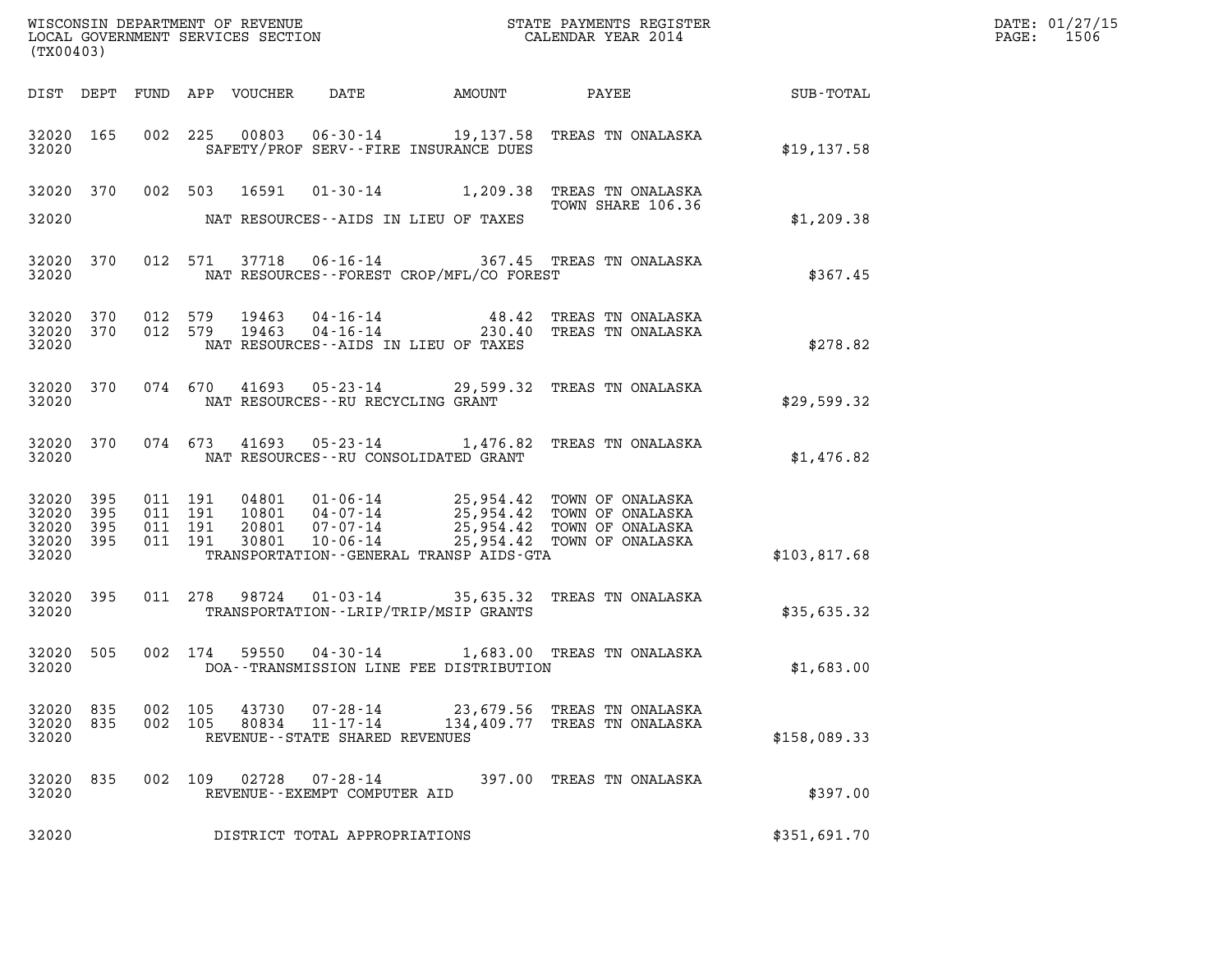| (TX00403)                       |           |                                         |         |                                                     |                                                |                                                                                                                                                                                  |               | DATE: 01/27/15<br>PAGE: 1507 |
|---------------------------------|-----------|-----------------------------------------|---------|-----------------------------------------------------|------------------------------------------------|----------------------------------------------------------------------------------------------------------------------------------------------------------------------------------|---------------|------------------------------|
|                                 |           |                                         |         |                                                     |                                                |                                                                                                                                                                                  |               |                              |
| 32022                           |           |                                         |         |                                                     | SAFETY/PROF SERV--FIRE INSURANCE DUES          | 32022 165 002 225 00804 06-30-14 15,813.21 TREAS TN SHELBY                                                                                                                       | \$15,813.21   |                              |
|                                 |           | 32022 2020                              |         |                                                     | NAT RESOURCES-SEVERANCE/YIELD/WITHDRAWAL       | 32022 370 000 001 01DNR 06-19-14 1,245.41 TREAS TOWN SHELBY                                                                                                                      | \$1,245.41    |                              |
|                                 |           |                                         |         |                                                     | 32022 NAT RESOURCES--AIDS IN LIEU OF TAXES     | 32022 370 002 503 16953 02-14-14 173.63 TREAS TN SHELBY<br>TOWN SHARE 29.88                                                                                                      | \$173.63      |                              |
|                                 |           |                                         |         |                                                     | 32022 NAT RESOURCES--FOREST CROP/MFL/CO FOREST | 32022 370 012 571 37719 06-16-14 333.88 TREAS TN SHELBY                                                                                                                          | \$333.88      |                              |
|                                 |           |                                         |         |                                                     | 32022 NAT RESOURCES--RU RECYCLING GRANT        | 32022 370 074 670 41694 05-23-14 7,409.86 TREAS TN SHELBY                                                                                                                        | \$7,409.86    |                              |
|                                 |           |                                         |         |                                                     | 32022 NAT RESOURCES--RU CONSOLIDATED GRANT     | 32022 370 074 673 41694 05-23-14 1,225.00 TREAS TN SHELBY                                                                                                                        | \$1,225.00    |                              |
| 32022 395<br>32022 395<br>32022 | 32022 395 | 32022 395 011 191<br>011 191<br>011 191 | 011 191 |                                                     | TRANSPORTATION--GENERAL TRANSP AIDS-GTA        | 04802  01-06-14  32,313.47 TOWN OF SHELBY<br>10802  04-07-14  32,313.47 TOWN OF SHELBY<br>20802  07-07-14  32,313.47 TOWN OF SHELBY<br>30802  10-06-14  32,313.47 TOWN OF SHELBY | \$129, 253.88 |                              |
|                                 |           | 32022 2020                              |         |                                                     | JUSTICE - - LAW ENFORCEMENT TRAINING           | 32022 455 002 231 01736 02-26-14 480.00 TREAS TN SHELBY                                                                                                                          | \$480.00      |                              |
| 32022                           |           |                                         |         | REVENUE--STATE SHARED REVENUES                      |                                                | 32022 835 002 105 43731 07-28-14 20,359.22 TREAS TN SHELBY<br>32022 835 002 105 80835 11-17-14 115,401.05 TREAS TN SHELBY                                                        | \$135,760.27  |                              |
| 32022 835<br>32022              |           | 002 109                                 |         | REVENUE--EXEMPT COMPUTER AID                        |                                                | 02729  07-28-14  1,194.00 TREAS TN SHELBY                                                                                                                                        | \$1,194.00    |                              |
| 32022 835<br>32022              |           |                                         |         | 021 363 36179 03-24-14<br>REVENUE--LOTTERY CREDIT - |                                                | 18,825.48 TREAS TN SHELBY                                                                                                                                                        | \$18,825.48   |                              |
| 32022                           |           |                                         |         | DISTRICT TOTAL APPROPRIATIONS                       |                                                |                                                                                                                                                                                  | \$311,714.62  |                              |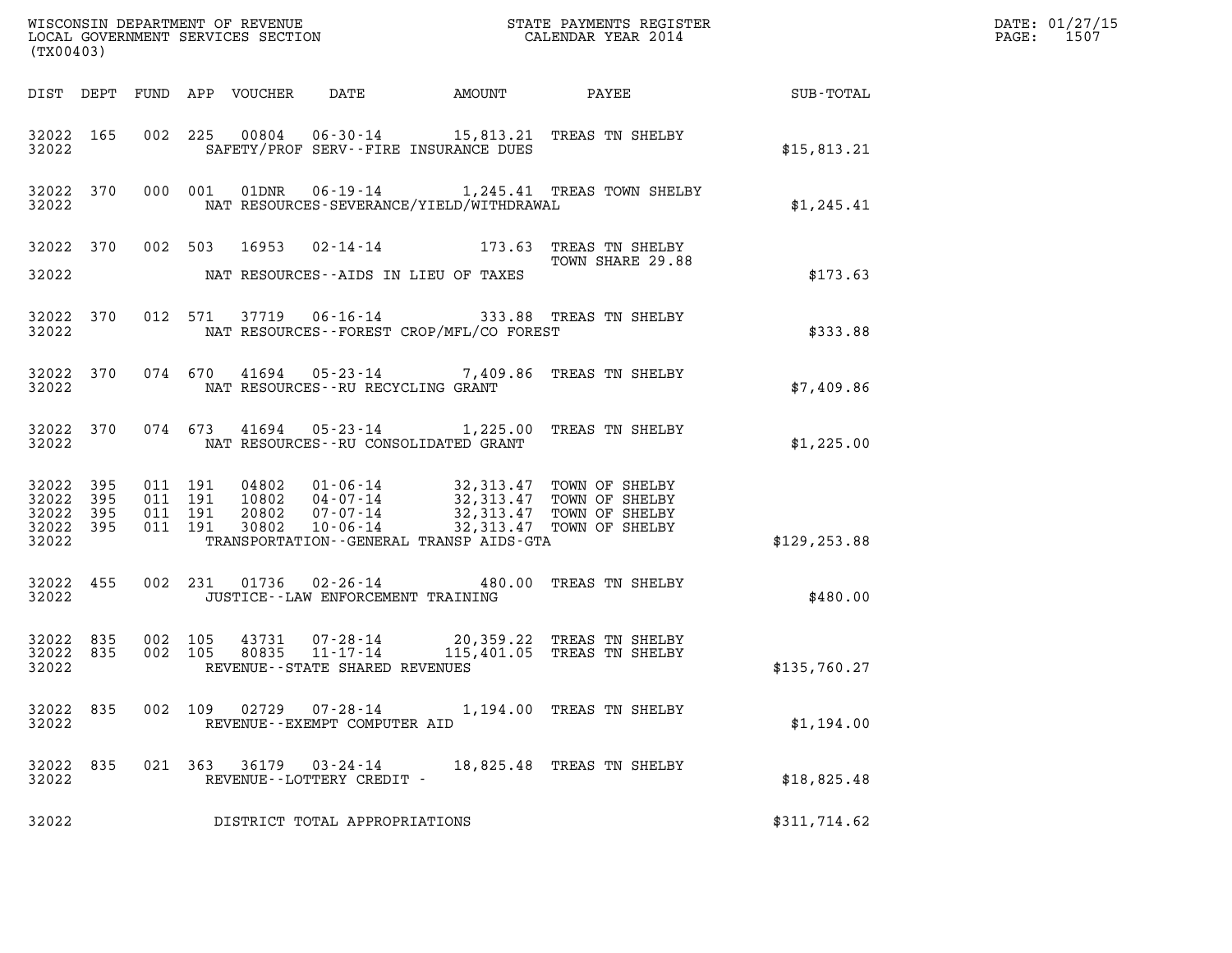| (TX00403)                        |                          |                                          |         |                                 |                                                                       | WISCONSIN DEPARTMENT OF REVENUE<br>LOCAL GOVERNMENT SERVICES SECTION<br>STATE PAYMENTS REGISTER<br>CALENDAR YEAR 2014 |                                                                                                                                                                                    |              | DATE: 01/27/15<br>$\mathtt{PAGE:}$<br>1508 |
|----------------------------------|--------------------------|------------------------------------------|---------|---------------------------------|-----------------------------------------------------------------------|-----------------------------------------------------------------------------------------------------------------------|------------------------------------------------------------------------------------------------------------------------------------------------------------------------------------|--------------|--------------------------------------------|
|                                  |                          |                                          |         | DIST DEPT FUND APP VOUCHER DATE |                                                                       | AMOUNT                                                                                                                | <b>PAYEE</b>                                                                                                                                                                       | SUB-TOTAL    |                                            |
| 32024 165<br>32024               |                          |                                          |         |                                 |                                                                       | SAFETY/PROF SERV--FIRE INSURANCE DUES                                                                                 | 002 225 00805 06-30-14 1,635.23 TREAS TN WASHINGTON                                                                                                                                | \$1,635.23   |                                            |
|                                  |                          |                                          |         | 32024 370 002 503 16592         |                                                                       |                                                                                                                       | 01-30-14 313.96 TREAS TN WASHINGTON                                                                                                                                                |              |                                            |
| 32024                            |                          |                                          |         |                                 |                                                                       | NAT RESOURCES--AIDS IN LIEU OF TAXES                                                                                  | TOWN SHARE 57.55                                                                                                                                                                   | \$313.96     |                                            |
| 32024 370<br>32024               |                          |                                          | 012 571 |                                 |                                                                       | NAT RESOURCES - - FOREST CROP/MFL/CO FOREST                                                                           | 37720  06-16-14  563.00 TREAS TN WASHINGTON                                                                                                                                        | \$563.00     |                                            |
| 32024 370<br>32024               |                          |                                          |         |                                 | NAT RESOURCES - - RU RECYCLING GRANT                                  |                                                                                                                       | 074 670 41695 05-23-14 1,769.86 TREAS TN WASHINGTON                                                                                                                                | \$1,769.86   |                                            |
| 32024<br>32024<br>32024<br>32024 | 395<br>395<br>395<br>395 | 011 191<br>011 191<br>011 191<br>011 191 |         | 30803                           | $10 - 06 - 14$                                                        |                                                                                                                       | 04803  01-06-14  13,956.32  TOWN OF WASHINGTON<br>10803  04-07-14  13,956.32  TOWN OF WASHINGTON<br>20803  07-07-14  13,956.32  TOWN OF WASHINGTON<br>13,956.33 TOWN OF WASHINGTON |              |                                            |
| 32024                            |                          |                                          |         |                                 |                                                                       | TRANSPORTATION--GENERAL TRANSP AIDS-GTA                                                                               |                                                                                                                                                                                    | \$55,825.29  |                                            |
| 32024 835<br>32024 835<br>32024  |                          | 002 105<br>002 105                       |         | 80836                           | 43732 07-28-14<br>$11 - 17 - 14$<br>REVENUE - - STATE SHARED REVENUES |                                                                                                                       | 3,940.97 TREAS TN WASHINGTON<br>22,332.17 TREAS TN WASHINGTON                                                                                                                      | \$26, 273.14 |                                            |
| 32024 835<br>32024               |                          |                                          |         |                                 | REVENUE--EXEMPT COMPUTER AID                                          |                                                                                                                       | 002 109 02730 07-28-14 36.00 TREAS TN WASHINGTON                                                                                                                                   | \$36.00      |                                            |
| 32024                            |                          |                                          |         |                                 | DISTRICT TOTAL APPROPRIATIONS                                         |                                                                                                                       |                                                                                                                                                                                    | \$86,416.48  |                                            |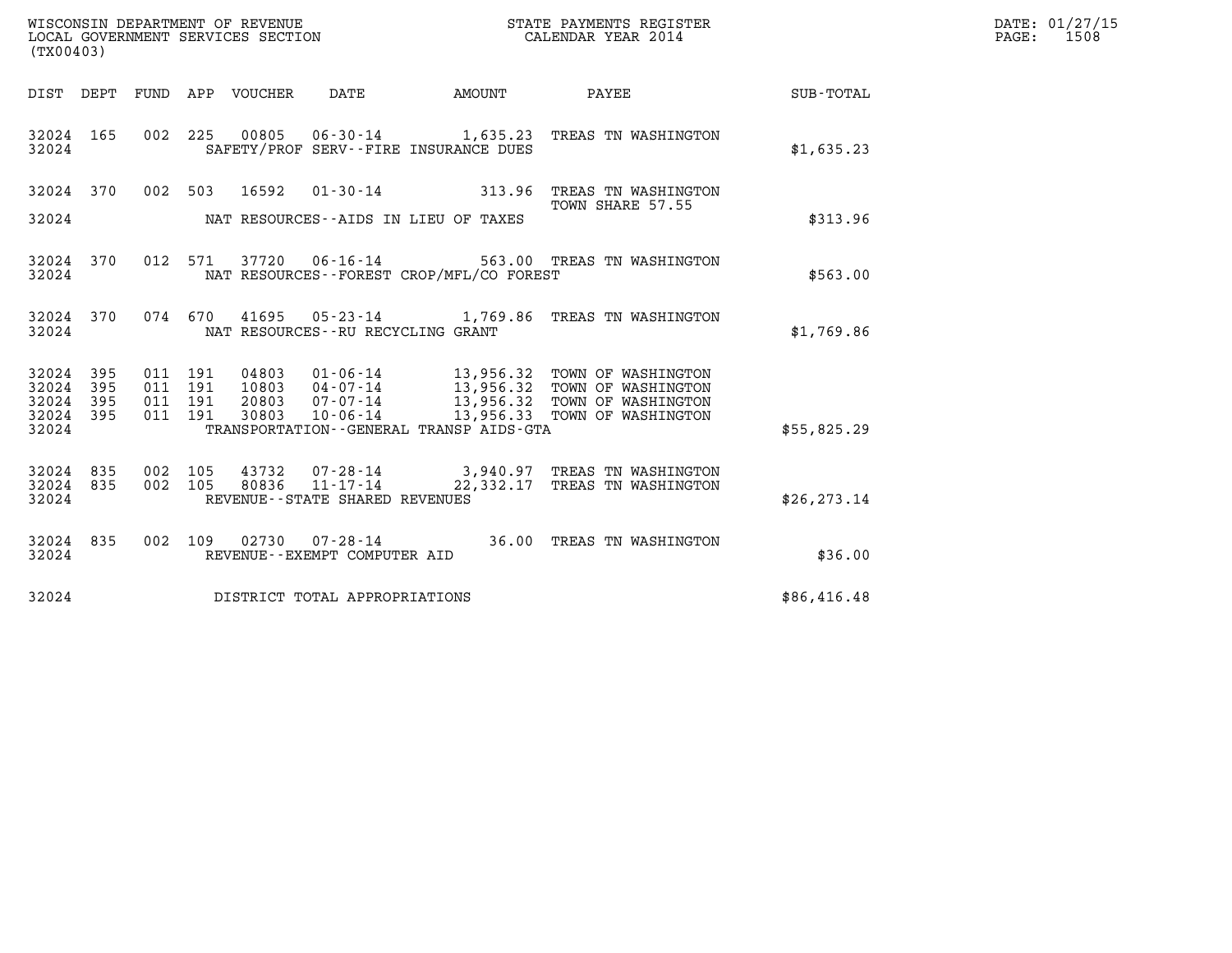| %WISCONSIN DEPARTMENT OF REVENUE $$\tt STATE~PAYMEMTS~REGISTER~LOCAL~GOVERNMENT~SERVICES~SECTION~CALENDAR~YEAR~2014$<br>(TX00403) |                        |                               |                                          |                         |                                       |                                              |                                                                                                                                                                                                                                        |              | DATE: 01/27/15<br>PAGE: 1509 |
|-----------------------------------------------------------------------------------------------------------------------------------|------------------------|-------------------------------|------------------------------------------|-------------------------|---------------------------------------|----------------------------------------------|----------------------------------------------------------------------------------------------------------------------------------------------------------------------------------------------------------------------------------------|--------------|------------------------------|
|                                                                                                                                   |                        |                               |                                          |                         |                                       |                                              | DIST DEPT FUND APP VOUCHER DATE AMOUNT PAYEE SUB-TOTAL                                                                                                                                                                                 |              |                              |
| 32106                                                                                                                             | 32106 165              |                               |                                          |                         | SAFETY/PROF SERV--FIRE INSURANCE DUES |                                              | 002 225 00806 06-30-14 3,144.67 TREAS VIL BANGOR                                                                                                                                                                                       | \$3,144.67   |                              |
| 32106                                                                                                                             |                        |                               |                                          | 32106 370 012 579 19464 | NAT RESOURCES--AIDS IN LIEU OF TAXES  |                                              | 04-16-14 118.90 TREAS VIL BANGOR                                                                                                                                                                                                       | \$118.90     |                              |
| 32106                                                                                                                             |                        |                               |                                          |                         | NAT RESOURCES--RU RECYCLING GRANT     |                                              | 32106 370 074 670 41696 05-23-14 2,621.21 TREAS VIL BANGOR                                                                                                                                                                             | \$2,621.21   |                              |
| 32106                                                                                                                             |                        |                               |                                          |                         | NAT RESOURCES--RU CONSOLIDATED GRANT  |                                              | 32106 370 074 673 41696 05-23-14 383.33 TREAS VIL BANGOR                                                                                                                                                                               | \$383.33     |                              |
| 32106 395<br>32106 395<br>32106<br>32106<br>32106 395<br>32106 395<br>32106                                                       | 395<br>- 395           | 011 185<br>011 185<br>011 185 | 011 185<br>011 185<br>011 185            |                         |                                       | TRANSPORTATION - - HIGHWAY SAFETY - FEDERAL  | 29389   10-31-14   1,400.00   TREAS VIL BANGOR<br>29389   10-31-14   400.00   TREAS VIL BANGOR<br>29872   11-05-14   300.00   TREAS VIL BANGOR<br>29872   11-05-14   350.00   TREAS VIL BANGOR<br>31187   11-17-14   50.00   TREAS VIL | \$4,300.00   |                              |
| 32106 395<br>32106<br>32106 395<br>32106 395<br>32106                                                                             | - 395                  |                               | 011 191<br>011 191<br>011 191<br>011 191 |                         |                                       | TRANSPORTATION - - GENERAL TRANSP AIDS - GTA | 04804  01-06-14  11,678.49  VILLAGE OF BANGOR<br>10804  04-07-14  11,678.49  VILLAGE OF BANGOR<br>20804  07-07-14  11,678.49  VILLAGE OF BANGOR<br>30804  10-06-14  11,678.49  VILLAGE OF BANGOR                                       | \$46,713.96  |                              |
| 32106                                                                                                                             | 32106 455              |                               |                                          |                         | JUSTICE - - LAW ENFORCEMENT TRAINING  |                                              | 002 231 01094 02-11-14 160.00 TREAS VIL BANGOR                                                                                                                                                                                         | \$160.00     |                              |
| 32106                                                                                                                             | 32106 835<br>32106 835 | 002 105                       | 002 105                                  |                         | REVENUE - - STATE SHARED REVENUES     |                                              | 43733  07-28-14  17,905.06  TREAS  VIL BANGOR<br>80837  11-17-14  101,470.04  TREAS  VIL BANGOR                                                                                                                                        | \$119,375.10 |                              |
| 32106                                                                                                                             |                        |                               |                                          |                         | REVENUE--EXEMPT COMPUTER AID          |                                              | 32106 835 002 109 02731 07-28-14 543.00 TREAS VIL BANGOR                                                                                                                                                                               | \$543.00     |                              |
| 32106                                                                                                                             |                        |                               |                                          |                         | DISTRICT TOTAL APPROPRIATIONS         |                                              |                                                                                                                                                                                                                                        | \$177,360.17 |                              |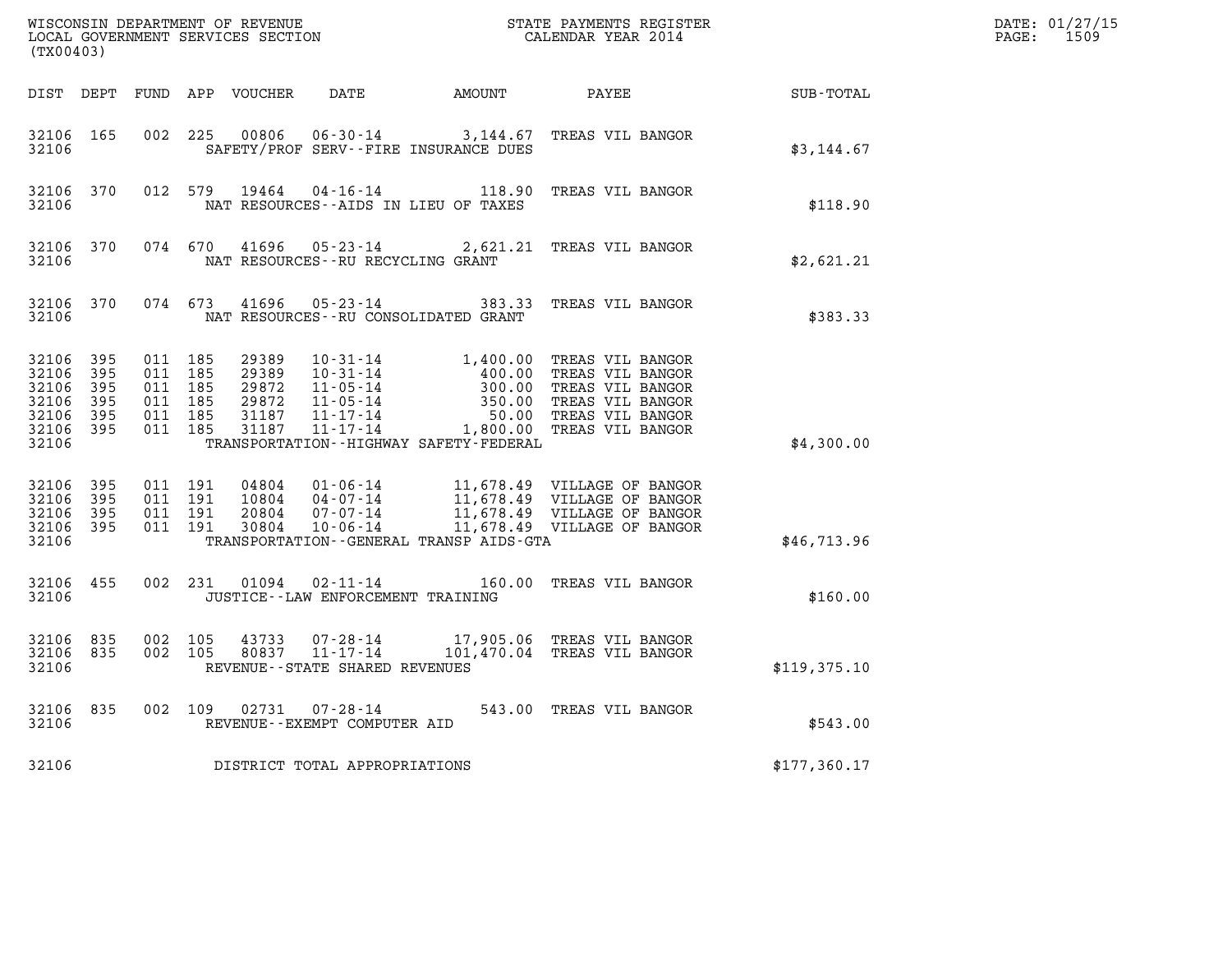| (TX00403)                                                                                                                                    |                                                                                                       |                                                                                                                                             |                                          |                                                                                                                                     |                                                          |                                              |                                                                                                                                                              |               | DATE: 01/27/15<br>$\mathtt{PAGE:}$<br>1510 |
|----------------------------------------------------------------------------------------------------------------------------------------------|-------------------------------------------------------------------------------------------------------|---------------------------------------------------------------------------------------------------------------------------------------------|------------------------------------------|-------------------------------------------------------------------------------------------------------------------------------------|----------------------------------------------------------|----------------------------------------------|--------------------------------------------------------------------------------------------------------------------------------------------------------------|---------------|--------------------------------------------|
|                                                                                                                                              |                                                                                                       |                                                                                                                                             |                                          | DIST DEPT FUND APP VOUCHER                                                                                                          | DATE                                                     | AMOUNT                                       | PAYEE                                                                                                                                                        | SUB-TOTAL     |                                            |
| 32136 165<br>32136                                                                                                                           |                                                                                                       |                                                                                                                                             |                                          |                                                                                                                                     |                                                          | SAFETY/PROF SERV--FIRE INSURANCE DUES        | 002 225 00807 06-30-14 23,126.82 TREAS VIL HOLMEN                                                                                                            | \$23,126.82   |                                            |
| 32136 370<br>32136                                                                                                                           |                                                                                                       |                                                                                                                                             |                                          |                                                                                                                                     | NAT RESOURCES -- RU RECYCLING GRANT                      |                                              | 074 670 41697 05-23-14 15,259.47 TREAS VIL HOLMEN                                                                                                            | \$15, 259.47  |                                            |
| 32136<br>32136<br>32136<br>32136<br>32136<br>32136<br>32136<br>32136<br>32136<br>32136<br>32136<br>32136<br>32136<br>32136<br>32136<br>32136 | 395<br>395<br>395<br>395<br>395<br>395<br>395<br>395<br>395<br>395<br>395<br>395<br>395<br>395<br>395 | 011 185<br>011 185<br>011 185<br>011 185<br>011 185<br>011 185<br>011 185<br>011 185<br>011 185<br>011 185<br>011 185<br>011 185<br>011 185 | 011 185<br>011 185                       | 29998<br>29998<br>29998<br>29998<br>29998<br>29998<br>29998<br>31188<br>31188<br>31188<br>31188<br>31188<br>31188<br>31188<br>31188 | 11-17-14                                                 | TRANSPORTATION - - HIGHWAY SAFETY - FEDERAL  | 4,720.65 TREAS VIL HOLMEN                                                                                                                                    | \$14,913.20   |                                            |
| 32136<br>32136<br>32136<br>32136<br>32136                                                                                                    | 395<br>395<br>395<br>395                                                                              |                                                                                                                                             | 011 191<br>011 191<br>011 191<br>011 191 | 04805<br>10805<br>20805<br>30805                                                                                                    |                                                          | TRANSPORTATION - - GENERAL TRANSP AIDS - GTA | 01-06-14 36,655.99 VILLAGE OF HOLMEN<br>04-07-14 36,655.99 VILLAGE OF HOLMEN<br>07-07-14 36,655.99 VILLAGE OF HOLMEN<br>10-06-14 36,656.00 VILLAGE OF HOLMEN | \$146,623.97  |                                            |
| 32136 455<br>32136                                                                                                                           |                                                                                                       |                                                                                                                                             |                                          |                                                                                                                                     | JUSTICE -- LAW ENFORCEMENT TRAINING                      |                                              | 002 231 01444 02-19-14 1,440.00 TREAS VIL HOLMEN                                                                                                             | \$1,440.00    |                                            |
| 32136 455<br>32136 455<br>32136                                                                                                              |                                                                                                       |                                                                                                                                             | 002 241<br>002 241                       | 01017<br>03372                                                                                                                      | 09-04-14<br>12-30-14                                     | JUSTICE - - CEASE AND OTHER FEDERAL GRANTS   | 140.00 TREAS VIL HOLMEN<br>1,000.00 TREAS VIL HOLMEN                                                                                                         | \$1,140.00    |                                            |
| 32136 505<br>32136                                                                                                                           |                                                                                                       |                                                                                                                                             |                                          |                                                                                                                                     |                                                          | DOA--TRANSMISSION LINE FEE DISTRIBUTION      | 002 174 59550 04-30-14 12,042.00 TREAS VIL HOLMEN                                                                                                            | \$12,042.00   |                                            |
| 32136 835<br>32136<br>32136                                                                                                                  | 835                                                                                                   |                                                                                                                                             |                                          |                                                                                                                                     | 002 105 43734 07-28-14<br>REVENUE--STATE SHARED REVENUES |                                              | 71,313.97 TREAS VIL HOLMEN<br>002 105 80838 11-17-14 404, 112.52 TREAS VIL HOLMEN                                                                            | \$475, 426.49 |                                            |
| 32136 835<br>32136 835                                                                                                                       |                                                                                                       | 002 109<br>002 109                                                                                                                          |                                          | 02732<br>05166                                                                                                                      | 07-28-14<br>07-28-14                                     |                                              | 4,205.00 TREAS VIL HOLMEN<br>372.00 TREAS VIL HOLMEN                                                                                                         |               |                                            |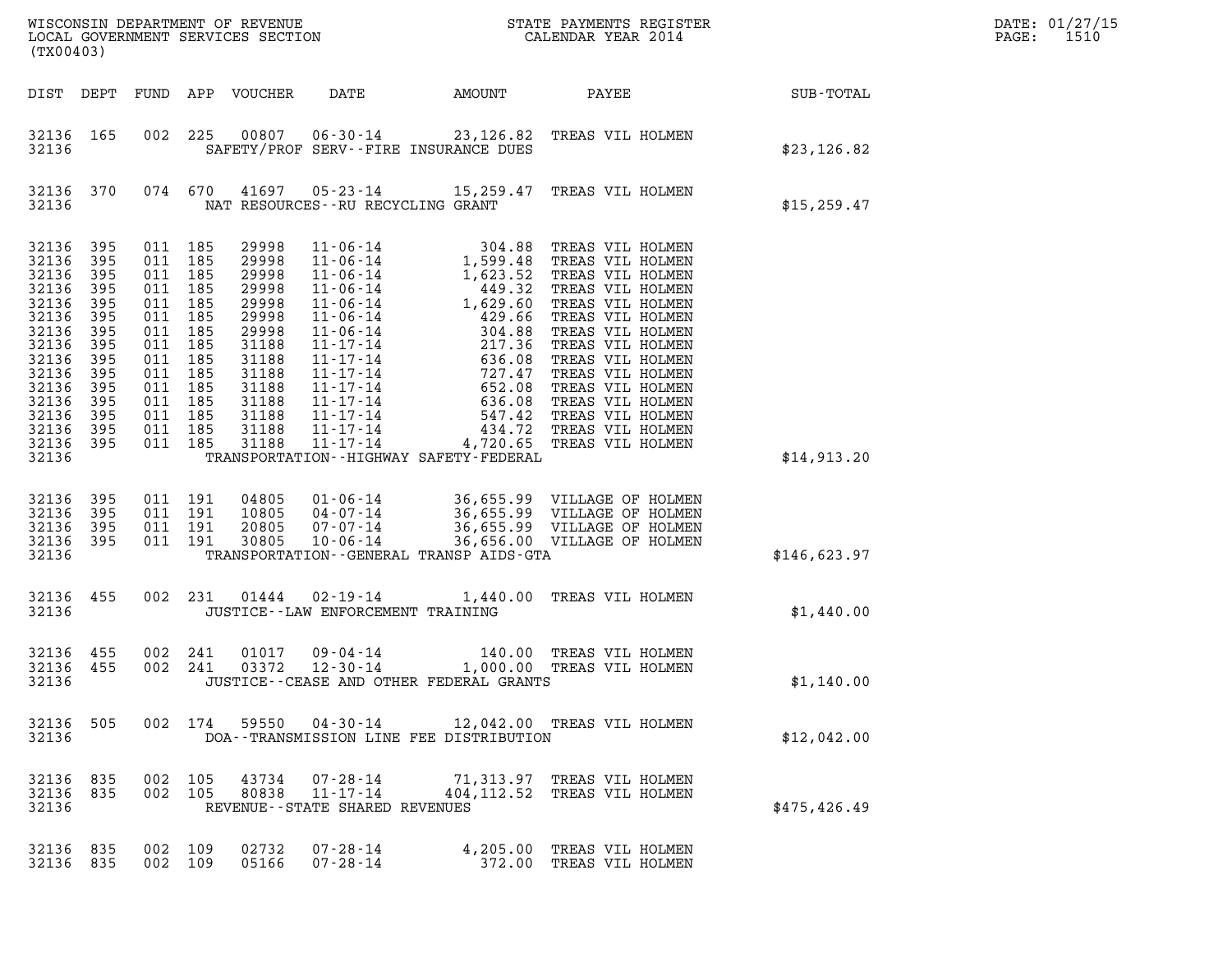| WISCONSIN DEPARTMENT OF REVENUE                |                                                |           | STATE PAYMENTS REGISTER |              | DATE: 01/27/15            |
|------------------------------------------------|------------------------------------------------|-----------|-------------------------|--------------|---------------------------|
| LOCAL GOVERNMENT SERVICES SECTION<br>(TX00403) |                                                |           | CALENDAR YEAR 2014      |              | 1511<br>$\mathtt{PAGE}$ : |
| VOUCHER<br>DIST<br>DEPT<br>FUND<br>APP         | DATE                                           | AMOUNT    | PAYEE                   | SUB-TOTAL    |                           |
| 32136                                          | REVENUE - - EXEMPT COMPUTER AID                |           |                         | \$4,577.00   |                           |
| 835<br>32136<br>021<br>363<br>36180<br>32136   | $03 - 24 - 14$<br>REVENUE - - LOTTERY CREDIT - | 46,942.93 | TREAS VIL HOLMEN        | \$46,942.93  |                           |
| 32136                                          | DISTRICT TOTAL APPROPRIATIONS                  |           |                         | \$741,491.88 |                           |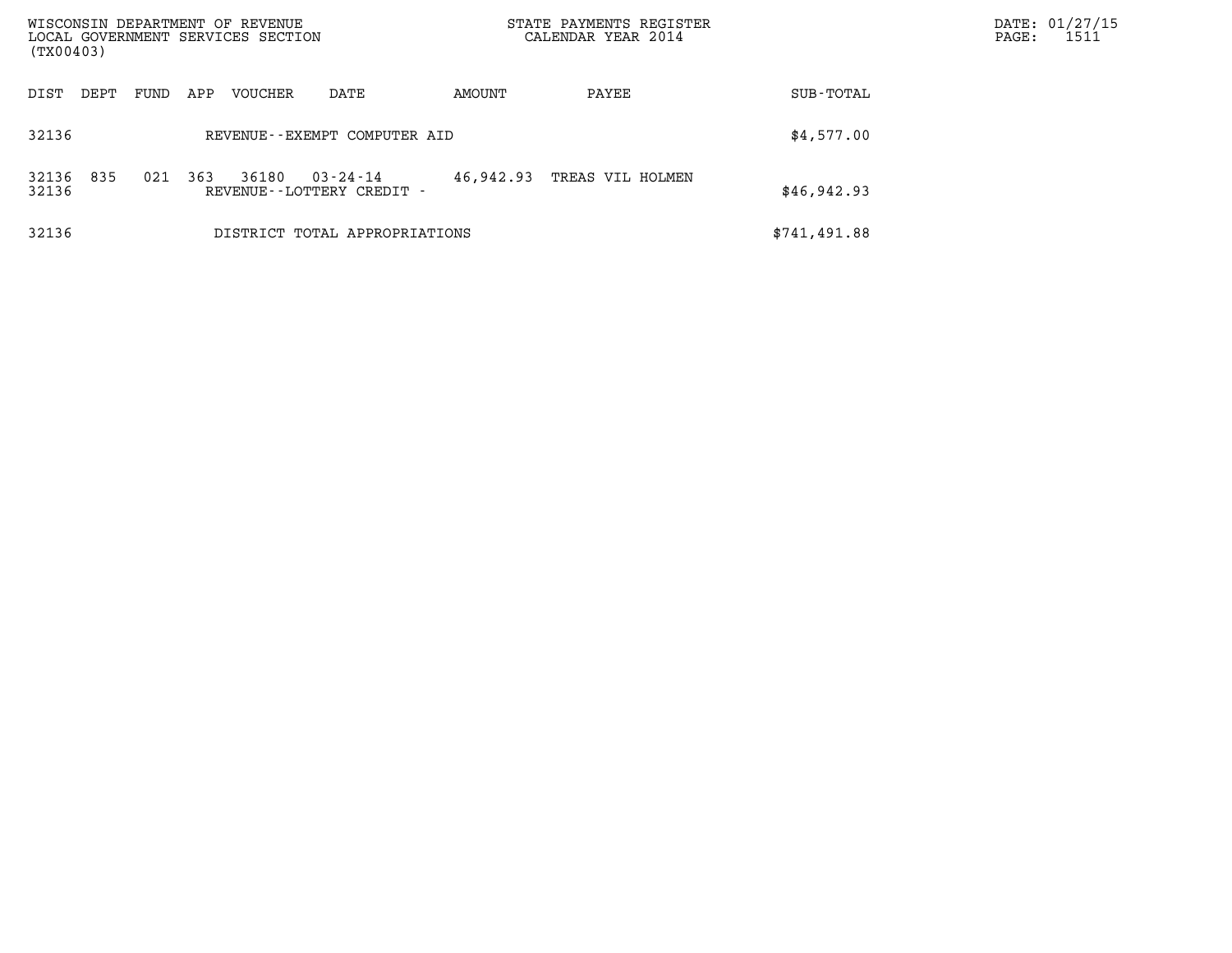| (TX00403)                                                       | WISCONSIN DEPARTMENT OF REVENUE<br>LOCAL GOVERNMENT SERVICES SECTION                                                                                                                                                                                                                        | STATE PAYMENTS REGISTER<br>CALENDAR YEAR 2014 |                        |              | DATE: 01/27/15<br>PAGE: 1512 |
|-----------------------------------------------------------------|---------------------------------------------------------------------------------------------------------------------------------------------------------------------------------------------------------------------------------------------------------------------------------------------|-----------------------------------------------|------------------------|--------------|------------------------------|
|                                                                 | DIST DEPT FUND APP VOUCHER DATE                                                                                                                                                                                                                                                             |                                               | AMOUNT PAYEE SUB-TOTAL |              |                              |
| 32176 165<br>32176                                              | 002 225 00808 06-30-14 1,168.02 TREAS VIL ROCKLAND<br>SAFETY/PROF SERV--FIRE INSURANCE DUES                                                                                                                                                                                                 |                                               |                        | \$1,168.02   |                              |
| 32176 370<br>32176                                              | 012 579 19465 04-16-14 7.32 TREAS VIL ROCKLAND<br>NAT RESOURCES--AIDS IN LIEU OF TAXES                                                                                                                                                                                                      |                                               |                        | \$7.32       |                              |
| 32176                                                           | 32176 370 074 670 41698 05-23-14 2,567.94 TREAS VIL ROCKLAND<br>NAT RESOURCES--RU RECYCLING GRANT                                                                                                                                                                                           |                                               |                        | \$2,567.94   |                              |
| 32176 395<br>32176<br>395<br>32176<br>395<br>32176 395<br>32176 | 04806  01-06-14  2,350.67  VILLAGE OF ROCKLAND<br>10806  04-07-14  2,350.67  VILLAGE OF ROCKLAND<br>20806  07-07-14  2,350.67  VILLAGE OF ROCKLAND<br>011 191<br>011 191<br>011 191<br>30806  10-06-14  2,350.70  VILLAGE OF ROCKLAND<br>011 191<br>TRANSPORTATION--GENERAL TRANSP AIDS-GTA |                                               |                        | \$9,402.71   |                              |
|                                                                 |                                                                                                                                                                                                                                                                                             |                                               |                        |              |                              |
| 32176 835<br>32176 835<br>32176                                 | 43735  07-28-14  19,570.70  TREAS  VIL ROCKLAND<br>80839  11-17-14  110,901.36  TREAS  VIL ROCKLAND<br>002 105<br>002 105<br>REVENUE--STATE SHARED REVENUES                                                                                                                                 |                                               |                        | \$130,472.06 |                              |
| 32176                                                           | 32176 835 002 109 02733 07-28-14 16.00 TREAS VIL ROCKLAND<br>REVENUE--EXEMPT COMPUTER AID                                                                                                                                                                                                   |                                               |                        | \$16.00      |                              |
| 32176                                                           | DISTRICT TOTAL APPROPRIATIONS                                                                                                                                                                                                                                                               |                                               |                        | \$143,634.05 |                              |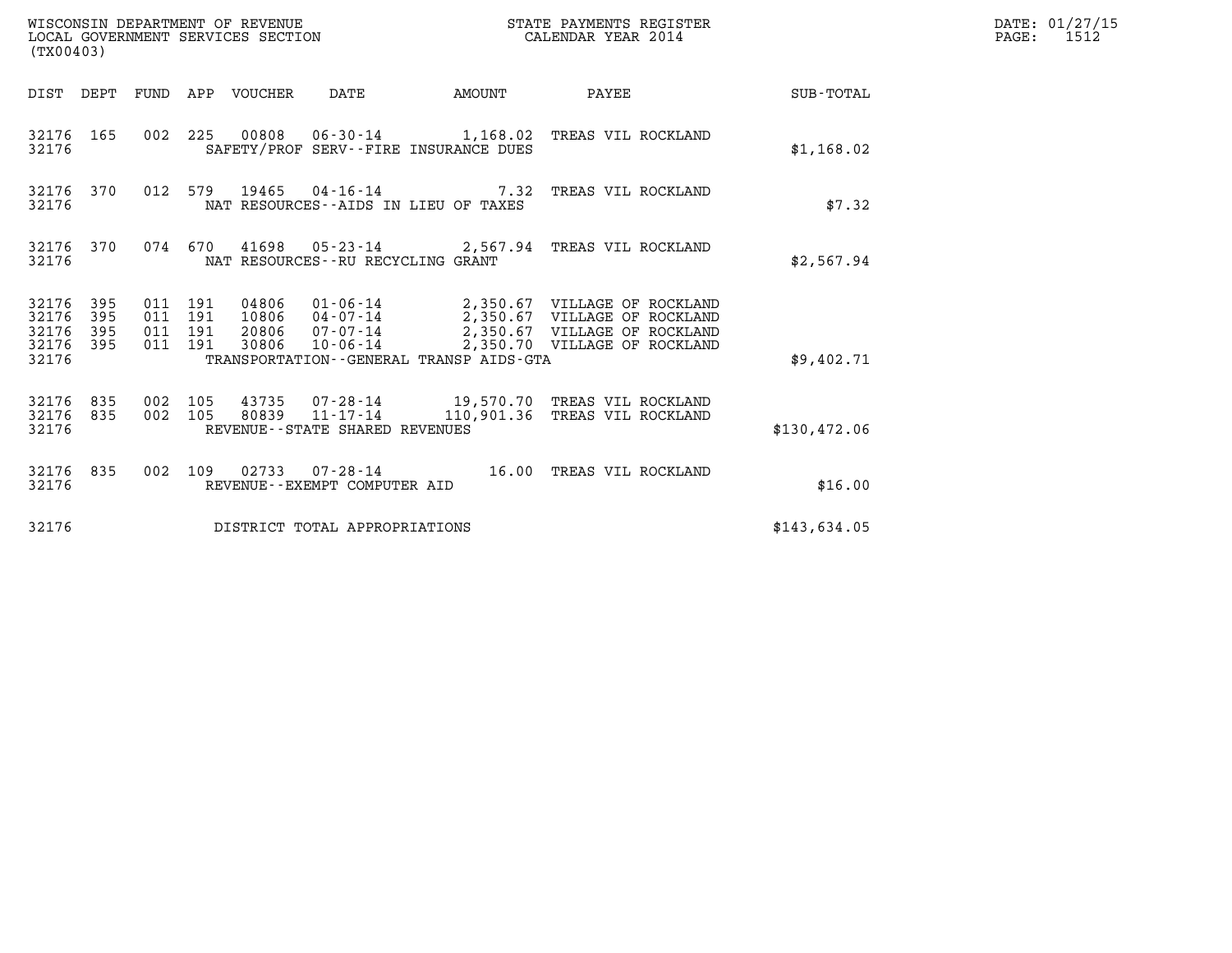|                                                           |           |                                          |  |                                 |                                                                     | DATE: 01/27/15<br>$\mathtt{PAGE:}$<br>1513 |                                                                                                                                                                                                                  |               |  |
|-----------------------------------------------------------|-----------|------------------------------------------|--|---------------------------------|---------------------------------------------------------------------|--------------------------------------------|------------------------------------------------------------------------------------------------------------------------------------------------------------------------------------------------------------------|---------------|--|
|                                                           | (TX00403) |                                          |  |                                 |                                                                     |                                            |                                                                                                                                                                                                                  |               |  |
|                                                           |           |                                          |  | DIST DEPT FUND APP VOUCHER DATE |                                                                     |                                            |                                                                                                                                                                                                                  |               |  |
| 32191 165<br>32191                                        |           |                                          |  |                                 | SAFETY/PROF SERV--FIRE INSURANCE DUES                               |                                            | 002 225 00809 06-30-14 12,991.99 TREAS VIL WEST SALEM                                                                                                                                                            | \$12,991.99   |  |
| 32191                                                     |           |                                          |  |                                 | NAT RESOURCES--AIDS IN LIEU OF TAXES                                |                                            | 32191 370 012 579 19466 04-16-14 77.28 TREAS VIL WEST SALEM                                                                                                                                                      | \$77.28       |  |
| 32191                                                     |           |                                          |  |                                 | NAT RESOURCES--RU RECYCLING GRANT                                   |                                            | 32191 370 074 670 41699 05-23-14 4,697.72 TREAS VIL WEST SALEM                                                                                                                                                   | \$4,697.72    |  |
| 32191                                                     |           |                                          |  |                                 | NAT RESOURCES - - RU CONSOLIDATED GRANT                             |                                            | 32191 370 074 673 41699 05-23-14 1,275.26 TREAS VIL WEST SALEM                                                                                                                                                   | \$1,275.26    |  |
| 32191 395<br>32191 395<br>32191 395<br>32191 395<br>32191 |           | 011 185<br>011 185<br>011 185<br>011 185 |  |                                 | TRANSPORTATION - - HIGHWAY SAFETY - FEDERAL                         |                                            | 06704  03-17-14  4,000.00 TREAS VIL WEST SALELM<br>29200  10-30-14  483.18 TREAS VIL WEST SALELM<br>29999  11-06-14  400.06 TREAS VIL WEST SALELM<br>29999  11-06-14  553.43 TREAS VIL WEST SALELM               | \$5,436.67    |  |
| 32191 395<br>32191 395<br>32191 395<br>32191 395<br>32191 |           | 011 191<br>011 191<br>011 191<br>011 191 |  |                                 | TRANSPORTATION--GENERAL TRANSP AIDS-GTA                             |                                            | 04807  01-06-14  31,043.47  VILLAGE OF WEST SALEM<br>10807  04-07-14  31,043.47  VILLAGE OF WEST SALEM<br>20807  07-07-14  31,043.47  VILLAGE OF WEST SALEM<br>30807  10-06-14  31,043.48  VILLAGE OF WEST SALEM | \$124, 173.89 |  |
| 32191                                                     |           |                                          |  |                                 | JUSTICE - - LAW ENFORCEMENT TRAINING                                |                                            | 32191 455 002 231 01833 02-26-14 1,120.00 TREAS VIL WEST SALEM                                                                                                                                                   | \$1,120.00    |  |
| 32191 835<br>32191 835<br>32191                           |           | 002 105<br>002 105                       |  | 80840                           | $11 - 17 - 14$<br>REVENUE--STATE SHARED REVENUES                    |                                            | 43736 07-28-14 58,780.62 TREAS VIL WEST SALEM<br>333, 321.76 TREAS VIL WEST SALEM                                                                                                                                | \$392,102.38  |  |
| 32191 835<br>32191 835<br>32191                           |           | 002 109<br>002 109                       |  | 02734<br>05167                  | $07 - 28 - 14$<br>$07 - 28 - 14$<br>REVENUE - - EXEMPT COMPUTER AID |                                            | 3,774.00 TREAS VIL WEST SALEM<br>5,130.00 TREAS VIL WEST SALEM                                                                                                                                                   | \$8,904.00    |  |
| 32191 835<br>32191                                        |           |                                          |  | 021 363 36181                   | 03-24-14<br>REVENUE - - LOTTERY CREDIT -                            |                                            | 22,173.00 TREAS VIL WEST SALEM                                                                                                                                                                                   | \$22, 173.00  |  |
| 32191                                                     |           |                                          |  |                                 | DISTRICT TOTAL APPROPRIATIONS                                       |                                            |                                                                                                                                                                                                                  | \$572,952.19  |  |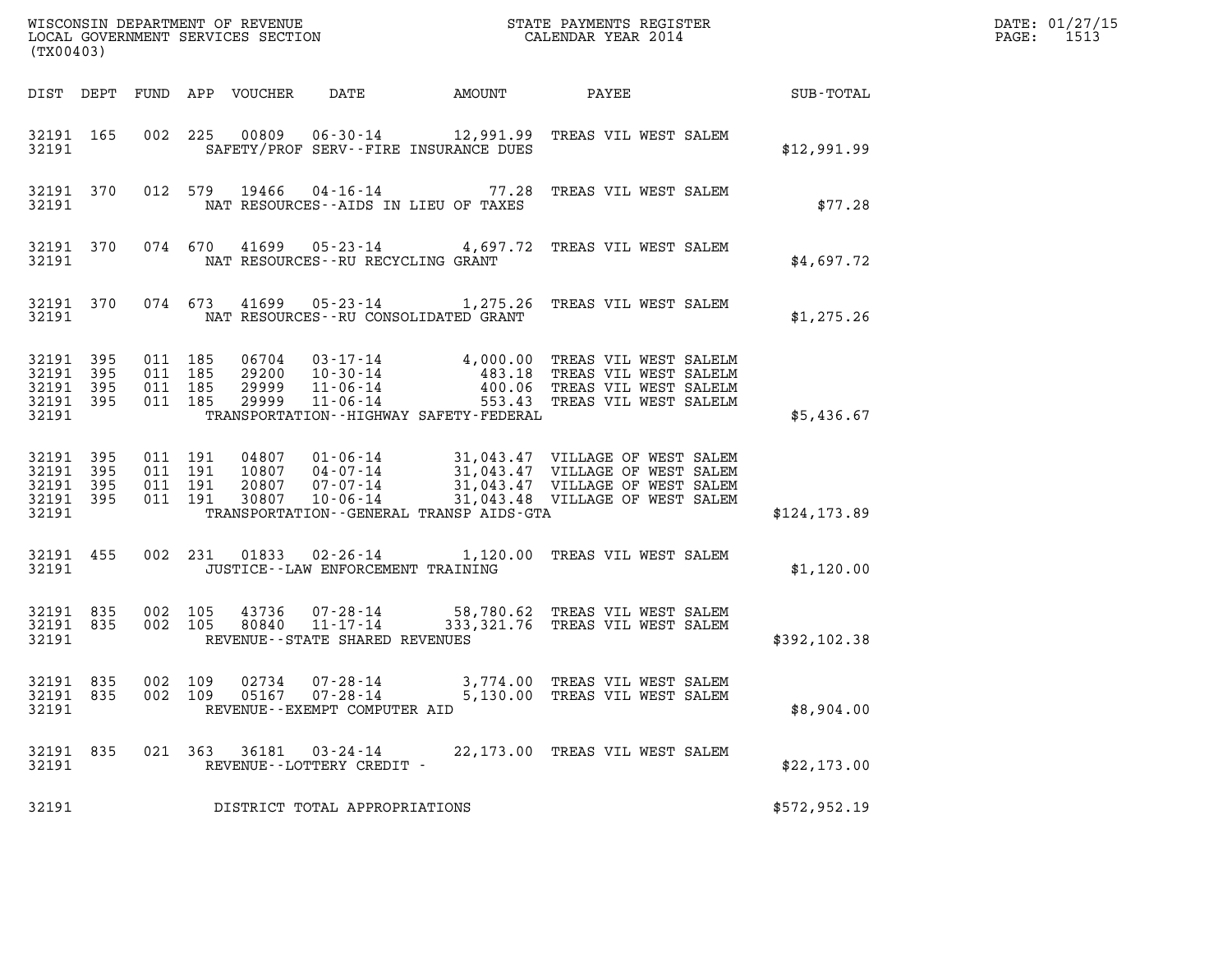| WISCONSIN DEPARTMENT OF REVENUE<br>LOCAL GOVERNMENT SERVICES SECTION<br>CALENDAR YEAR 2014<br>(TX00403) |                                   |                                                     |  |                                           |                                                                                        |                                                        |                                                                                                                                                                                                                    |                | DATE: 01/27/15<br>PAGE: 1514 |
|---------------------------------------------------------------------------------------------------------|-----------------------------------|-----------------------------------------------------|--|-------------------------------------------|----------------------------------------------------------------------------------------|--------------------------------------------------------|--------------------------------------------------------------------------------------------------------------------------------------------------------------------------------------------------------------------|----------------|------------------------------|
|                                                                                                         |                                   |                                                     |  |                                           |                                                                                        |                                                        |                                                                                                                                                                                                                    |                |                              |
| 32246                                                                                                   |                                   |                                                     |  |                                           |                                                                                        | SAFETY/PROF SERV--FIRE INSURANCE DUES                  | 32246 165 002 225 00810 06-30-14 127,979.21 TREAS CITY LA CROSSE                                                                                                                                                   | \$127,979.21   |                              |
|                                                                                                         |                                   |                                                     |  |                                           |                                                                                        |                                                        | 32246 370 002 503 16593 01-30-14 130.44 TREAS CITY LA CROSSE<br>CITY SHARE 50.32                                                                                                                                   |                |                              |
| 32246                                                                                                   |                                   |                                                     |  |                                           |                                                                                        | NAT RESOURCES--AIDS IN LIEU OF TAXES                   |                                                                                                                                                                                                                    | \$130.44       |                              |
|                                                                                                         |                                   |                                                     |  |                                           |                                                                                        | 32246 MAT RESOURCES--WATER QUALITY PROGRAMS            | 32246 370 002 685 00204 04-07-14 31,245.72 TREAS CITY LA CROSSE                                                                                                                                                    | \$31, 245.72   |                              |
|                                                                                                         |                                   |                                                     |  |                                           |                                                                                        |                                                        | 32246 370 002 941 00969 10-23-14 45,000.00 TREAS CITY LA CROSSE                                                                                                                                                    | \$45,000.00    |                              |
| 32246                                                                                                   |                                   |                                                     |  |                                           |                                                                                        | NAT RESOURCES--AIDS IN LIEU OF TAXES                   | $\begin{array}{cccccc} 32246 & 370 & 012 & 579 & 19467 & 04-16-14 & & & 173.61 & \text{TREAS CITY LA CROSSE} \\ 32246 & 370 & 012 & 579 & 19467 & 04-16-14 & & & 276.42 & \text{TREAS CITY LA CROSSE} \end{array}$ | \$450.03       |                              |
|                                                                                                         |                                   |                                                     |  |                                           | 32246 NAT RESOURCES--RU RECYCLING GRANT                                                |                                                        | 32246 370 074 670 41700 05-23-14 167,920.35 TREAS CITY LA CROSSE                                                                                                                                                   | \$167,920.35   |                              |
|                                                                                                         |                                   |                                                     |  |                                           |                                                                                        | 32246 NAT RESOURCES--RU CONSOLIDATED GRANT             | 32246 370 074 673 41700 05-23-14 13,437.52 TREAS CITY LA CROSSE                                                                                                                                                    | \$13,437.52    |                              |
| 32246 395<br>32246<br>32246 395<br>32246 395<br>32246                                                   | 395                               | 011 162<br>011 162<br>011 162<br>011 162            |  |                                           |                                                                                        | TRANSPORTATION--CONNECTING HIGHWAY AIDS                | 06043  01-06-14  113,399.91  CITY OF LA CROSSE<br>12043  04-07-14  113,399.91  CITY OF LA CROSSE<br>22043  07-07-14  113,399.91  CITY OF LA CROSSE<br>32043  10-06-14  113,399.94  CITY OF LA CROSSE               | \$453,599.67   |                              |
| 32246 395<br>32246                                                                                      |                                   |                                                     |  |                                           |                                                                                        | TRANSPORTATION - - PARATRANSIT AIDS, STATE             | 011 175 05667 03-06-14 77,011.00 TREAS CITY LA CROSSE                                                                                                                                                              | \$77,011.00    |                              |
| 32246<br>32246<br>32246<br>32246<br>32246<br>32246                                                      | 395<br>395<br>395<br>395<br>- 395 | 011 176<br>011 176<br>011 176<br>011 176<br>011 176 |  | 16033<br>24033<br>25225<br>26033<br>42033 | $06 - 04 - 14$<br>$07 - 07 - 14$<br>$09 - 25 - 14$<br>$09 - 30 - 14$<br>$12 - 30 - 14$ | 139,542.00<br>TRANSPORTATION--BICYCLE & PEDESTRIAN AID | 333,977.00 CITY OF LA CROSSE<br>333,976.00 CITY OF LA CROSSE<br>TREAS CITY LA CROSSE<br>333,976.00 CITY OF LA CROSSE<br>200,386.00 CITY OF LA CROSSE                                                               | \$1,341,857.00 |                              |
| 32246<br>32246<br>32246<br>32246                                                                        | 395<br>395<br>395<br>395          | 011 185<br>011 185<br>011 185<br>011 185            |  | 01196<br>04110<br>11819<br>11819          | $01 - 21 - 14$<br>$02 - 18 - 14$<br>$05 - 12 - 14$<br>$05 - 12 - 14$                   | 2,461.67<br>2,958.72<br>1,584.52<br>1,924.06           | TREAS CITY LA CROSSE<br>TREAS CITY LA CROSSE<br>TREAS CITY LA CROSSE<br>TREAS CITY LA CROSSE                                                                                                                       |                |                              |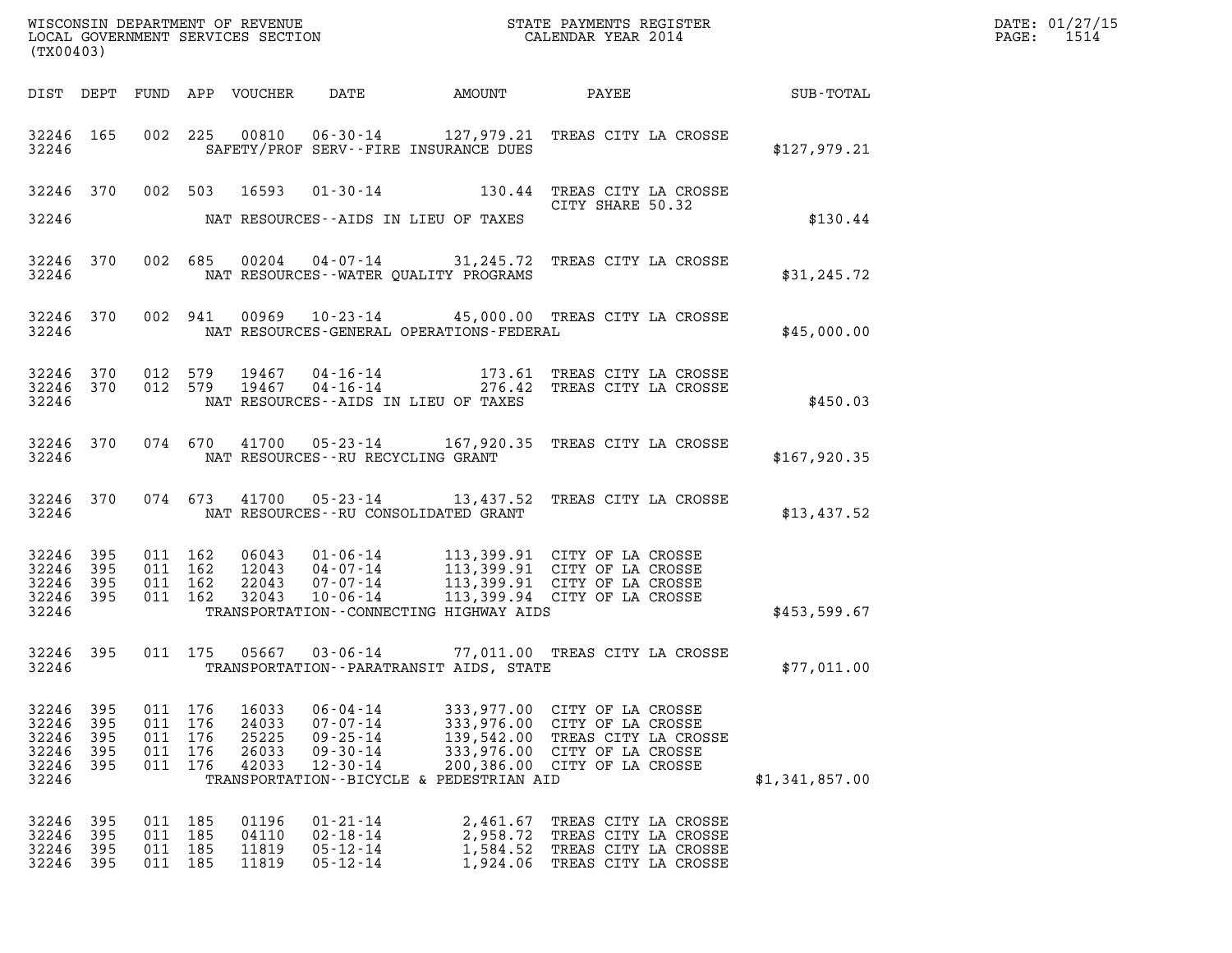| (TX00403)                                                                                                                                                                                                                                                                  |                                                                                                                                                                                               |                                                                                                                                                                                                   |                                                                                                                                                                             |                                 |                                     |                                                                                                                    |                                                                                                                                                                                                                                                                                                                                                 |                |
|----------------------------------------------------------------------------------------------------------------------------------------------------------------------------------------------------------------------------------------------------------------------------|-----------------------------------------------------------------------------------------------------------------------------------------------------------------------------------------------|---------------------------------------------------------------------------------------------------------------------------------------------------------------------------------------------------|-----------------------------------------------------------------------------------------------------------------------------------------------------------------------------|---------------------------------|-------------------------------------|--------------------------------------------------------------------------------------------------------------------|-------------------------------------------------------------------------------------------------------------------------------------------------------------------------------------------------------------------------------------------------------------------------------------------------------------------------------------------------|----------------|
|                                                                                                                                                                                                                                                                            |                                                                                                                                                                                               |                                                                                                                                                                                                   |                                                                                                                                                                             | DIST DEPT FUND APP VOUCHER DATE |                                     |                                                                                                                    | AMOUNT PAYEE                                                                                                                                                                                                                                                                                                                                    | SUB-TOTAL      |
| 32246<br>32246<br>32246<br>32246<br>32246<br>32246<br>32246<br>32246<br>32246<br>32246<br>32246<br>32246<br>32246<br>32246<br>32246<br>32246<br>32246<br>32246<br>32246<br>32246<br>32246<br>32246<br>32246<br>32246<br>32246<br>32246<br>32246<br>32246<br>32246<br>32246 | 395<br>395<br>395<br>395<br>395<br>395<br>395<br>395<br>395<br>395<br>395<br>395<br>395<br>395<br>395<br>395<br>395<br>395<br>- 395<br>395<br>395<br>395<br>395<br>395<br>395<br>- 395<br>395 | 011<br>011<br>011<br>011<br>011<br>011<br>011<br>011<br>011<br>011<br>011<br>011<br>011<br>011<br>011<br>011<br>011<br>011<br>011<br>011<br>011<br>011<br>011<br>011<br>011<br>011 185<br>011 185 | 185<br>185<br>185<br>185<br>185<br>185<br>185<br>185<br>185<br>185<br>185<br>185<br>185<br>185<br>185<br>185<br>185<br>185<br>185<br>185<br>185<br>185<br>185<br>185<br>185 |                                 |                                     | 395 011 185 33868 12-15-14 246.28<br>395 011 185 98496 01-06-14 2,447.52<br>TRANSPORTATION--HIGHWAY SAFETY-FEDERAL | $\begin{tabular}{ c c c c c c c c} 12496 & 05-19-14 & 858.60 & \text{TREAS CITY LA CROSSE} \\ 12496 & 05-19-14 & 2,404.08 & \text{TREAS CITY LA CROSSE} \\ 14211 & 06-09-14 & 97.08 & \text{TREAS CITY LA CROSSE} \\ 18810 & 07-23-14 & 1271.82 & \text{TERAS CITY LA CROSSE} \\ 18830 & 07-23-14 & 1,485.65 & \text{TERBS CITY LA CROSSE} \\ $ | \$45,819.48    |
| 32246<br>32246<br>32246<br>32246<br>32246                                                                                                                                                                                                                                  | 395<br>395<br>395                                                                                                                                                                             | 011 191<br>011 191<br>395   011   191<br>395   011   191                                                                                                                                          |                                                                                                                                                                             |                                 |                                     | TRANSPORTATION - - GENERAL TRANSP AIDS - GTA                                                                       | 04808  01-06-14  488,738.01  CITY OF LA CROSSE<br>10808  04-07-14  488,738.01  CITY OF LA CROSSE<br>20808  07-07-14  488,738.01  CITY OF LA CROSSE<br>30808  10-06-14  488,738.02  CITY OF LA CROSSE                                                                                                                                            | \$1,954,952.05 |
| 32246<br>32246                                                                                                                                                                                                                                                             |                                                                                                                                                                                               |                                                                                                                                                                                                   |                                                                                                                                                                             |                                 |                                     | TRANSPORTATION - - ENHANCEMENT GRANTS - - FED                                                                      | 395 011 286 04601 02-18-14 77,480.38 TREAS CITY LA CROSSE                                                                                                                                                                                                                                                                                       | \$77,480.38    |
| 32246<br>32246<br>32246                                                                                                                                                                                                                                                    |                                                                                                                                                                                               |                                                                                                                                                                                                   |                                                                                                                                                                             |                                 | JUSTICE -- LAW ENFORCEMENT TRAINING |                                                                                                                    | 455 002 231 01276 02-18-14 7,621.98 TREAS CITY LA CROSSE<br>455 002 231 01494 02-20-14 13,760.00 TREAS CITY LA CROSSE                                                                                                                                                                                                                           | \$21,381.98    |
| 32246<br>32246<br>32246                                                                                                                                                                                                                                                    | 455                                                                                                                                                                                           | 455 002 275<br>455 002 275                                                                                                                                                                        | 002 275                                                                                                                                                                     | 02018<br>03193                  |                                     | DOJ--UNIFORM BEAT PATROL OFFICER GRANT                                                                             | 03-18-14 60,717.00 TREAS CITY LA CROSSE<br>05-29-14 60,717.00 TREAS CITY LA CROSSE                                                                                                                                                                                                                                                              | \$121, 434.00  |
|                                                                                                                                                                                                                                                                            |                                                                                                                                                                                               |                                                                                                                                                                                                   |                                                                                                                                                                             |                                 |                                     |                                                                                                                    |                                                                                                                                                                                                                                                                                                                                                 |                |

32246 455 002 542 00034 08-01-14 21,616.00 TREAS CITY LA CROSSE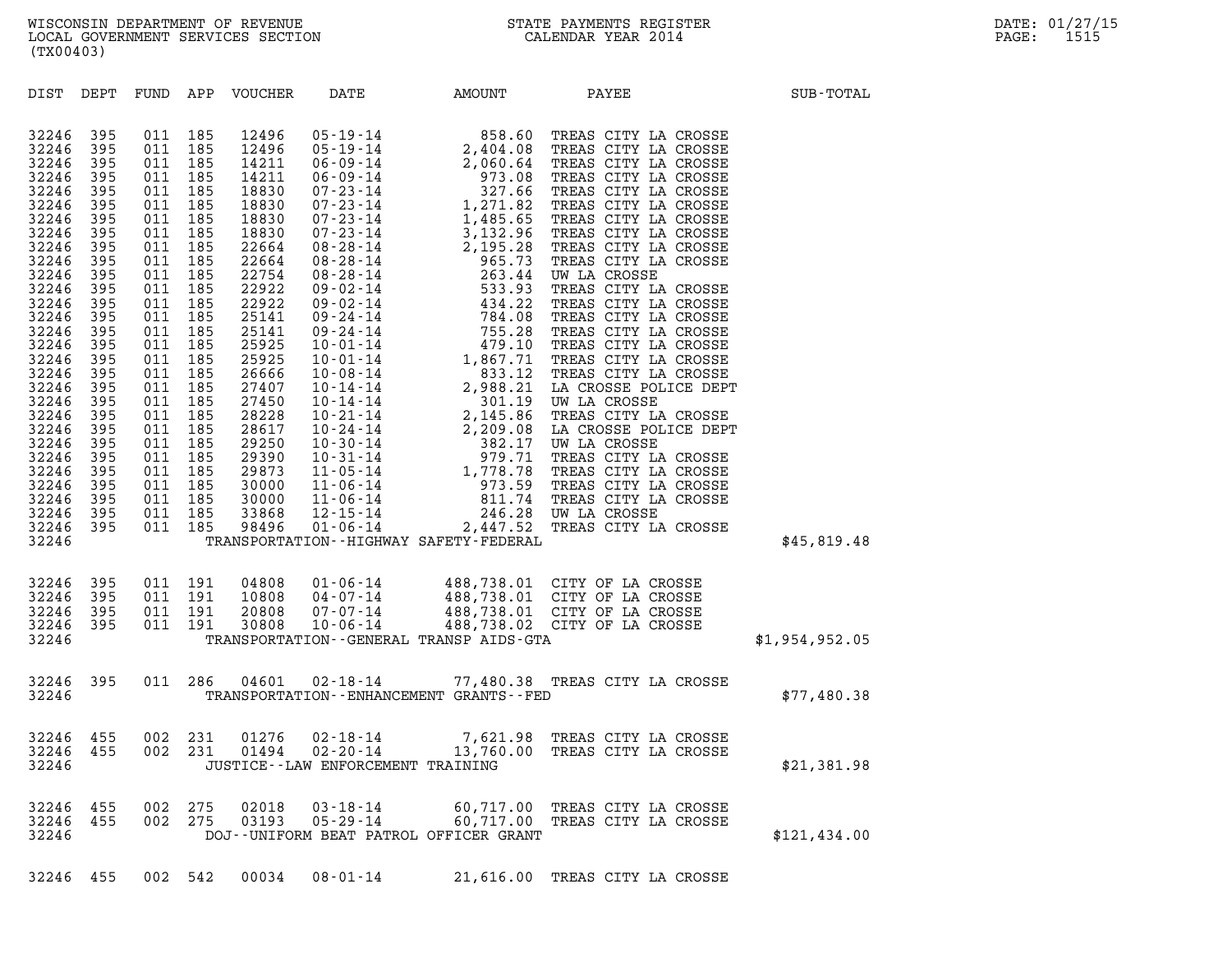| (TX00403)                                 |                          |                                          |         | WISCONSIN DEPARTMENT OF REVENUE<br>LOCAL GOVERNMENT SERVICES SECTION |                                                                               |                                          | STATE PAYMENTS REGISTER<br>CALENDAR YEAR 2014                                                                                        |                 | DATE: 01/27/15<br>PAGE:<br>1516 |
|-------------------------------------------|--------------------------|------------------------------------------|---------|----------------------------------------------------------------------|-------------------------------------------------------------------------------|------------------------------------------|--------------------------------------------------------------------------------------------------------------------------------------|-----------------|---------------------------------|
|                                           |                          |                                          |         | DIST DEPT FUND APP VOUCHER                                           | DATE                                                                          | AMOUNT                                   | PAYEE                                                                                                                                | SUB-TOTAL       |                                 |
| 32246 455<br>32246<br>32246<br>32246      | 455<br>455               | 002 542<br>002 542<br>002 542            |         | 00222<br>00477<br>00554                                              | 11-24-14<br>$03 - 17 - 14$<br>$05 - 07 - 14$<br>JUSTICE - - VICTIM ASSISTANCE |                                          | 22,541.00 TREAS CITY LA CROSSE<br>17,659.00 TREAS CITY LA CROSSE<br>17,091.00 TREAS CITY LA CROSSE                                   | \$78,907.00     |                                 |
| 32246<br>32246<br>32246<br>32246<br>32246 | 465<br>465<br>465<br>465 | 002 306<br>002 306<br>002 306<br>002 306 |         | 00047<br>00788<br>00986<br>01389                                     | 10-29-14<br>02-25-14<br>04-14-14<br>07-25-14                                  | MILITARY AFFAIRS-EMER MGMT--HAZMAT AIDS  | 23,637.47 TREAS CITY LA CROSSE<br>23,637.47 TREAS CITY LA CROSSE<br>23,637.47 TREAS CITY LA CROSSE<br>23,637.47 TREAS CITY LA CROSSE | \$94,549.88     |                                 |
| 32246<br>32246 835<br>32246               | 835                      | 002 105<br>002 105                       |         | 43737<br>80841                                                       | 07-28-14<br>11-17-14<br>REVENUE - - STATE SHARED REVENUES                     |                                          | 3,066,707.81 TREAS CITY LA CROSSE<br>8,303,254.52 TREAS CITY LA CROSSE                                                               | \$11,369,962.33 |                                 |
| 32246 835<br>32246 835<br>32246           |                          | 002 109<br>002 109                       |         | 02735<br>05168                                                       | $07 - 28 - 14$<br>$07 - 28 - 14$<br>REVENUE--EXEMPT COMPUTER AID              |                                          | 286,656.00 TREAS CITY LA CROSSE<br>2,287,969.00 TREAS CITY LA CROSSE                                                                 | \$2,574,625.00  |                                 |
| 32246 835<br>32246<br>32246               | 835                      | 002 302<br>002 302                       |         | 10047<br>11047                                                       | $07 - 28 - 14$<br>$07 - 28 - 14$                                              | REVENUE-FIRST DOLLAR/SCHOOL LEVY CREDITS | 5,575,613.52 TREAS CITY LA CROSSE<br>1,244,904.95 TREAS CITY LA CROSSE                                                               | \$6,820,518.47  |                                 |
| 32246 835<br>32246                        |                          |                                          | 002 501 | 00002                                                                | $02 - 03 - 14$                                                                | DOA-PAYMENT FOR MUNICIPAL SERVICES AID   | 926,408.75 TREAS CITY LA CROSSE                                                                                                      | \$926,408.75    |                                 |
| 32246 835<br>32246 835<br>32246           |                          | 021 363<br>021 363                       |         | 36182<br>37328                                                       | $03 - 24 - 14$<br>$03 - 24 - 14$<br>REVENUE--LOTTERY CREDIT -                 |                                          | 40,816.25 TREAS CITY LA CROSSE<br>1,368,430.41 TREAS CITY LA CROSSE                                                                  | \$1,409,246.66  |                                 |
| 32246                                     |                          |                                          |         |                                                                      | DISTRICT TOTAL APPROPRIATIONS                                                 |                                          |                                                                                                                                      | \$27,753,916.92 |                                 |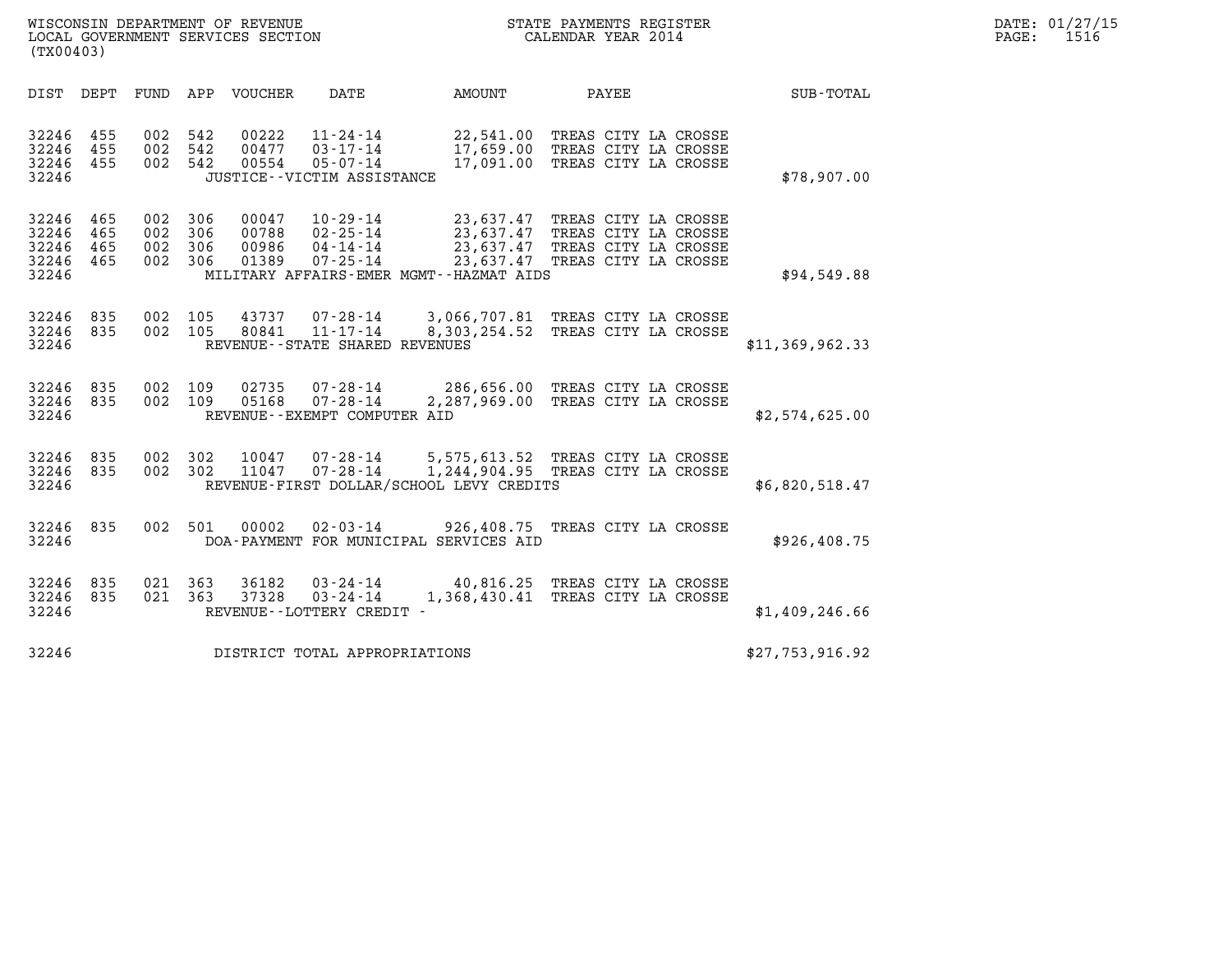| (TX00403)                                                                                                                                                                                          |                                                                                                                                                 |                                                                                                                                                                         |                                                                                                       |                                                                                                                                                                                           |                                                                                                                                                                                                    |                                      |                                                                                                                                                                         |                                                                                                                                                                                                                                                                                                                                                                                                                                                                                                                     |                  | DATE: 01/27/15<br>PAGE:<br>1517 |
|----------------------------------------------------------------------------------------------------------------------------------------------------------------------------------------------------|-------------------------------------------------------------------------------------------------------------------------------------------------|-------------------------------------------------------------------------------------------------------------------------------------------------------------------------|-------------------------------------------------------------------------------------------------------|-------------------------------------------------------------------------------------------------------------------------------------------------------------------------------------------|----------------------------------------------------------------------------------------------------------------------------------------------------------------------------------------------------|--------------------------------------|-------------------------------------------------------------------------------------------------------------------------------------------------------------------------|---------------------------------------------------------------------------------------------------------------------------------------------------------------------------------------------------------------------------------------------------------------------------------------------------------------------------------------------------------------------------------------------------------------------------------------------------------------------------------------------------------------------|------------------|---------------------------------|
| DIST DEPT                                                                                                                                                                                          |                                                                                                                                                 |                                                                                                                                                                         |                                                                                                       | FUND APP VOUCHER                                                                                                                                                                          | DATE                                                                                                                                                                                               |                                      | AMOUNT                                                                                                                                                                  | PAYEE                                                                                                                                                                                                                                                                                                                                                                                                                                                                                                               | <b>SUB-TOTAL</b> |                                 |
| 32265 165<br>32265                                                                                                                                                                                 |                                                                                                                                                 |                                                                                                                                                                         | 002 225                                                                                               | 00811                                                                                                                                                                                     |                                                                                                                                                                                                    |                                      | SAFETY/PROF SERV--FIRE INSURANCE DUES                                                                                                                                   | 06-30-14 69,703.93 TREAS CITY ONALASKA                                                                                                                                                                                                                                                                                                                                                                                                                                                                              | \$69,703.93      |                                 |
| 32265 370<br>32265                                                                                                                                                                                 |                                                                                                                                                 |                                                                                                                                                                         | 012 579                                                                                               | 19468                                                                                                                                                                                     |                                                                                                                                                                                                    |                                      | NAT RESOURCES -- AIDS IN LIEU OF TAXES                                                                                                                                  | 04-16-14 136.31 TREAS CITY ONALASKA                                                                                                                                                                                                                                                                                                                                                                                                                                                                                 | \$136.31         |                                 |
| 32265 370<br>32265                                                                                                                                                                                 |                                                                                                                                                 |                                                                                                                                                                         | 074 670                                                                                               | 41701                                                                                                                                                                                     |                                                                                                                                                                                                    | NAT RESOURCES - - RU RECYCLING GRANT |                                                                                                                                                                         | 05-23-14 35,806.16 TREAS CITY ONALASKA                                                                                                                                                                                                                                                                                                                                                                                                                                                                              | \$35,806.16      |                                 |
| 32265 370<br>32265                                                                                                                                                                                 |                                                                                                                                                 | 074 673                                                                                                                                                                 |                                                                                                       | 41701                                                                                                                                                                                     |                                                                                                                                                                                                    |                                      | NAT RESOURCES - - RU CONSOLIDATED GRANT                                                                                                                                 | 05-23-14 4,704.69 TREAS CITY ONALASKA                                                                                                                                                                                                                                                                                                                                                                                                                                                                               | \$4,704.69       |                                 |
| 32265<br>32265<br>32265<br>32265 395<br>32265                                                                                                                                                      | 395<br>395<br>395                                                                                                                               | 011 162<br>011 162<br>011 162<br>011 162                                                                                                                                |                                                                                                       | 06044<br>12044<br>22044<br>32044                                                                                                                                                          | 04-07-14<br>$07 - 07 - 14$<br>$10 - 06 - 14$                                                                                                                                                       |                                      | TRANSPORTATION - - CONNECTING HIGHWAY AIDS                                                                                                                              | 01-06-14 9,791.95 CITY OF ONALASKA<br>9,791.95 CITY OF ONALASKA<br>9.791.95 CITY OF ONALASKA<br>9,791.95 CITY OF ONALASKA<br>9,791.97 CITY OF ONALASKA                                                                                                                                                                                                                                                                                                                                                              | \$39,167.82      |                                 |
| 32265<br>32265<br>32265<br>32265 395<br>32265                                                                                                                                                      | 395<br>395<br>395                                                                                                                               | 011 176<br>011 176<br>011 176<br>011 176                                                                                                                                |                                                                                                       | 16034<br>24034<br>26034<br>42034                                                                                                                                                          | 06-04-14<br>07-07-14<br>$09 - 30 - 14$<br>12-30-14                                                                                                                                                 |                                      | TRANSPORTATION--BICYCLE & PEDESTRIAN AID                                                                                                                                | 51,069.00 CITY OF ONALASKA<br>51,069.00 CITY OF ONALASKA<br>51,068.00 CITY OF ONALASKA<br>30,641.00 CITY OF ONALASKA                                                                                                                                                                                                                                                                                                                                                                                                | \$183,847.00     |                                 |
| 32265<br>32265<br>32265<br>32265<br>32265<br>32265<br>32265<br>32265<br>32265<br>32265<br>32265<br>32265<br>32265<br>32265<br>32265<br>32265<br>32265<br>32265<br>32265<br>32265<br>32265<br>32265 | 395<br>395<br>395<br>395<br>395<br>395<br>395<br>395<br>395<br>395<br>395<br>395<br>395<br>395<br>395<br>395<br>395<br>395<br>395<br>395<br>395 | 011 185<br>011<br>011 185<br>011 185<br>011 185<br>011<br>011 185<br>011<br>011 185<br>011<br>011<br>011<br>011<br>011<br>011<br>011<br>011<br>011<br>011<br>011<br>011 | 185<br>185<br>185<br>185<br>185<br>185<br>185<br>185<br>185<br>185<br>185<br>185<br>185<br>185<br>185 | 01197<br>01197<br>03279<br>05866<br>08052<br>11147<br>16060<br>16825<br>21517<br>22665<br>26667<br>26667<br>26667<br>28229<br>28229<br>29201<br>29201<br>29201<br>31458<br>31458<br>31458 | $10 - 08 - 14$<br>$10 - 08 - 14$<br>$10 - 08 - 14$<br>$10 - 21 - 14$<br>$10 - 21 - 14$<br>$10 - 30 - 14$<br>$10 - 30 - 14$<br>$10 - 30 - 14$<br>$11 - 19 - 14$<br>$11 - 19 - 14$<br>$11 - 19 - 14$ |                                      | 1,420.97<br>3,999.99<br>966.73<br>320.42<br>1,798.23<br>288.72<br>1,021.51<br>288.72<br>1,995.00<br>1,301.76<br>3,914.60<br>TRANSPORTATION - - HIGHWAY SAFETY - FEDERAL | 01-21-14<br>02-10-14<br>02-10-14<br>1,445.77 TREAS CITY ONALASKA<br>03-10-14<br>726.12 TREAS CITY ONALASKA<br>05-05-14<br>1,014.95 TREAS CITY ONALASKA<br>06-26-14<br>4,286.61 TREAS CITY ONALASK?<br>07-03-14<br>4,286.61 TREAS CITY ONALASK?<br>1,30<br>TREAS CITY ONALASKA<br>TREAS CITY ONALASKA<br>TREAS CITY ONALASKA<br>TREAS CITY ONALASKA<br>TREAS CITY ONALASKA<br>TREAS CITY ONALASKA<br>TREAS CITY ONALASKA<br>TREAS CITY ONALASKA<br>TREAS CITY ONALASKA<br>TREAS CITY ONALASKA<br>TREAS CITY ONALASKA | \$28,557.52      |                                 |

32265 395 011 191 04809 01-06-14 155,161.24 CITY OF ONALASKA